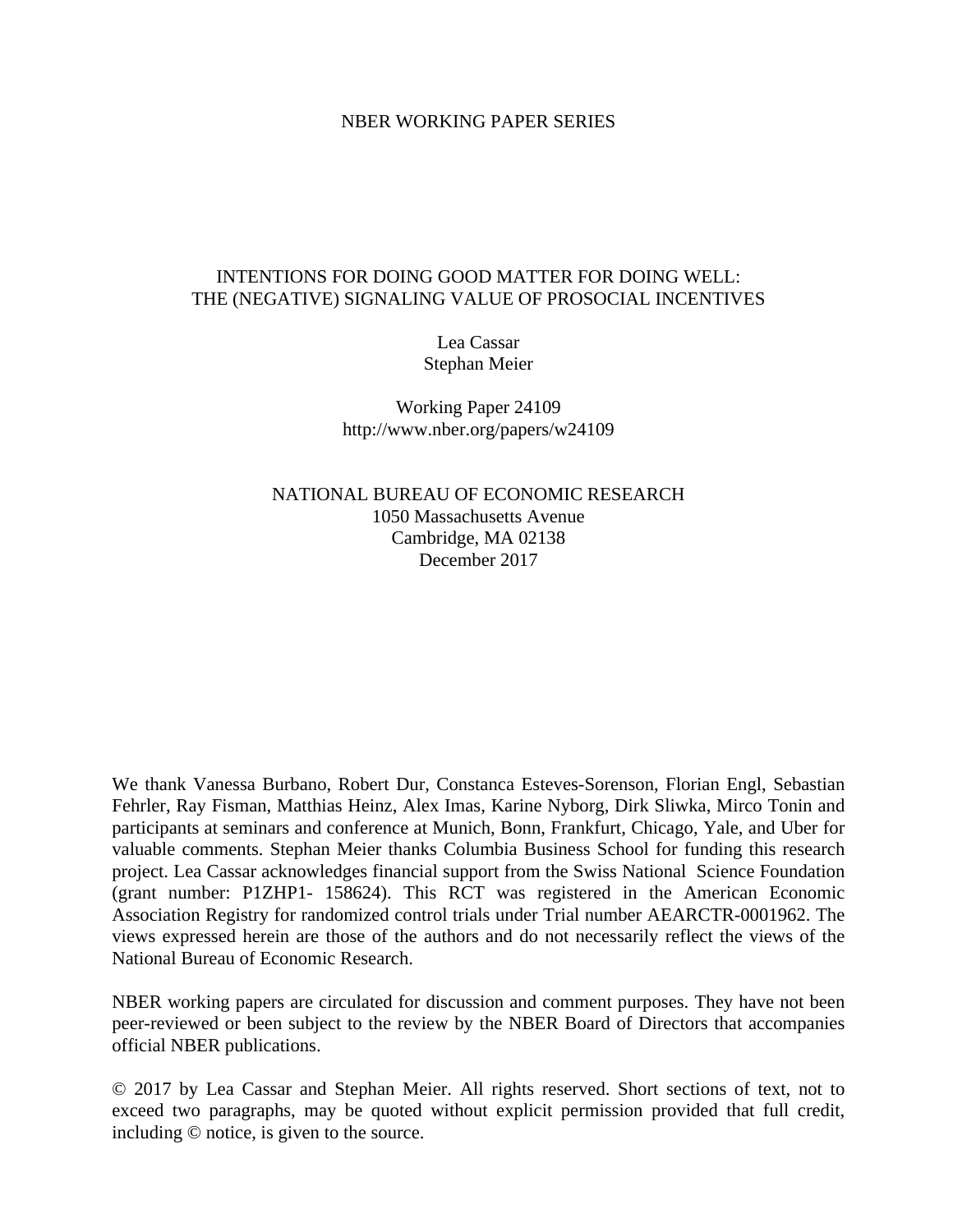Intentions for Doing Good Matter for Doing Well: The (Negative) Signaling Value of Prosocial **Incentives** Lea Cassar and Stephan Meier NBER Working Paper No. 24109 December 2017 JEL No. C93,D03,M52

# **ABSTRACT**

Prosocial incentives and Corporate Social Responsibility (CSR) initiatives are seen by many firms as an effective way to motivate workers. Recent empirical results seem to support the expectation that prosocial incentive, e.g. in the form of a charitable donations by the firm, can increase effort and motivation – sometimes even better than monetary incentives. We argue that the benefits crucially depend on the perceived intention of the firm. Workers use prosocial incentives as a signal about the firm's type and if used instrumentally in order to profit the firm, they can backfire. We show in an experiment in collaboration with an Italian firm, that monetary and prosocial incentives work very differently. While monetary incentives used instrumentally increase effort, instrumental charitable incentives backfire compared to non-instrumental incentives. This is especially true for non-prosocially-motivated workers who do not care about the prosocial cause but use prosocial incentives only as a signal about the firm. The results contribute to the understanding of the limits of prosocial incentives by focusing on their signaling value to the agent about the principal's type.

Lea Cassar University of Cologne Universitaetstr. 22A, 50937 Cologne Germany lcassar@uni-koeln.de

Stephan Meier Graduate School of Business Columbia University 3022 Broadway New York, NY 10027 and NBER sm3087@columbia.edu

A randomized controlled trials registry entry is available at https://www.socialscienceregistry.org/trials/1962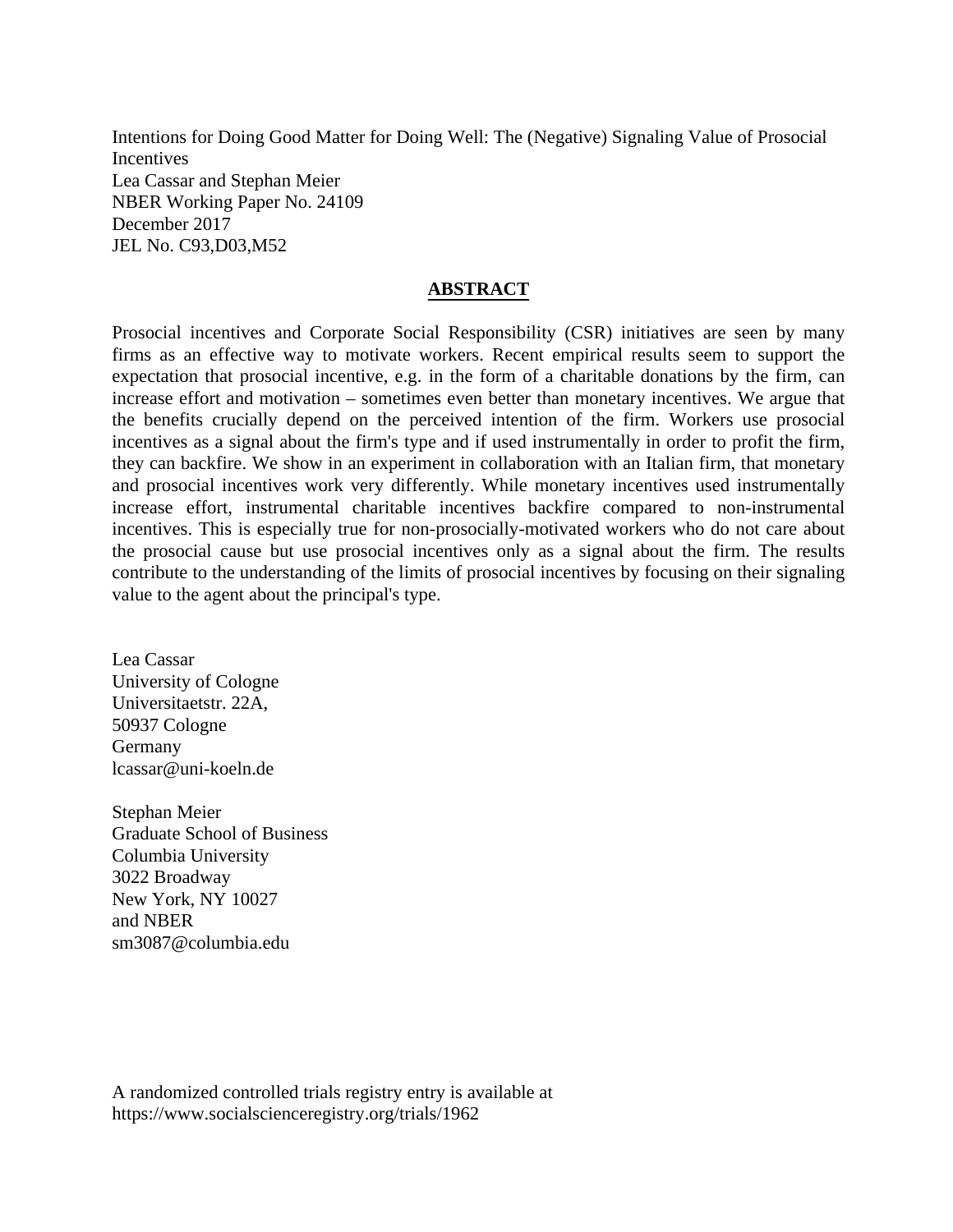# 1. Introduction

Prosocial incentives and Corporate Social Responsibility (CSR) initiatives are becoming important and wide-spread tools in motivating and attracting employees. 67% of CEOs think that prosocial incentives are becoming crucial for their top talent [\(PricewaterhouseCoopers, 2016,](#page-41-0) p. 13). A number of empirical studies confirm those expected benefits of prosocial incentives: they increase, for example, effort and productivity (e.g., [Tonin and Vlassopoulos, 2015,](#page-41-1) [2010;](#page-41-2) [Imas, 2014;](#page-40-0) [Charness et al., 2014;](#page-39-0) [Cassar, 2017a;](#page-39-1) [Armouti-Hansen et al., 2017\)](#page-38-0), lower reservation wages (e.g., [Nyborg and Zhang, 2013;](#page-41-3) [Burbano, 2016\)](#page-38-1), and increase retention (e.g., [Bode](#page-38-2) [et al., 2015;](#page-38-2) [Carnahan et al., 2016\)](#page-39-2). Those empirical results support theoretical arguments (e.g. [Brekke and Nyborg, 2008;](#page-38-3) Bénabou and Tirole, 2010; [Cassar, 2017b\)](#page-39-3) that prosocial incentives can be motivating to workers that have prosocial preferences, i.e. for motivated agents<sup>[1](#page--1-0)</sup>. The idea is that motivated agents care about prosocial incentives directly, e.g. a donation to a charitable foundation, and work harder or lower their reservation wage in order to support the cause. As a result, prosocial incentives have positive effects on effort but should never lower effort. Not surprisingly then, a large number of firms are engaged in CSR by, for example, having charitable foundations that donate part of the firms' profit to good causes. And many more are considering adding prosocial incentives instrumentally to the mix of HR tools in order to reap the benefits (see, e.g. [Bhattacharya et al., 2008\)](#page-38-5).

In this paper, we present a simple model and evidence from an experiment that illustrate the limits and potential negative effects of prosocial incentives. The main ingredient creating the behavioral predictions is that all employees use prosocial incentives as a signal about the firm's type. All agents care about the principal's type because it will determine how agents (motivated or not) are treated.[2](#page--1-0) Offering charitable incentives can signal the firm's type. In

<sup>&</sup>lt;sup>1</sup>Throughout the paper, we classify an agent as 'motivated' if she derives direct utility from the impact of the prosocial incentives, i.e. the agent values the charitable contribution positively independent of any signaling properties, similar to the definition in [Besley and Ghatak](#page-38-6) [\(2005\)](#page-38-6).

<sup>2</sup>Even for simple jobs, e.g. micro jobs on M-Turk, workers depend on firms treating them nicely by paying baseline payment as promised (i.e. approving their work at all and in a timely fashion), being honest about required time and effort to complete job, and rewarding them potentially with bonuses.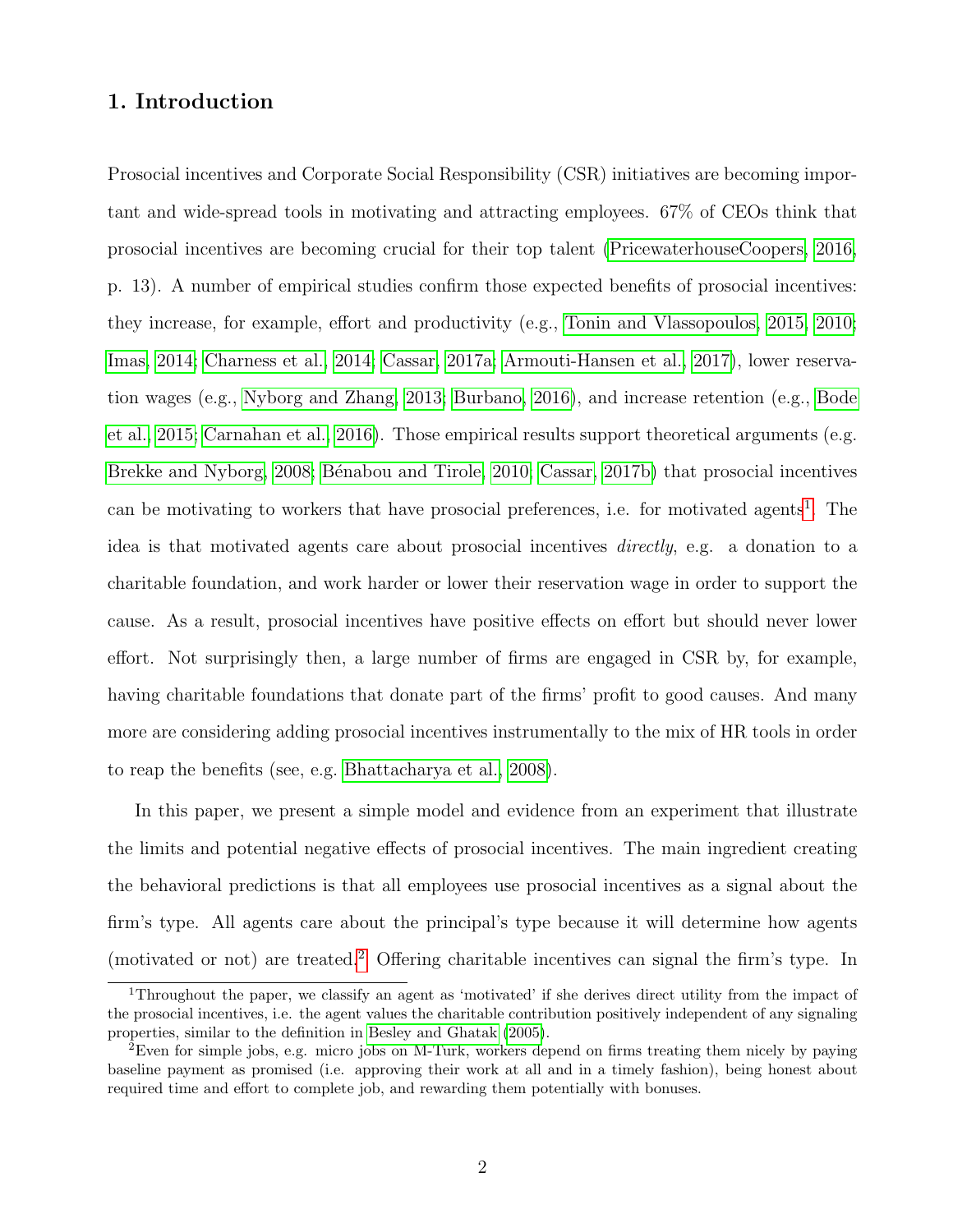fact, individuals or firms that engage in prosocial acts are seen as nicer and more trustworthy (e.g. [Elfenbein et al., 2012;](#page-39-4) [Fehrler and Przepiorka, 2013,](#page-39-5) [2016;](#page-39-6) [Kajackaite and Sliwka, 2017\)](#page-40-1). [Burbano](#page-38-1) [\(2016\)](#page-38-1) shows in her study on M-Turk that workers expect to be treated better by employer that offer CSR incentives.

But the functioning of prosocial incentives depends critically on the perceived intention of the firm for using those incentives and not just the direct effect of the incentive for the good cause. If prosocial incentives are seen as being used instrumentally, i.e. the firm's perceived intention is to benefit from the prosocial incentive, employees see the firm as less prosocial and react negatively to the incentive. Our model shows that there exists indeed a separating equilibrium in which nicer firms are offering non-instrumental charitable incentives while not prosocial firms are only offering instrumental charitable incentives. So the agent's belief that only not-so-nice firms offer instrumental prosocial incentives is correct in equilibrium. Supporting evidence show that prosocial acts with an instrumental benefit are indeed seen as less nice (e.g. [Newman and Cain, 2014;](#page-41-4) [Berman et al., 2015\)](#page-38-7). Our model also predicts that the effect is not the same for motivated and non-motivated agents: While the negative effect of strategic use of prosocial incentives might be offset by a motivating effect for motivated agents, the effect is predicted to be particularly negative for non-motivated workers. Using prosocial incentives strategically can therefore backfire – especially for non-motivated agents.

The paper tests this argument in an experiment in collaboration with an Italian firm. the firm hires around 3,000 workers on Amazon Mechanical Turk (M-Turk) to create taglines for products of the firm that they want to use for their English website. Workers are asked to come up with three slogans as the baseline. The treatments vary the nature of the incentives for an additional three slogans on two dimensions:

First, we vary whether incentives are private, monetary bonuses or prosocial in the form of a donation to charity. Second, we vary whether incentives (monetary or prosocial) are instrumental for the firm or not. The difference between an instrumental and not-instrumental incentive is whether its usage is clearly profit maximizing or not, i.e. whether the agents interprets the incentive as a way for the firm to instrumentally increase effort and profitability.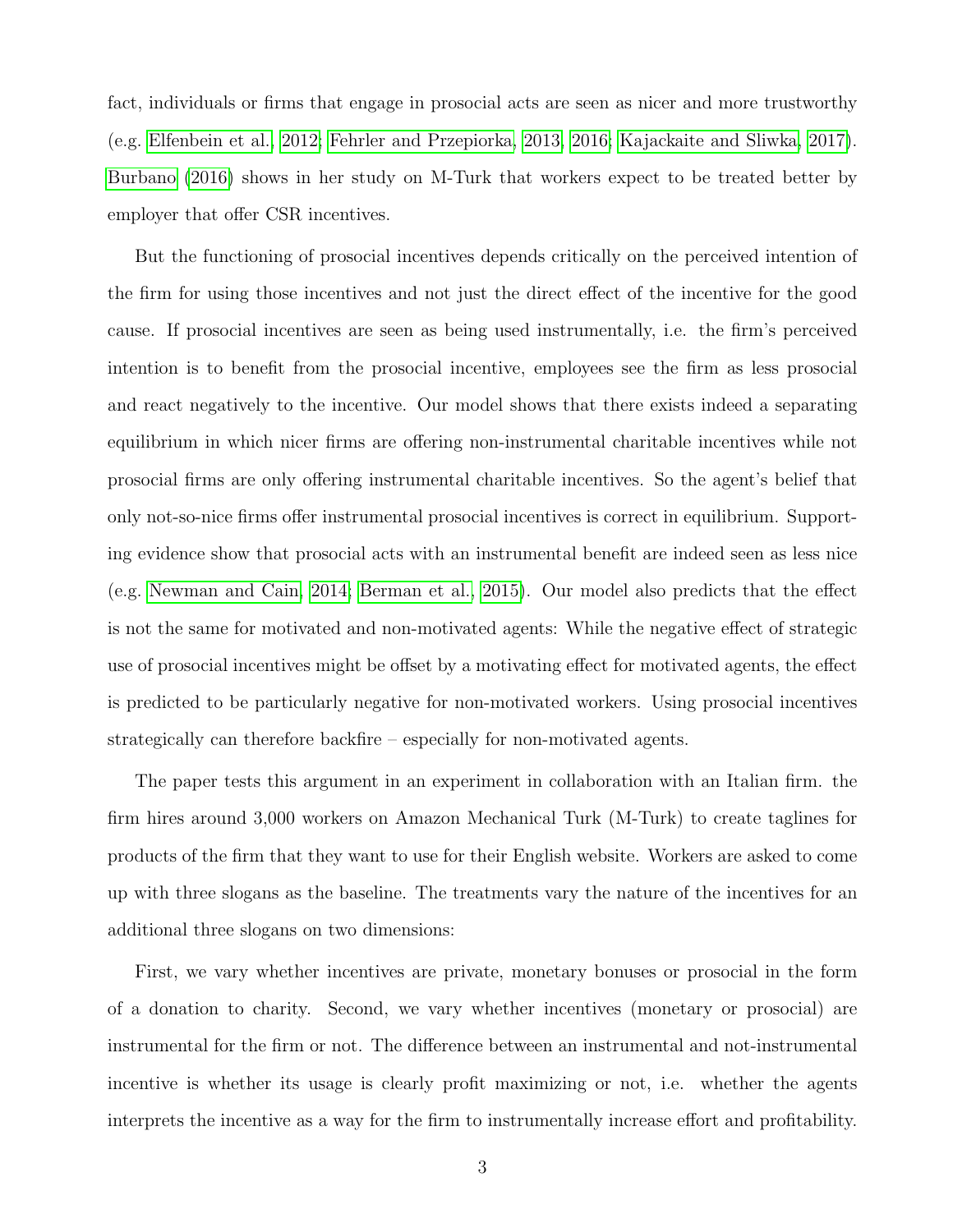Exactly as a social mission is "a concrete goal or objective for the firm that reaches beyond profit maximization" [\(Henderson and Van den Steen, 2015,](#page-40-2) p. 327), an incentive is less instrumental if the incentive risks being not profitable. In our experiment, we vary whether the incentives (monetary or prosocial) are performance-based or not. That is, we vary whether the extra incentive is conditional or unconditional on workers doing three more slogans.[3](#page--1-0) The size of the extra incentive is half the baseline pay (paid in addition to the baseline pay) and makes it clear that for the firm conditional incentives are profit maximizing as it is cheaper to get three more slogans with the extra incentive than to hire a new worker, pay the baseline pay and get three slogans this way. Performance-based incentives give therefore a stronger signal that the incentive is instrumental given that it is paid out if and only if it increases the firm's profit. In some treatments we even made this logic explicit in order to analyze whether an explanation will make the effects stronger.

We predict substantial differences in how monetary vs. prosocial incentives work. For both types of incentives, workers use their instrumental nature as a signal about the firm's type (for negative reaction to instrumental *monetary* incentives and control, see [Gneezy and Rustichini,](#page-40-3) [2000;](#page-40-3) [Carpenter and Dolifka, 2013;](#page-39-7) [Falk and Kosfeld, 2006\)](#page-39-8). For monetary incentives, the net effect is, however, predicted to be more positive as all workers (motivated or not) care about the monetary incentive and not just their employer's type. For prosocial incentives, however, nonmotivated workers do not care about the prosocial cause *directly*. Depending on the strength of the effect, instrumental prosocial incentives can backfire relative to non-instrumental prosocial incentives or no incentives at all.

The results of the experiment show a number of patterns consistent with our story.

First, conditional charitable incentives backfire compared to unconditional incentives. The proportion of workers who do more than the basic three slogans *decreases* by 5 percentage points when prosocial incentives are made performance-based compared to unconditional ( $p = 0.10$ ). This cannot be due to the fact that workers would rather have the charitable donation as a

<sup>3</sup>Throughout the paper, we will call the extra bonus/transfer "incentive" – whether it is conditional or unconditional on performance.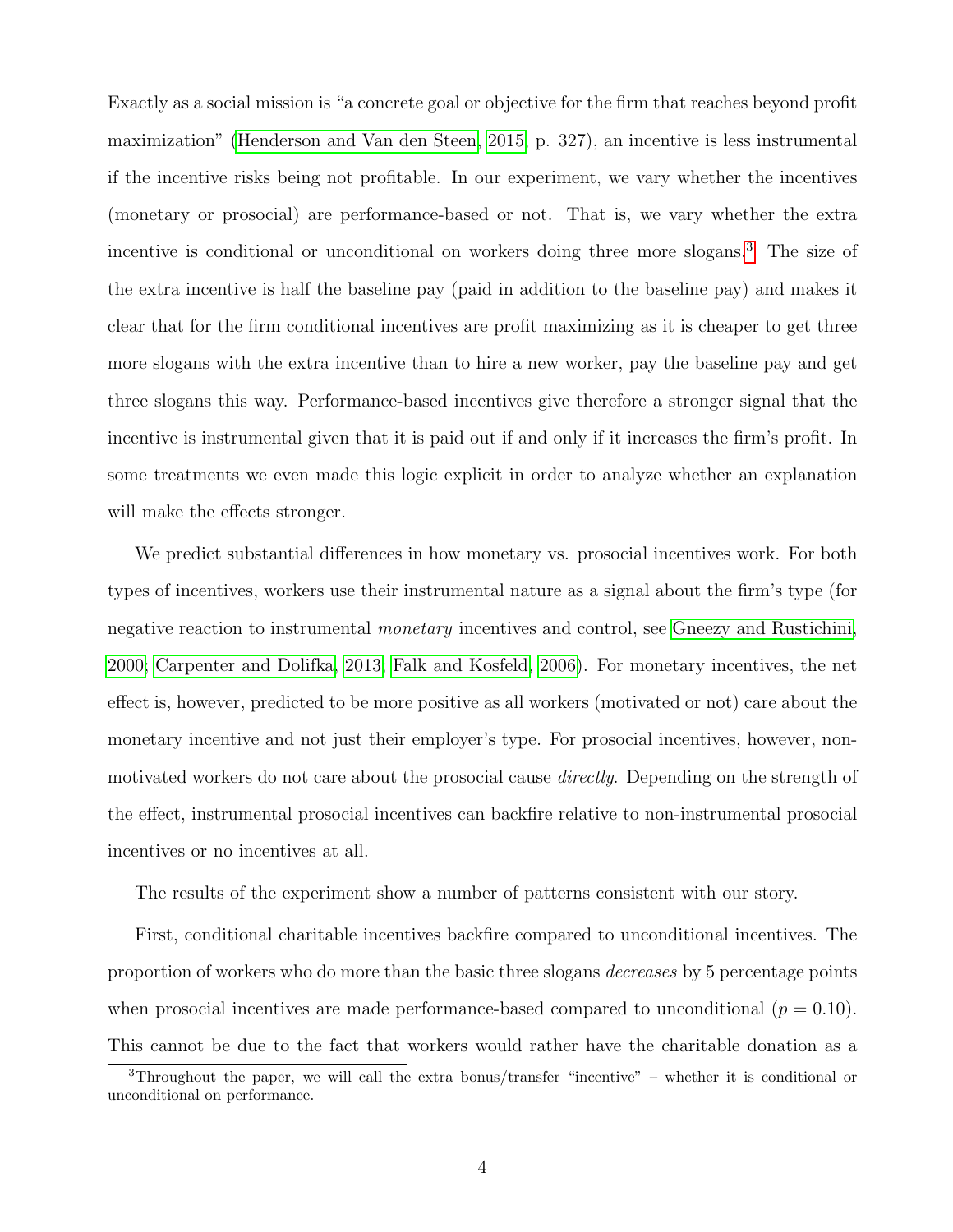bonus as in both the conditional and unconditional treatment the incentive is charitable and not a monetary bonus. However, when we offer monetary incentives instead of charitable incentives, workers react very differently. Making monetary incentives conditional on performance, increases effort substantially. This is despite the fact that conditional monetary incentives are also more profitable for the firm – and perceived as less generous – than unconditional monetary incentives. The proportion of non-motivated workers who do more than three slogans increases by 11 percentage points if monetary incentives are made performance-based  $(p < 0.01)$ . Using conditional incentives per se does not generally backfire, i.e. workers are not generally lowering effort in conditional incentives relative to unconditional incentives – they do so only for charitable incentives.

Second, consistent with the mechanism proposed in our model, making incentives conditional on performance reflects negatively on workers' perception of the firm's extent of social responsibility, i.e. workers see firms as less socially responsible if incentives are conditional on effort compared to un-conditional.

Third, as predicted by our theory, the effect of performance-based, prosocial incentives depends on the workers' prosociality. For motivated workers, for whom the two effects might cancel each other out, making prosocial incentives performance-based has only a marginally positive effect. However, for non-motivated workers who do not care about the charitable giving that much, the effect of making prosocial incentives performance-based is clearly negative. The proportion of workers that create more than three slogans decreases by 11 percentage points  $(p < 0.01)$ .

Fourth, prosocial incentives can even backfire compared to no additional incentives. The evidence comparing conditional and unconditional prosocial incentives is in line with the notion that workers use the nature of the incentives as a signal about the firm's type. We are not making any sharp predictions about the difference between unconditional incentives and no additional incentives as it all depends on the perception of the firm's intentions to offer the extra transfer. Bur, our experiment shows that even unconditional prosocial incentives can negatively affect the workers' motivation and lead to lower effort compared to no incentive.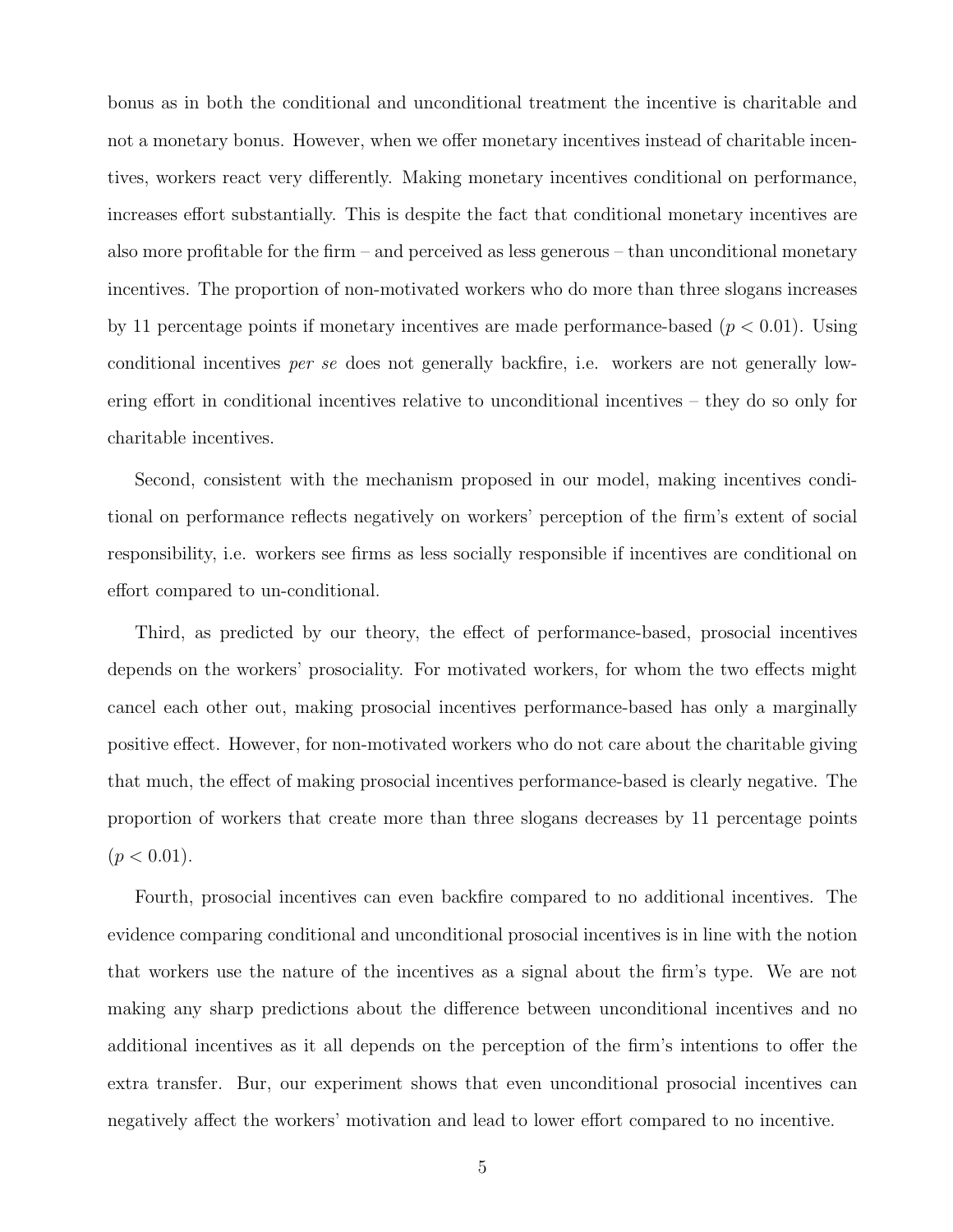The paper makes contributions to at least two strands of literatures:

First, a growing literature investigates the effect of non-monetary and prosocial incentives on workers' productivity (for a review, see [Cassar and Meier, 2016\)](#page-39-9). The empirical papers (e.g. [Tonin and Vlassopoulos, 2015,](#page-41-1) [2010;](#page-41-2) [Imas, 2014;](#page-40-0) [Charness et al., 2014;](#page-39-0) [Cassar, 2017a;](#page-39-1) [Fehrler](#page-39-10) [and Kosfeld, 2014;](#page-39-10) [Burbano, 2016;](#page-38-1) [DellaVigna and Pope, 2016;](#page-39-11) [Ashraf et al., 2014\)](#page-38-8) mainly focus on comparing piece-rate monetary to piece-rate prosocial incentives and what its effect can tell about *motivated* agents' preferences.<sup>[4](#page--1-0)</sup> For example, [Imas](#page-40-0) [\(2014\)](#page-39-0); [Charness et al.](#page-39-0) (2014) show that prosocial incentive outperform monetary incentives when they are relatively low in levels but not when they are high. This result point to motivated agents having 'warm glow' preferences [\(Andreoni, 1989,](#page-38-9) [1990\)](#page-38-10). Our paper shifts the focus to what the principal's choice of incentive signals to the agent about the principal's type. Just as agents use the choice of monetary incentives schemes as a signal about the principal or the attractiveness of the task (see, e.g. Bénabou and Tirole,  $2003$ ), they do so for prosocial incentives.

Our paper makes it clear that the firm's perceived motives matter for the effect of prosocial incentives. As a result, prosocial incentives are much more delicate than previously thought and firms cannot just exploit its effect instrumentally. This might explain why a number of studies find very small or no positive effect of prosocial incentives [\(Tonin and Vlassopoulos,](#page-41-2) [2010;](#page-41-2) [Fehrler and Kosfeld, 2014;](#page-39-10) [DellaVigna and Pope, 2016\)](#page-39-11). While there is a substantial literature on the detrimental effects of monetary incentives (for a review, see [Gneezy et al.,](#page-40-4) [2011\)](#page-40-4), our results show that non-monetary incentives might be as problematic (if not more delicate) if used the wrong way.[5](#page--1-0)

Second, our paper contributes to the growing literature on the importance and functioning of CSR in motivating and selecting workers (for a review about the management literature on CSR as a HR tool, see, e.g., Flammer and Luo,  $2017$ ).<sup>[6](#page--1-0)</sup> For example, in a recent field

<sup>&</sup>lt;sup>4</sup>[Tonin and Vlassopoulos](#page-41-1) [\(2015,](#page-41-1) [2010\)](#page-41-2) have treatments with a lump-sum donation of £10 and pay-forperformance charitable incentive of 5-10p. While this is different from what we do in this paper, we discuss their results in the result part.

<sup>5</sup>This paper focuses on prosocial incentives, but firm's perceived intentions are expected to matter also for other non-monentary incentives, such as awards [\(Kosfeld and Neckermann, 2011;](#page-41-5) [Neckermann et al., 2014;](#page-41-6) [Bradler et al., 2016;](#page-38-12) [Gallus, 2016;](#page-40-6) [Frey and Gallus, 2017\)](#page-40-7).

<sup>6</sup>There is a related literature about the effect of CSR on consumers (e.g. [Elfenbein et al., 2012;](#page-39-4) [Bartling et](#page-38-13)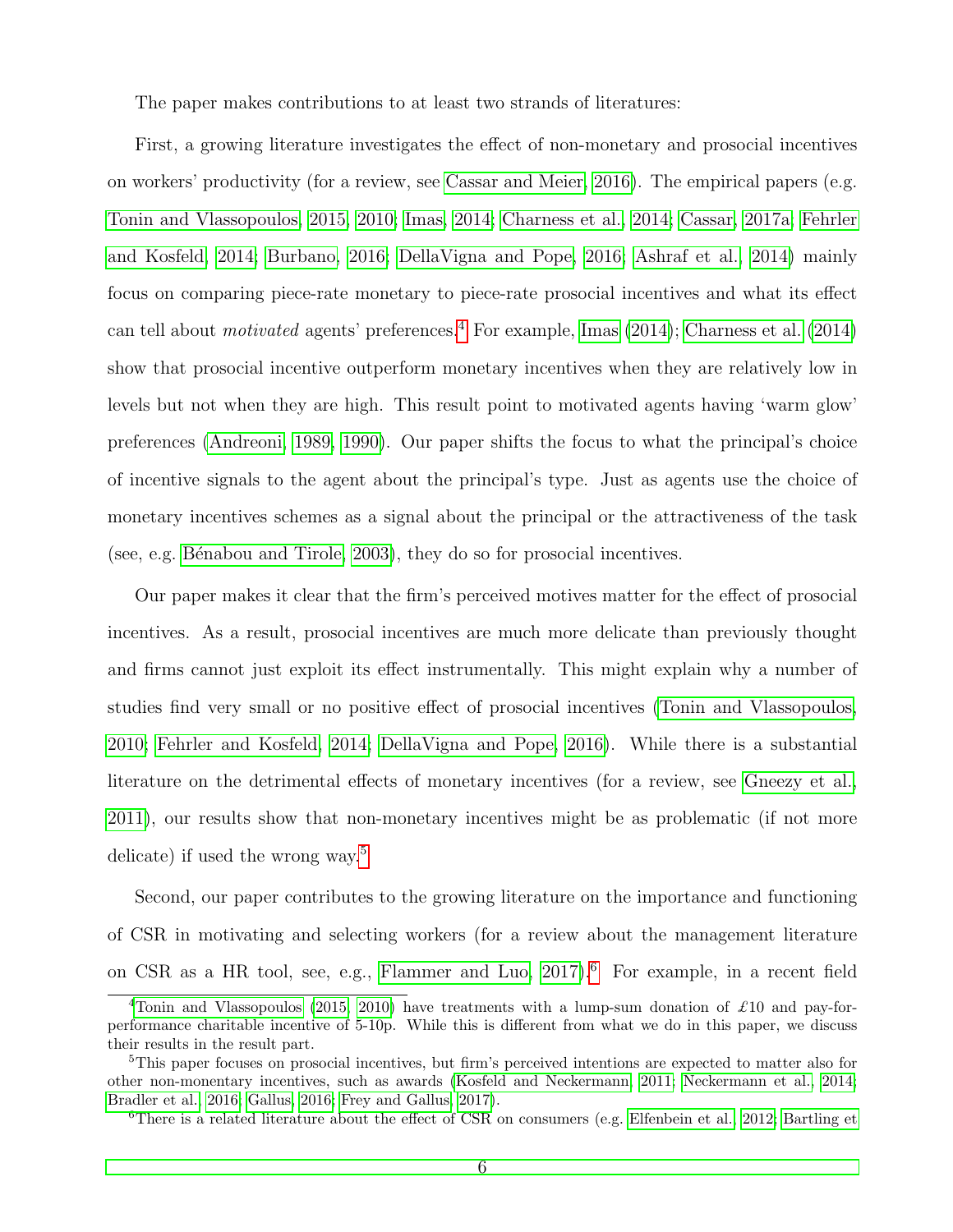[experiment, Hedblom et al. \(2016\) show that jobs with a CSR component are able to attract](#page-38-13) [more productive workers and generate higher quality work output \(for other papers on the effect](#page-38-13) [of having a social mission, see, e.g. Fehrler and Kosfeld, 2014; Kosfeld et al., 2014; Koppel and](#page-38-13) [Regner, 2014; Carpenter and Gong, 2016; Gartenberg et al., 2016\). Our paper contributes to](#page-38-13) [this literature by arguing that the intention behind any CSR activity is very important – and](#page-38-13) [not just the outcome as in how much good in the world they achieve. Our result point to a](#page-38-13) [substantial limitation of CSR and what types of firms can effectively enjoy the benefits of it:](#page-38-13) [firms cannot use CSR as another traditional HR tool, but have to think about it as a signal](#page-38-13) [about their type. If CSR is not perceived as genuine and sincere, the benefits will disappear.](#page-38-13)

[Our results indicate that the argument that firms should align their CSR strategy with](#page-38-13) [their business interest \(e.g. Porter and Kramer, 2007\) or use CSR instrumentally to motivate](#page-38-13) [workers \(e.g. Bhattacharya et al., 2008\), misses the negative impact this will have on their](#page-38-13) [image. The benefits of CSR might disappear when used strategically. Think about the note](#page-38-13) [in every hotel room saying that the hotel cares about the environment and therefore does not](#page-38-13) [wash the towels if the hotel guest does not explicitly asks for it. Because we all know that this](#page-38-13) [practice helps save costs for the hotel, it does not signal any prosocial attitudes. The results](#page-38-13) [from a vignette study that we discuss at the end of the paper shows that if firms just do market](#page-38-13) [research to find out whether CSR has a positive effect on their operation, the positive effect](#page-38-13) [of CSR gets diminished as workers doubt the good intentions of the firm. A small literature](#page-38-13) [points out – consistent with our results – that certain firms are reluctant to measure the impact](#page-38-13) [of CSR or even publicize it initiatives \(e.g. Carlos and Lewis, 2017\) in order to avoid being](#page-38-13) [seen as strategic. For firms that are not genuinely interested in socially responsibly behavior,](#page-38-13) [instrumental CSR can be worse than ineffective – it can backfire.](#page-38-13)

[The paper proceeds in the following: Section 2 presents our illustrative model and behavioral](#page-38-13) [predictions. Section 3 then provides details about the experimental setting and design. Section](#page-38-13) [4 presents the main results. Section 5 discusses results from a vignette study that support our](#page-38-13)

[al., 2015;](#page-38-13) [Singh et al., 2016\)](#page-41-9). There is also a literature that looks at the negative effect of using CSR to hide other problems, like "greenwashing" (see, e.g., [Delmas and Burbano, 2011\)](#page-39-13).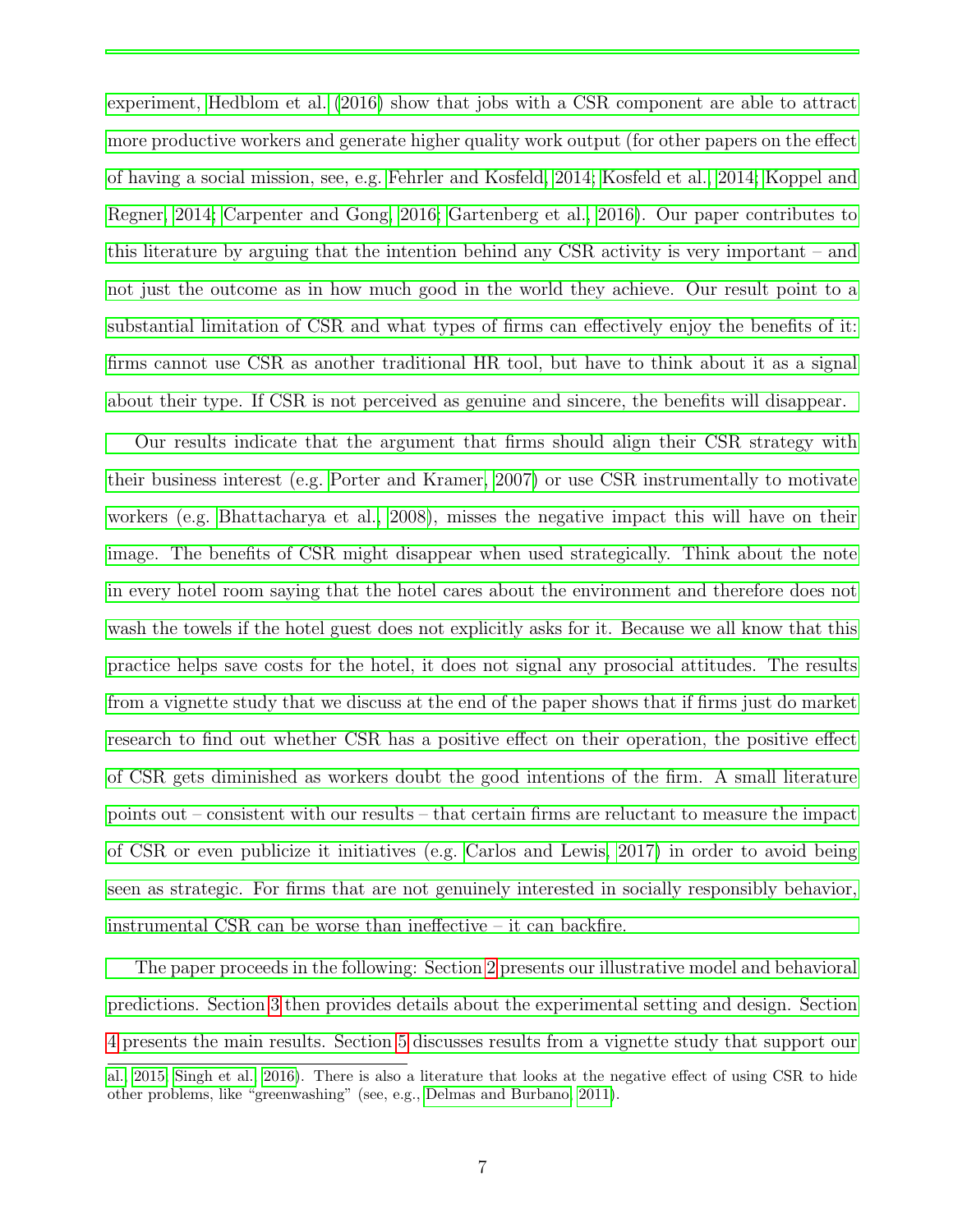theory. And Section [6](#page-35-0) concludes.

# <span id="page-8-0"></span>2. Illustrative model and behavioral predictions

We construct a simple model of equilibrium behavior to study the effect of charitable incentives on effort. While the model focuses on the effect of charitable incentives, it will also allow us to illustrate the differences between *charitable* incentives and *monetary* incentives. The simple model should show 1) that a separating equilibrium exists in which unconditional charitable incentives serve as a credible signal of an employer's prosociality and 2) how in equilibrium performance-based charitable donations can decrease effort and thus backfire compared to unconditional charitable donations by signaling an employer's low level of prosociality.

Consider the following environment, which closely follows the design of our experiment. A worker (he) is hired by an employer (she) to perform a task for an exogenously fixed wage w. At the core of our predictions is the assumption that workers' willingness to put effort into the task depends on the employer's type, namely on whether the employer is kind or unkind towards her workers. There are a number of microfoundations for this assumption. Reciprocity a la [Levine](#page-41-10) [\(1998\)](#page-41-10); [Ellingsen and Johannesson](#page-39-14) [\(2008\)](#page-39-14); [Dur](#page-39-15) [\(2009\)](#page-39-15) makes workers care about the employer's utility depending on how kind the employer is towards them. [Kajackaite and Sliwka](#page-40-1) [\(2017\)](#page-40-1) provide evidence that indicate that reciprocity is a driver in agent's positive reaction to charitable incentives in the lab. More broadly, consider a setting where the employer's type is expected to affect the worker's current and future utility from his employment contract. Many employment contracts are incomplete and the worker has to trust that the employer fulfills her promises in terms of wage, bonus, or other benefits. Additionally, if the employer is kind, the worker expects a higher wage in the future, hence, his value for the contract increases and he is less willing to shirk for fear of losing such a great job. On the contrary, if the employer is unkind, the worker may expect to be fired in the future and, therefore, he has no incentive of working hard now. In case of changing the job, a nice employer is also writing a more positive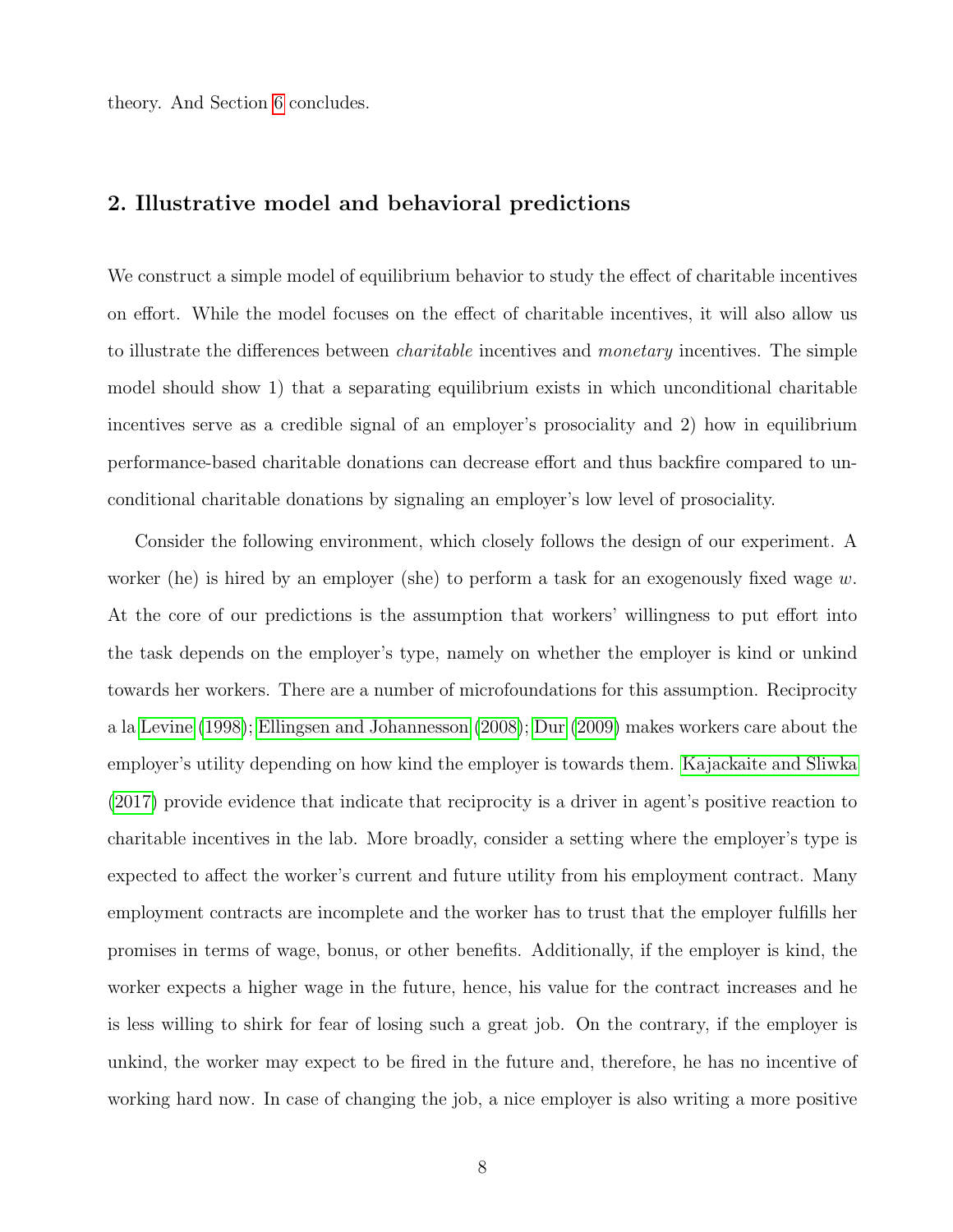recommendation letter. In the specific case of our M-Turk experiment, the employer's type can affect the worker's expectations of the employer treating them nice, by approving the task and in a timely fashion (i.e. actually paying the worker), paying an additional bonus and giving positive reviews. Nicer employers are also expected to be more honest about their promises in the job advertising about required time and effort to finish the task.

At the beginning of a new employment relationship, the employer's type is non-observable by the worker. However, we assume that there is a positive correlation between an employer's utility from charitable giving and how kind she is towards her workers. Similar correlations have been assumed and empirically validated in previous work. For instance, [Burbano](#page-38-1) [\(2016\)](#page-38-1) shows in her study on M-Turk that workers expect to be treated better by employers that offer CSR incentives. [Elfenbein et al.](#page-39-4) [\(2012\)](#page-39-4) assumes that there is a positive correlation between a seller's utility from charitable giving and his disutility from behaving opportunistically towards consumers and this correlation is consistent with their empirical findings from E-bay data. [Fehrler and Przepiorka](#page-39-5) [\(2013,](#page-39-5) [2016\)](#page-39-6) shows that observable charitable giving by an individual is correlated with trustworthiness and increases significantly the trust of others into that individual.

In our model, we make the extreme assumption that there are two types of employers: prosocial employers, who care about charities and are kind to their workers, and selfish employers, who do not care about charities and are unkind to their workers. Therefore, the worker can form a belief  $\hat{q}$  about the probability q of an employer being prosocial–and thus being kind towards him–based on the type of charitable initiatives undertaken by the employer. In our experiment, these charitable initiatives take the form of a donation  $d$  made to a charity and we vary whether donation is a lump-sum transfer, namely unconditional on workers' performance (i.e.,  $d = d_U = \overline{d}$ ), or whether the donation is performance-based, namely conditional on the workers exerting at least effort  $\overline{e}$  (i.e.,  $d = d_C = \overline{d}$  if  $e \ge \overline{e}$  and  $d = d_C = 0$  if  $e < \overline{e}$ ). Importantly, it is obvious that the goal of conditional donations is partly to increase the profit of the firm (i.e. "instrumental") whereas for unconditional donations one cannot exclude that main goal is to benefit the charity (i.e. "non-instrumental").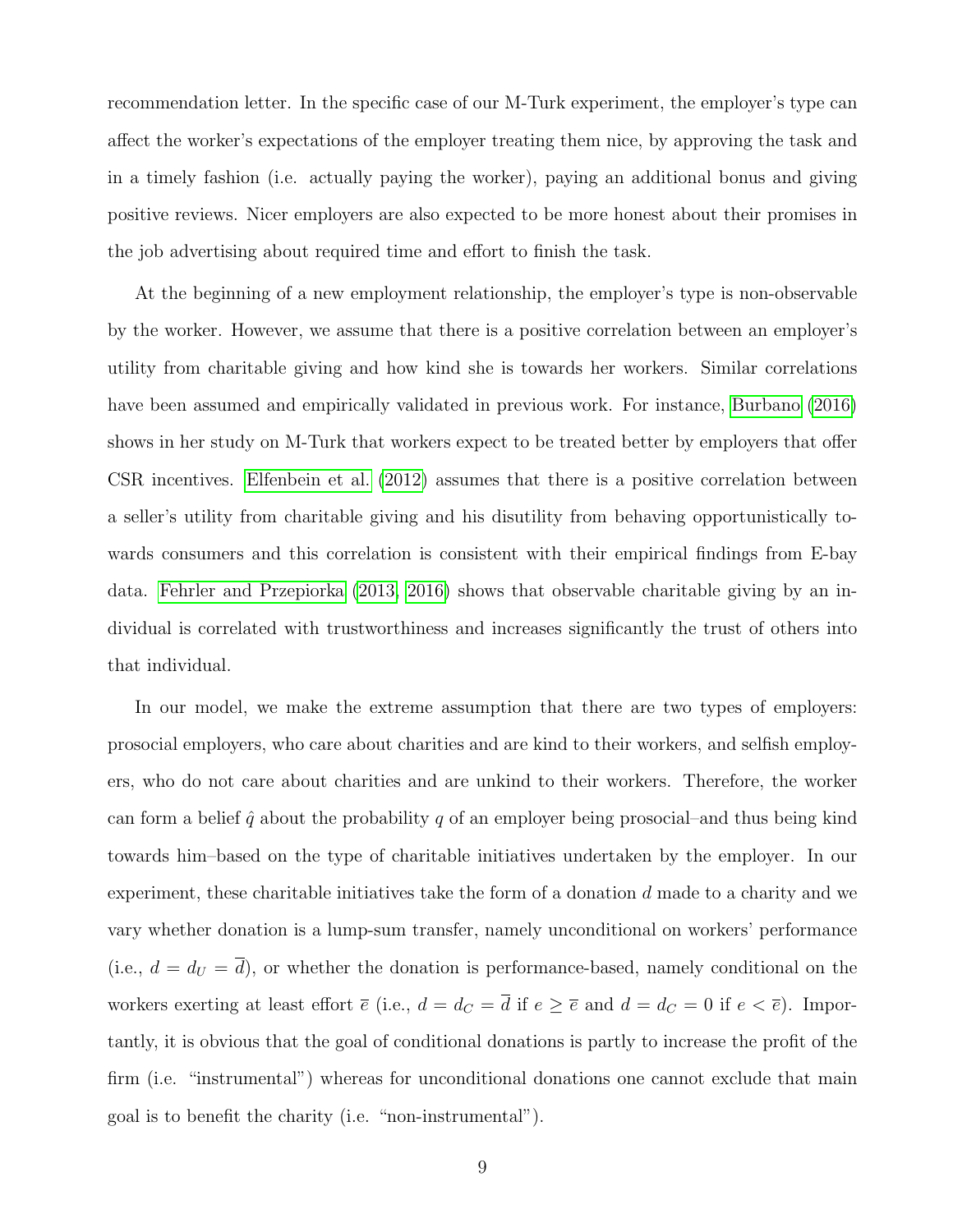All workers care about the employer's type, because all workers care about being treated well by their employers. However, not every worker cares about the charitable donation. We assume that there are two types of workers, charity motivated (henceforth, "motivated") and non-motivated. Motivated workers care about the donation made to the charity, while nonmotivated workers do not. Consistent with our experiment where workers could not self-select into different donation treatments, we abstract from selection and screening issues here. Hence, we assume that the employer chooses whether or not to condition the donation on the worker's performance after being matched with the worker and without knowing the worker's type. However, it is common knowledge that the proportion of motivated workers in the population is equal to p.

The employer's preferences can be represented by the following basic utility function:

$$
U_P = \pi e + (\theta_P - 1)d - w \tag{1}
$$

where  $\pi e$  is principal's revenue from agent's effort, e.  $\theta_P$  represents the employer's type. More specifically,  $\theta_P > 0$  if the employer is prosocial, i.e., if she derives some intrinsic pleasure from making the donation d to the charity, while  $\theta_P = 0$  if the employer is selfish. The financial cost of making the donation is given by  $-d$ . The worker's preferences are represented by the following utility function:

$$
U_A = w + \lambda \hat{q}e - \frac{1}{2}e^2 + \theta_A d \tag{2}
$$

where  $\lambda$  is the worker's marginal return of effort when he believes to be working for a prosocial employer, i.e., when  $\hat{q} = 1$ . If the worker believes that the employer is selfish – i.e.,  $\hat{q} = 0$  – he does not derive any intrinsic benefit from exerting effort, but only costs, which take the standard quadratic form  $\frac{1}{2}e^{2}$ .<sup>[7](#page--1-0)</sup> The worker forms a belief  $\hat{q}$  about the probability q that  $\theta_P > 0$  based on the type of charitable incentive  $d \in \{d_U, d_C\}$  offered by the employer. That is, the worker has

<sup>&</sup>lt;sup>7</sup>As mentioned earlier in this section there can be several interpretations and microfoundations for  $\lambda$ . Given the pure illustrative purpose of this model, we think that using this reduced form is enough to show the main theoretical insights.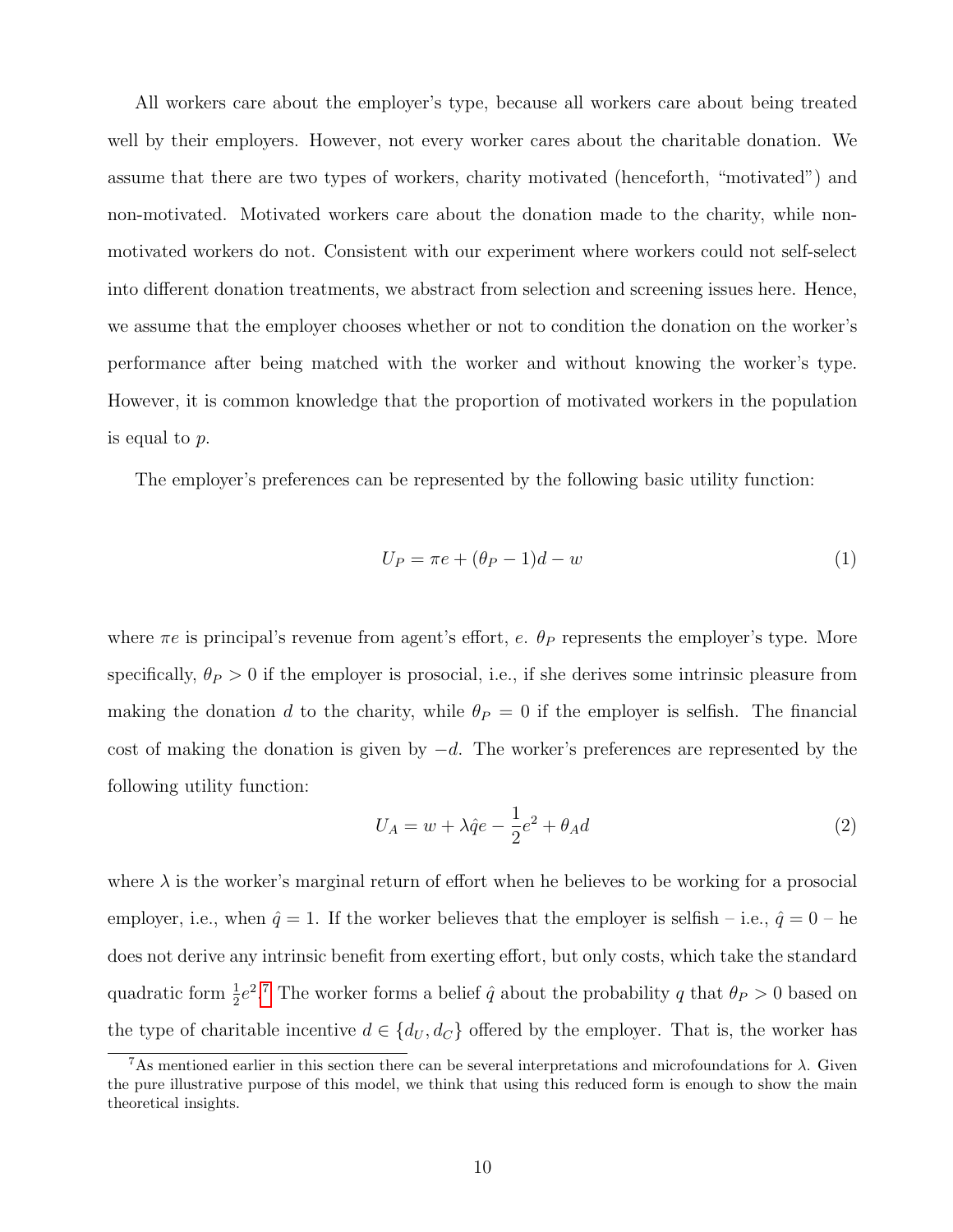beliefs of the form  $\hat{q}_{d_C} = E_A(q \mid d = d_C)$  and  $\hat{q}_{d_U} = E_A(q \mid d = d_U)$ . Finally,  $\theta_A$  captures the worker's motivation to generate the charitable donation. We assume that a motivated worker is always willing to exert effort  $\bar{e}$  in order to generate the donation under the performance-based charitable incentive, i.e.,  $\theta_A > \frac{\bar{e}}{2\bar{e}}$  $\frac{\bar{e}}{2\bar{d}}$ . Conversely, if the worker is non-motivated,  $\theta_A = 0$ .

**Proposition 1** If  $\theta_P > \frac{\pi(p\bar{e}-\lambda)}{(1-p)\bar{d}}$  $\frac{\pi(p e - \lambda)}{(1-p)\overline{d}} + 1 \equiv \theta_P > 0$ , there exists a separating equilibrium where unconditional donations serve as a credible signal of the employer's prosociality, i.e., only if  $\theta_P > \overline{\theta}_P > 0$  employers make donations that are unconditional of workers' effort. The worker's equilibrium effort levels are then equal to  $e_{d_U}^m = \lambda$  and  $e_{d_C}^m = \overline{e}$  if the worker is motivated, and to  $e_{d_U}^{nm} = \lambda$  and  $e_{d_C}^{nm} = 0$  if the worker is not motivated. The worker's equilibrium belief on the employer's type is  $\hat{q}_{d_C} = E_A(q \mid d = d_C) = 0$  and  $\hat{q}_{d_U} = E_A(q \mid d = d_U) = 1$ .

Proof. See Appendix [A.1.](#page-42-0)

Proposition 1 provides some important insights. When choosing whether to condition the donation on effort, every employer faces the trade-off between two opposite effects: the negative effect of signaling to be a selfish type (in which case, workers' effort is reduced by  $-\lambda$ ), and the positive effect of motivating a motivated worker to exert extra effort in order to generate the donation  $(\bar{e})$  times the proportion of motivated agents in the population, p. However, compared to a selfish employer, a prosocial employer also faces the additional negative effect of renouncing the intrinsic value from making the donation should she be matched with a non-motivated worker. It is indeed this potential non-realized intrinsic value of the performance-based donation, which is captured by the term  $(1 - p)\overline{d}$  and which is generated by the presence of non-motivated workers, that makes the unconditional donation relatively cheaper for prosocial employers and thus that makes it possible to obtain a separating equilibrium. Indeed, if all workers were motivated (i.e, if  $p = 1$ ), the trade-off between offering a conditional or unconditional donation would only boil down to compare the signaling versus the motivating effect–as the donation would happen with certainty in both cases–but this comparison is independent of  $\theta_P$  and, therefore, no separating contract would be sustainable in equilibrium. Hence, the presence of non-motivated workers is crucial in providing charitable incentives with a signaling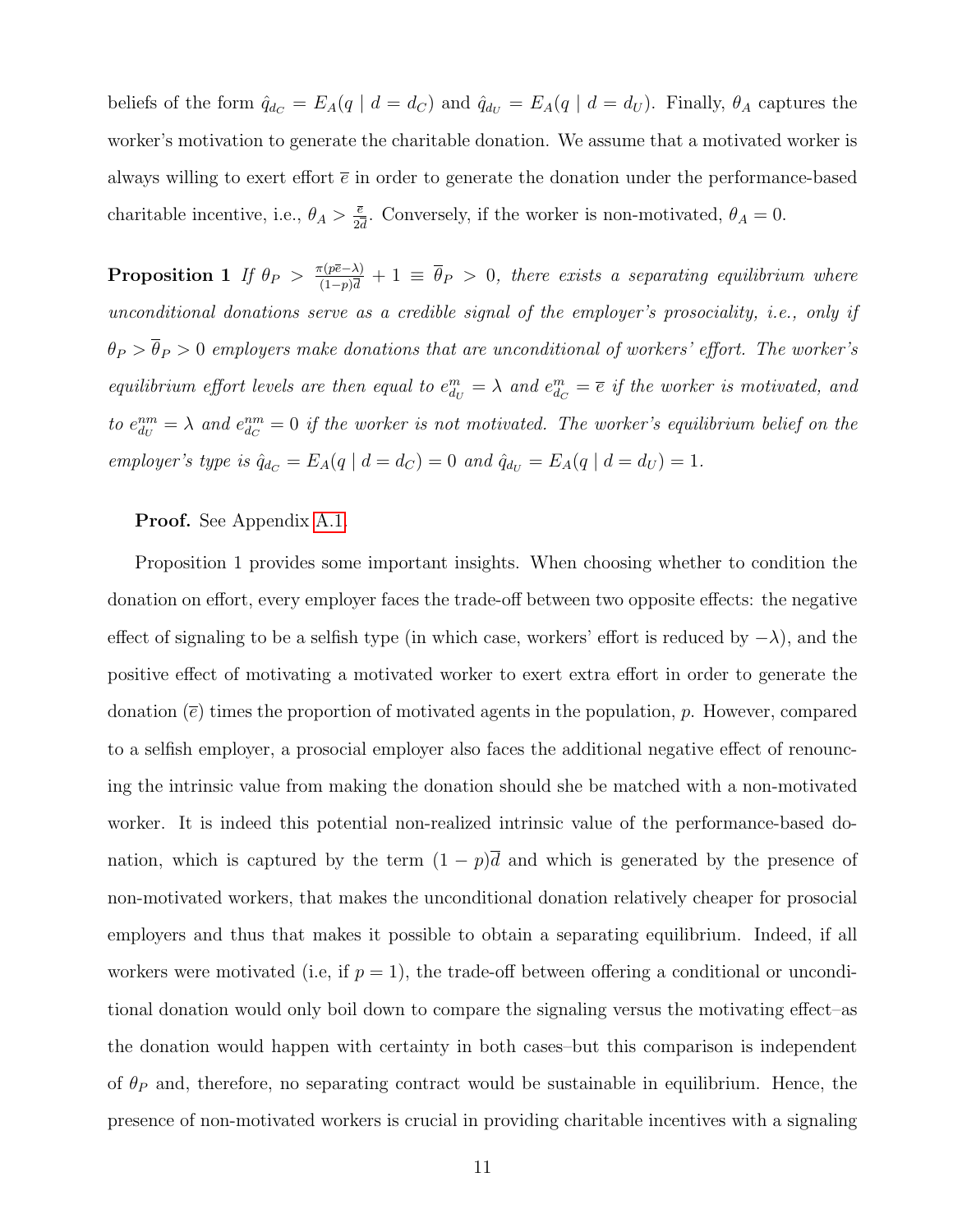value.

The presence of non-motivated workers is also crucial in generating some clear effort predictions that can be tested in our experiment. As suggested by Proposition 1, it is indeed not clear a priori whether the conditional donation should increase or reduce the effort of a motivated worker compared to the unconditional donation. As can be seen by comparing  $e_{d_U}^m$  and  $e_{d_C}^m$ , it depends on the relative size of the signalling versus motivating effort (i.e., on whether  $\lambda$  is larger or smaller than  $\bar{e}$ ). On the contrary, conditioning the donation on effort unambiguously decreases the effort of a non-motivated worker. This is because for the non-motivated worker only the negative signalling of the conditional donation is at play. The main predictions of our experiment are therefore as follows:

<span id="page-12-0"></span>**Prediction 1** The effect on effort of performance-based donations relative to unconditional donations is higher for motivated workers than for non-motivated workers.

And a stronger version of Prediction [1:](#page-12-0)

**Prediction 2** Performance-based donations decrease the effort of non-motivated workers compared to unconditional donations.

Next, in equilibrium, workers that are matched with employers who offer conditional donations should have different beliefs about the employer's prosociality than workers who are matched with employers who offer unconditional donations:

<span id="page-12-1"></span>**Prediction 3** Principals who offer performance-based donation are perceived as less prosocial than employers who offer unconditional donations.

Prediction [3](#page-12-1) should hold true for all types of workers, whether motivated or not motivated.

Finally, we want to compare the effects of these charitable incentives with a benchmark, such as standard private monetary incentives, that can be unconditional on effort, as a lump-sum bonus, or performance-based. While we can not exclude a priori that a similar signalling story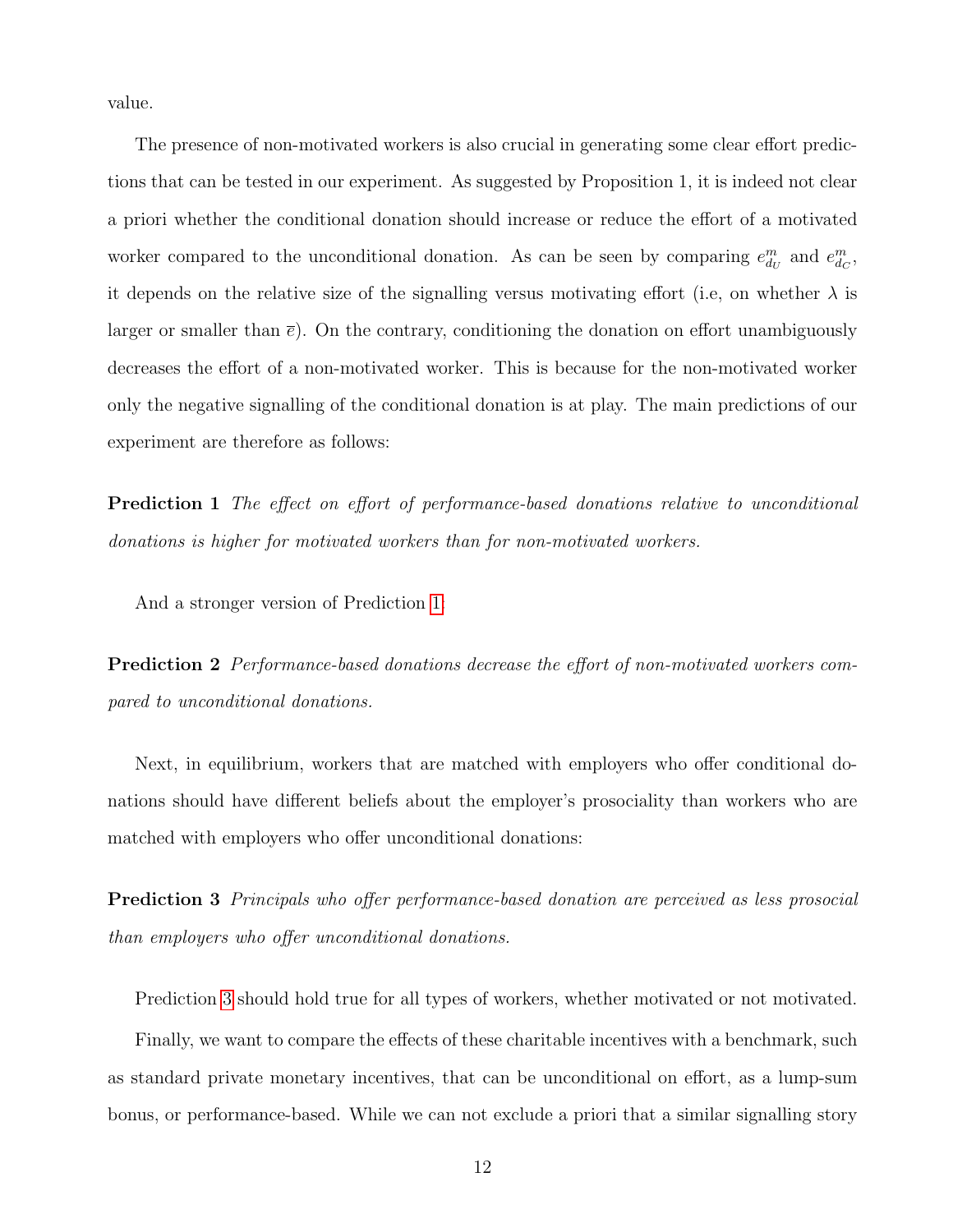could also apply to monetary incentives and, therefore, that the choice between a conditional or unconditional bonus could work as a signal about the employer's kindness toward her workers, we do not expect that the signalling value of the unconditional bonus can in any case outweigh the motivating effect of the conditional bonus. In fact, differently from the charitable incentives, all workers are "motivated by money", there are no "not-motivated" workers. Furthermore workers' financial motive is probably much larger in size than workers' charitable motives because workers can always maximize their income and make private donations later. This leads us to the last prediction for behavior in our experiment:

Prediction 4 The effect on effort of performance-based incentives relative to unconditional incentives is higher when the incentives are monetary rather than charitable.

# <span id="page-13-0"></span>3. Study Design

### 3.1. Description of Intervention

In order to test our behavioral predictions, we designed an experiment in collaboration with an Italian company, named PharmaGIC S.R.L, which distributes pharmaceutical products in Italy and abroad. PharmaGIC is looking for suggestions on how to improve their English website. We partnered with them to recruit workers on Amazon Mechanical Turk (henceforth, M-Turk) with the task of generating marketing slogans for the products sold by PharmaGIC. These slogans are then considered for potential use in the English version of their website. All communication with the workers came from PharmaGIC.[8](#page--1-0)

M-Turk is an online platform where companies and researchers can recruit cheap labor force to perform quick and easy tasks, called Human Intelligence Task (HIT). This platform is being increasingly used by economists (see, e.g., [DellaVigna and Pope](#page-39-11) [\(2016\)](#page-39-11); [Ambuehl et al.](#page-38-15) [\(2015\)](#page-38-15)). [Goodman et al.](#page-40-11) [\(2013\)](#page-40-11); [Imas](#page-40-12) [\(2016\)](#page-40-12); [Imas et al.](#page-40-13) [\(2016\)](#page-40-13) discuss that M-Turk participants behave

<sup>8</sup>We also got permission from IRB to waive the typical consent form.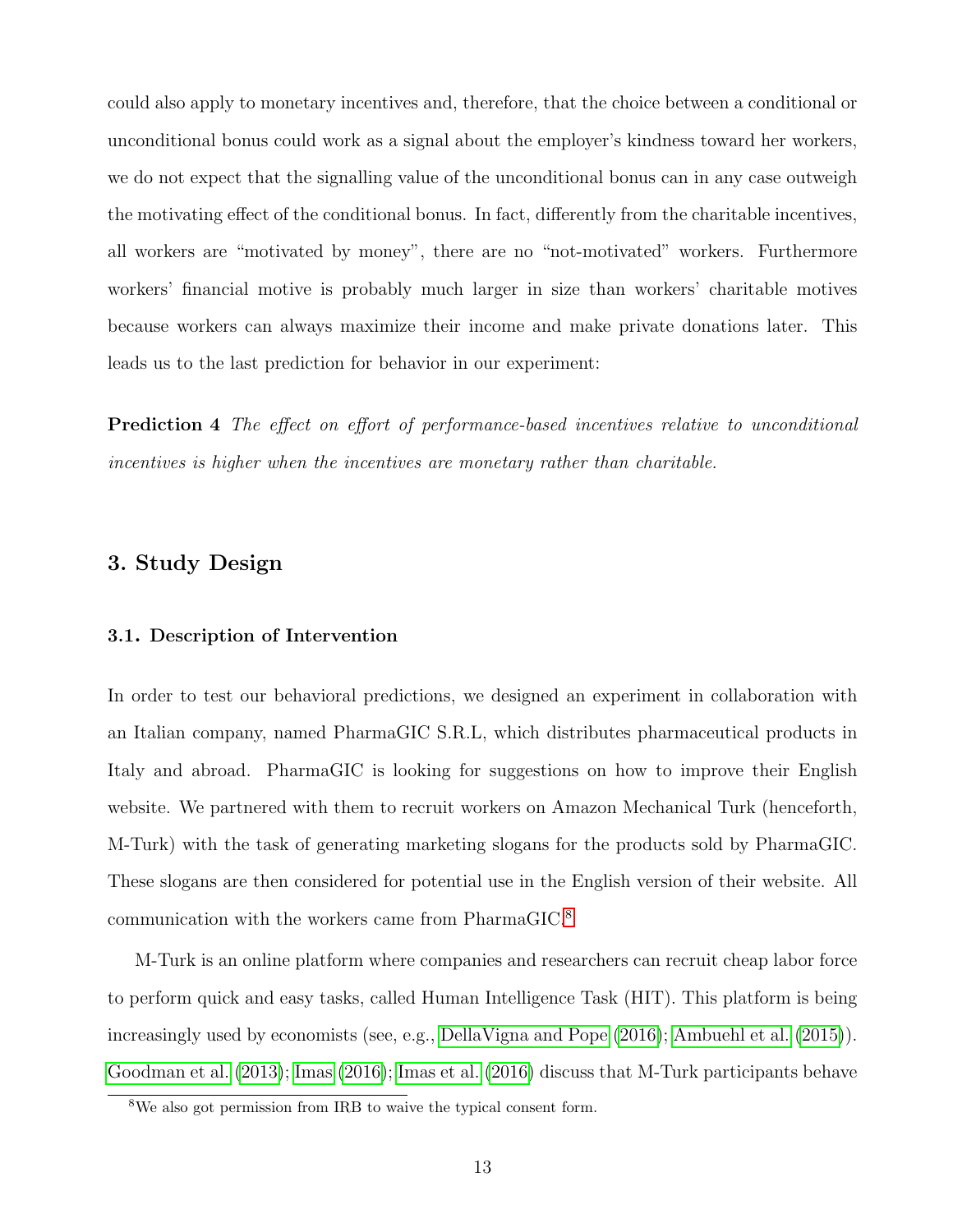very similarly to other samples in many (classical) decision-making tasks and differ little on many other dimensions. Interestingly for our study, M-Turkers apparently do not differ in their attitudes about money compared to a student sample, but they care more about money than a community sample [\(Goodman et al., 2013\)](#page-40-11).

Workers were recruited on M-Turk and directed to a webpage that informed them about the company and the main task (see Appendix [A.4](#page-52-0) for all the instructions). We allowed only M-Turk workers who live in the US, have approval ratings of 98 or higher and have more than 100 HITs approved.

Task and base payment: The main task of workers was to create slogans for different products. We explained what a slogan or tagline is and that they have to create at least three slogans (but that we would appreciate more). It was clearly explained that the task is considered completed if they create at least three slogans and that they would receive a fixed wage of \$1.50.

Treatments: After reading the basic information about the firm and the task, workers were randomly assigned to different treatments which varied the type of incentives to motivate them to create more than three slogans. More specifically, we had a  $2 \times 2$  between-subjects design which varied:

- 1. Nature of incentive: We varied whether workers were offered a) a private monetary incentive that was a financial bonus of 75 cents, or b) a charitable incentives that was a donation of 75 cents made to the charity "Doctors without Borders".
- 2. Performance-based: Additionally, we varied whether the incentive was i) conditional on performance, namely it was given if and only if the worker would create a least three more slogans (for a total of six slogans), or ii) unconditional on performance, namely it was given independently on whether the worker would create three more slogans. Importantly, to keep the reference-point of expected slogans fixed across treatments, also within the unconditional treatments we mentioned that we would appreciate if they could do at least three more slogans.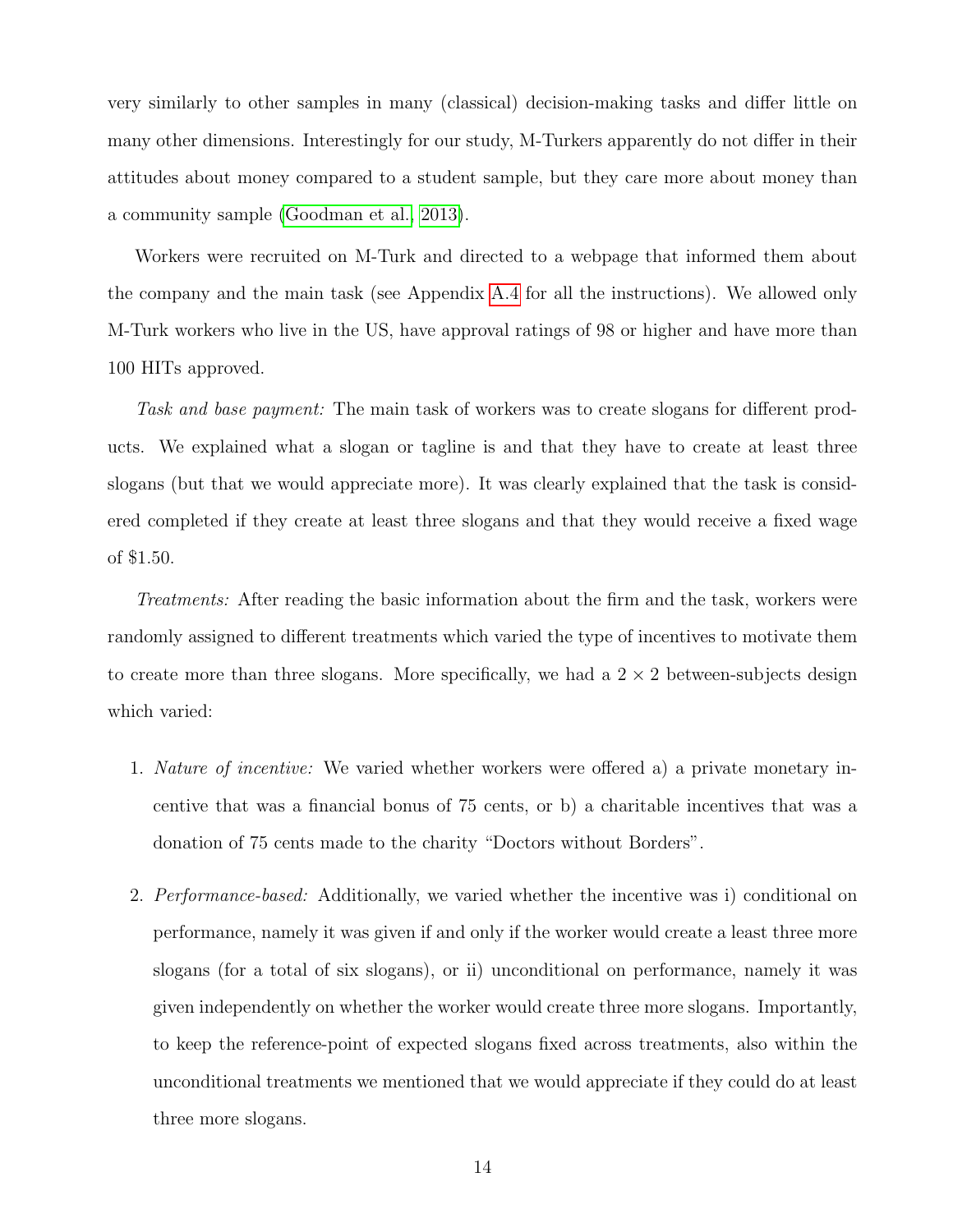We also created two versions for each of those treatments that varied whether the workers were given an explanation for the choice of the incentives or not. In the conditional incentives treatments the explanation emphasized the instrumental nature of the conditional incentive by adding the following sentence: "Why do we give you (make) the bonus (donation)? The bonus (donation) is profitable for us: you doing at least three extra slogans for a wage (donation) of 75 cents is less costly for us than hiring another worker to do at least three slogans for a wage of \$1.50."[9](#page--1-0) In the unconditional incentives treatments the explanation emphasized the noninstrumental reason for offering an unconditional incentive: "Why do we give you (make) the bonus (donation)? We are strongly committed to be an employee-friendly company (socially responsible company–e.g. helping the larger community), even if this implies sacrificing some profit." In the no-explanation treatments nothing was stated regarding the motive why the company offered a bonus or a donation. Finally, we had a baseline treatment with no additional incentives.

Table [1](#page-16-0) summarizes the nine treatments that vary whether the treatment had a monetary or charitable incentive, whether the incentive was conditional on performance or not and whether an explanation for the choice of incentive was provided. In most of the analysis, we pool the treatments with and without explanation together. However, we do explore whether giving an explanation makes a difference.

After seeing the description of the task and the incentive scheme, workers started working on the slogans. The products were shown in sequence and only if workers finished one slogan, they were shown the next product. After they had created three slogans we thanked them for completing the task and, depending on the treatment, we summarized the payments (plus the bonus or donation) and then we asked everybody: "Would you like to do any more slogans? We would really appreciate if you could create at least three more slogans. Yes OR No" If they clicked "yes" in the previous page, they were shown again the slogans in sequence. After each

<sup>9</sup>Given our behavioral prediction, it might seem unnatural (and unwise) for a firm to explain an action as profit-maximizing. Some firms not even publicize their efforts (e.g. [Carlos and Lewis, 2017\)](#page-38-14). However, such an open communication strategy could also be seen as very transparent and potentially minimizing suspicion [\(Johnson et al., 2016\)](#page-40-14).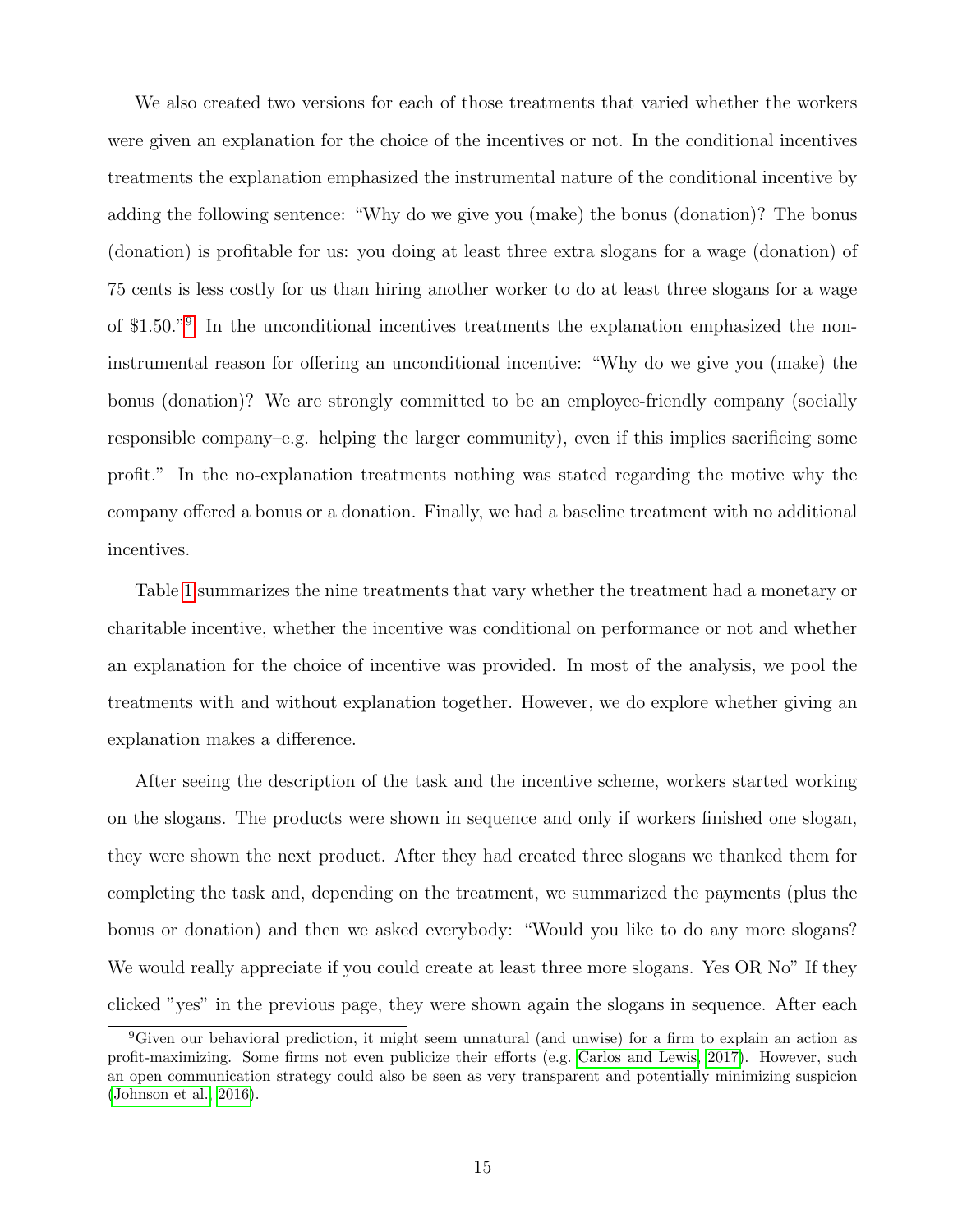new slogan created, they were shown a screen with sentence: "Thank you for creating this extra slogan. Would you like to create one more?" Once they clicked "No" the experiment was over. The participants in the charitable incentives treatments received a link in which we uploaded the receipt of the donations generated during the intervention. We ended with a questionnaire in which we elicited their perceptions about PharmaGIC and few personal characteristics. The subjects only got paid after we approved the tasks. This feature made sure that workers actually entered real slogans related to the products. On average, workers used 81 seconds per slogan.

| Treatments                   | Monetary | Charitable Conditional | Explanation |         | Number of Observations |
|------------------------------|----------|------------------------|-------------|---------|------------------------|
|                              |          |                        |             | Treated | Completed              |
|                              |          |                        |             | 335     | 317                    |
|                              |          |                        |             | 335     | 306                    |
| 3                            |          |                        |             | 334     | 299                    |
|                              |          |                        |             | 334     | 309                    |
| 5                            |          |                        |             | 334     | 301                    |
|                              |          |                        |             | 333     | 307                    |
|                              |          |                        |             | 334     | 287                    |
| 8                            |          |                        |             | 331     | 293                    |
| <b>Baseline</b>              |          |                        |             | 334     | 300                    |
| Total Number of Observations |          |                        |             | 3,004   | 2,719                  |

<span id="page-16-0"></span>Table 1: Summary of Treatments

Notes: Table shows the feature of the nine treatments. The column "Treated" shows the number of workers assigned to the different treatments. Column "Completed" shows the number of workers who completed the task (including the questionnaire).

## <span id="page-16-1"></span>3.2. Sample size and Attrition

We pre-registered the design of the experiment on the AEA RCT Registry as AEARCTR-0001962 ("Response to variation in pro-social incentives") were we also specified the rule for the sample size. We aimed at recruiting ideally 2,700 subjects and at least 1,800 subjects based on a power analysis which is part of the registrations.<sup>[10](#page--1-0)</sup>

<sup>&</sup>lt;sup>10</sup>In the registration it says: "We ran a small pilot to ensure that our protocol was working and that we were able to generate variation in the creation of slogans. The pilot also allowed us to get an estimate for what the standard deviation will be in our task. Based on 230 pilot participants, the standard deviation of created slogans was around 2.23. Assuming that this is approximately the standard deviation of each treatment in the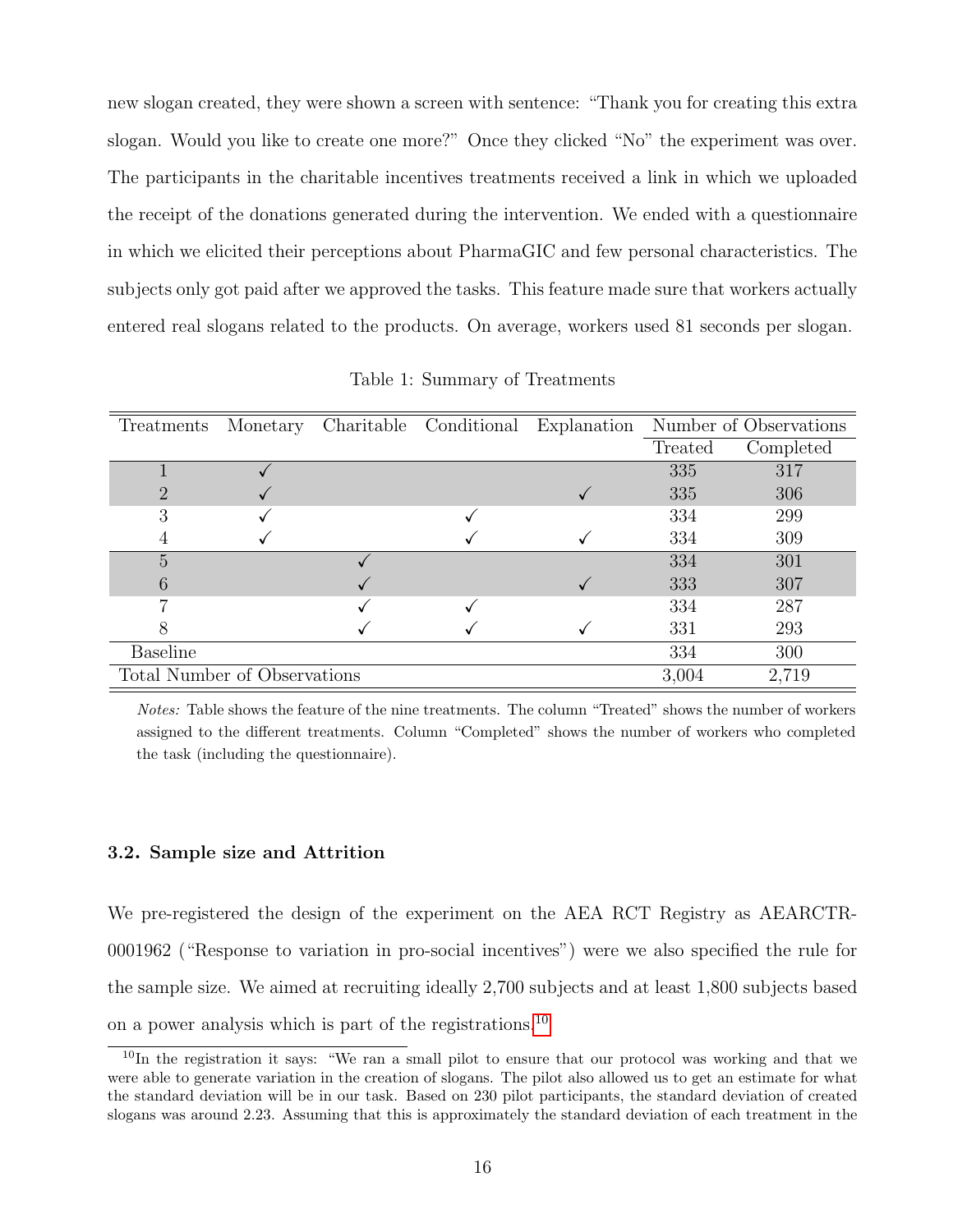The study was launched on a Monday in January, 2017 and was open from 9am to 9pm EST each day. We specified on M-Turk that we want to collect 2,700 observations and we were able to collect 2,719 in less than two full days. Important for our study is the process of how workers are recruited and remain in the task: Workers see the advertisement for the job on M-Turk. When they 'accept' the job, the workers gets re-directed to a Qualtrics survey which explains the task and then randomizes workers into the different treatments so that there is the same number of observation per treatment. After they are informed about all the details (especially the incentive schemes) of the job, workers start working or stop doing it. We record who started seeing the instructions and who worked and completed the task.

Table [1](#page-16-0) shows that 3,004 workers started the job and saw the treatments. Not surprisingly, Qualtrics is able to randomize workers equally into the nine treatments. 285 (9.49  $\%$ ) of workers decide not to complete the task (they either did no slogan or stop after a couple of slogans without completing the survey or submitting a completion code on M-Turk) after seeing the instructions and the incentive schemes. While the attrition rate is relatively low, it is important to realize that there is differential attrition by treatment. Most striking (and consistent with our behavioral prediction) is the fact that attrition is higher in the two treatments with conditional charitable incentives, (12.78%), than in the treatment with unconditional charitable incentives  $(8.85\%)$ . The difference is significant in a Mann-Whitney test  $(Z = 2.312, p < 0.05)$ . For monetary incentives, there is no significant difference between conditional, 8.98%, and unconditional incentives, 7.01\%,  $(Z = -1.326, p = 0.185)$ .

In the main analysis we include all the 3,004 workers that were treated, i.e. that saw the incentive scheme and then decided to put in either no effort or a positive effort. For some of the analysis, however, we do not have important information from workers that leave the job. We discuss how this attrition can affect our results.

experiment and assuming a sample size of 1,800 (200 per treatment), there is thus an 80% power to reject the null hypothesis of zero difference in average slogans between two treatments when the actual difference between the two treatments is 0.64 slogans. Assuming instead a sample size of 2,700 (300 per treatment), there is then an 80% power to reject the null hypothesis of zero difference when the actual difference is 0.51 slogans. Based on our pilot, different treatments can create differences in average number of slogans by as much as 0.7-1.88 slogans, a difference of which can easily be detected statistically given the preceding calculations."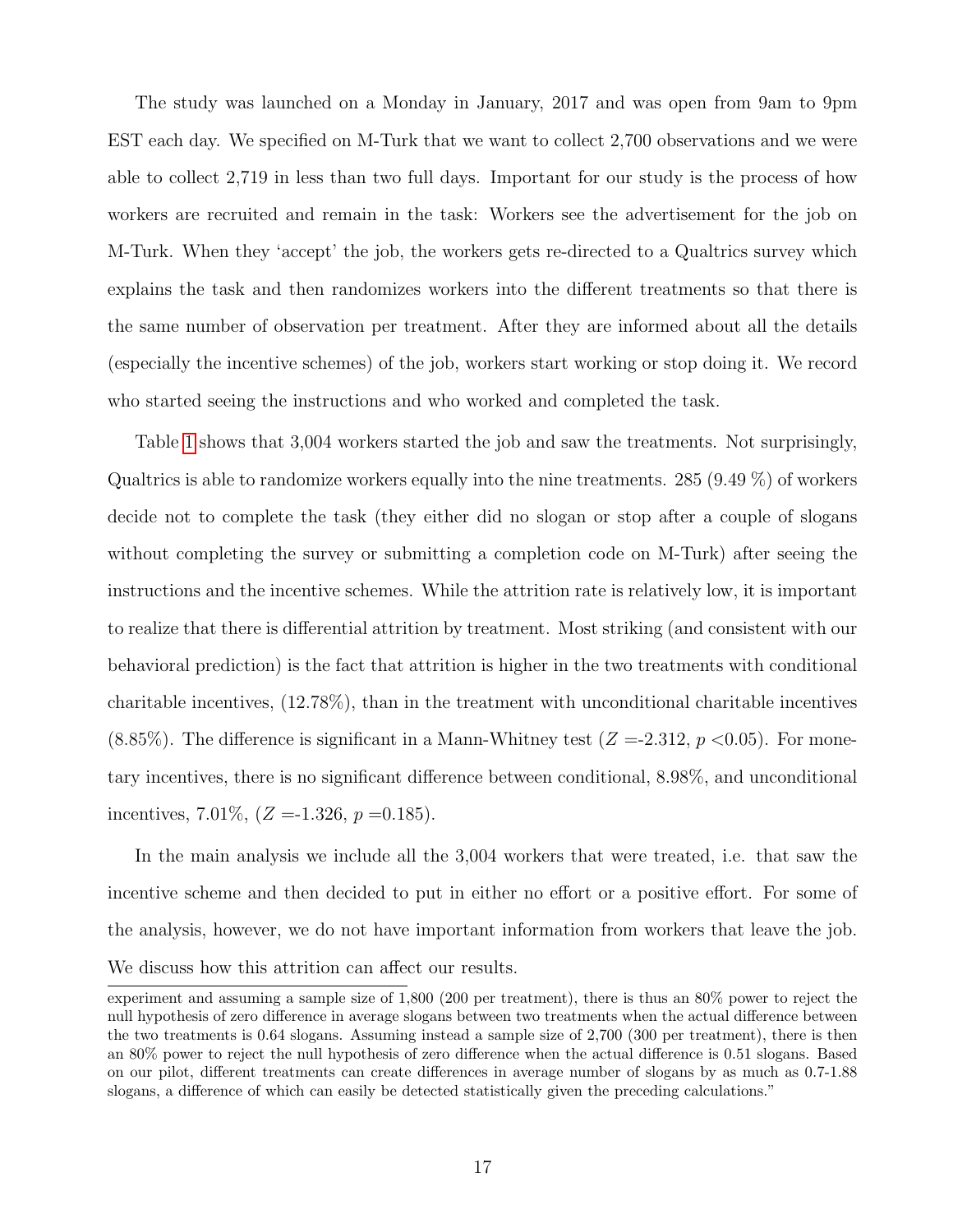## 3.3. Outcome variables and sub-group definition

We will focus on two main outcome variables: 1) The main outcome variable is the proportion of workers who created more than three slogans (the extensive margin). 2) We also analyze the number of created slogans (intensive margin). On average, 64.2% of workers create more than three slogans and the average number of slogan is 5.11 (s.d. of 2.89).

The brief survey at the end elicited workers' perception of the firm, PharmaGIC (see Appendix [A.4](#page-52-0) for all the questions in the questionnaire). The main question asked workers to answer on a 10-point scale "Please rate PharmaGIC on a scale from 0 'Not at all socially responsible' to 10 'Very socially responsible"'. We use this measure to test whether different incentives affect workers' perception of PharmaGIC's pro-sociality as predicted by our model. In addition, we also asked "How attractive would our company be as a potential employee?", "How satisfied were you with the incentives that we provided for this task?", and "How calculated do you think was our choice of incentives?"

Finally, we elicited worker's pro-sociality towards charities, as a proxy for  $\theta_A$  in our model. The literature has shown that people typically contribute to the social good by making donations and/or by volunteering, and that both dimensions capture workers' pro-sociality. In fact, some people will have a preference for donating money, other for volunteering, and others still will prefer a bit of both (see, e.g., [Dur and Lent, 2016\)](#page-39-16). Therefore, we asked subjects a) "How often do you donate money to a charitable organization?", and b) "How often do you volunteer for a good cause?" To both questions, subjects could answer with "never", "rarely", "sometimes", "often" and "regularly". Table [2](#page-19-1) shows the distribution of answers to these two questions.

We used the answers to these questions to divide workers into two categories: "nonmotivated" (i.e., with sufficiently low  $\theta_A$ ) and "motivated" (i.e., with sufficiently high  $\theta_A$ ). In order to ensure an approximately equal number of people in each category, we categorized as motivated all subjects who either donate or volunteer "often-regularly" or who both donate and volunteer "sometimes" (bold in Table [2\)](#page-19-1). This categorization leads to 1,390 motivated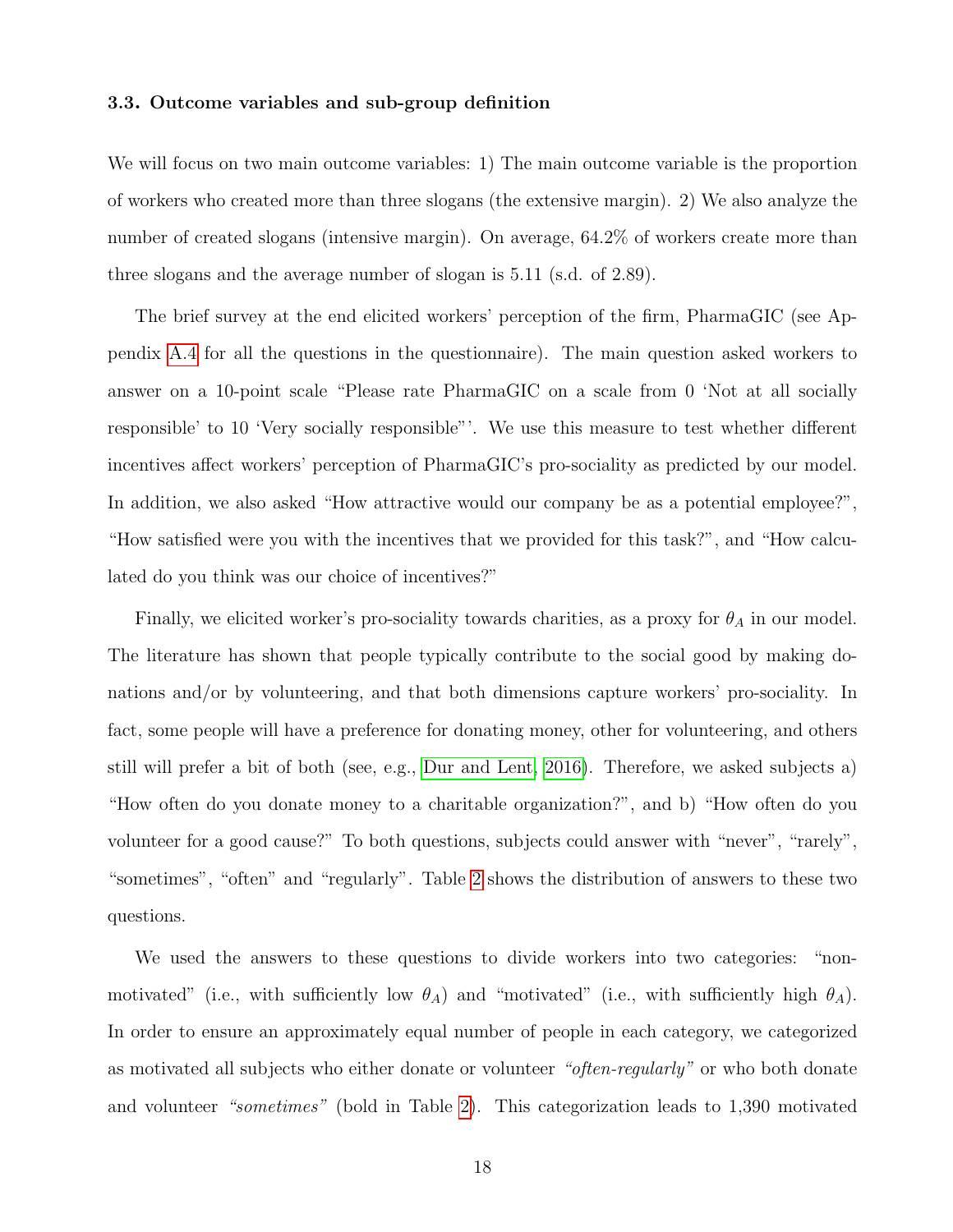|          |                      |                   | Volunteer   |                      |       |
|----------|----------------------|-------------------|-------------|----------------------|-------|
|          |                      | "never or rarely" | "sometimes" | "often or regularly" | Total |
|          | "never or rarely"    | 706               | 251         | 50                   | 1,007 |
| Donation | "sometimes"          | 372               | 694         | 153                  | 1,219 |
|          | "often or regularly" | 84                | 196         | 213                  | 493   |
|          | Total                | 1,162             | 1,141       | 416                  | 2,719 |

<span id="page-19-1"></span>Table 2: Workers' pro-sociality

Notes: The table shows the number of workers in terms of their volunteering ("How often do you volunteer for a good cause?") and donating ("How often do you donate money to a charitable organization?"). The workers indicated in bold are labeled "motivated' workers and the rest are "non-motivated".

types and to 1,329 non-motivated. The results are robust to another categorization of workers into "non-motivated" and "motivated", which only categorizes workers who either donate or volunteer "often-regularly" as motivated, while the 694 workers who both donate and volunteer sometime were now categorized as non-motivated. In the analysis, we will also discuss how to think about how differential attrition of types by treatment can influence our results. As discussed before, in the conditional donation treatments, attrition is higher and one could expect that "non-motivated" types are more likely to decide not to complete the task. Table [A.1](#page-16-0) in the Appendix does show that indeed in the conditional donation treatments, the proportion of "motivated" workers is higher (i.e. more non-motivated workers did not complete the task). For all the other treatments, there is no significant difference.

# <span id="page-19-0"></span>4. Results

We present the results in three steps: first, we investigate the effect of performance-based versus unconditional incentives for both monetary and prosocial incentives. In doing so, the section explores a) the impact on effort, b) whether providing an explanation for the choice of incentive has a differential effect, and c) how the choice of incentive impacts the workers' perception of the firm's motive. Second, we explore whether non-motivated and motivated workers react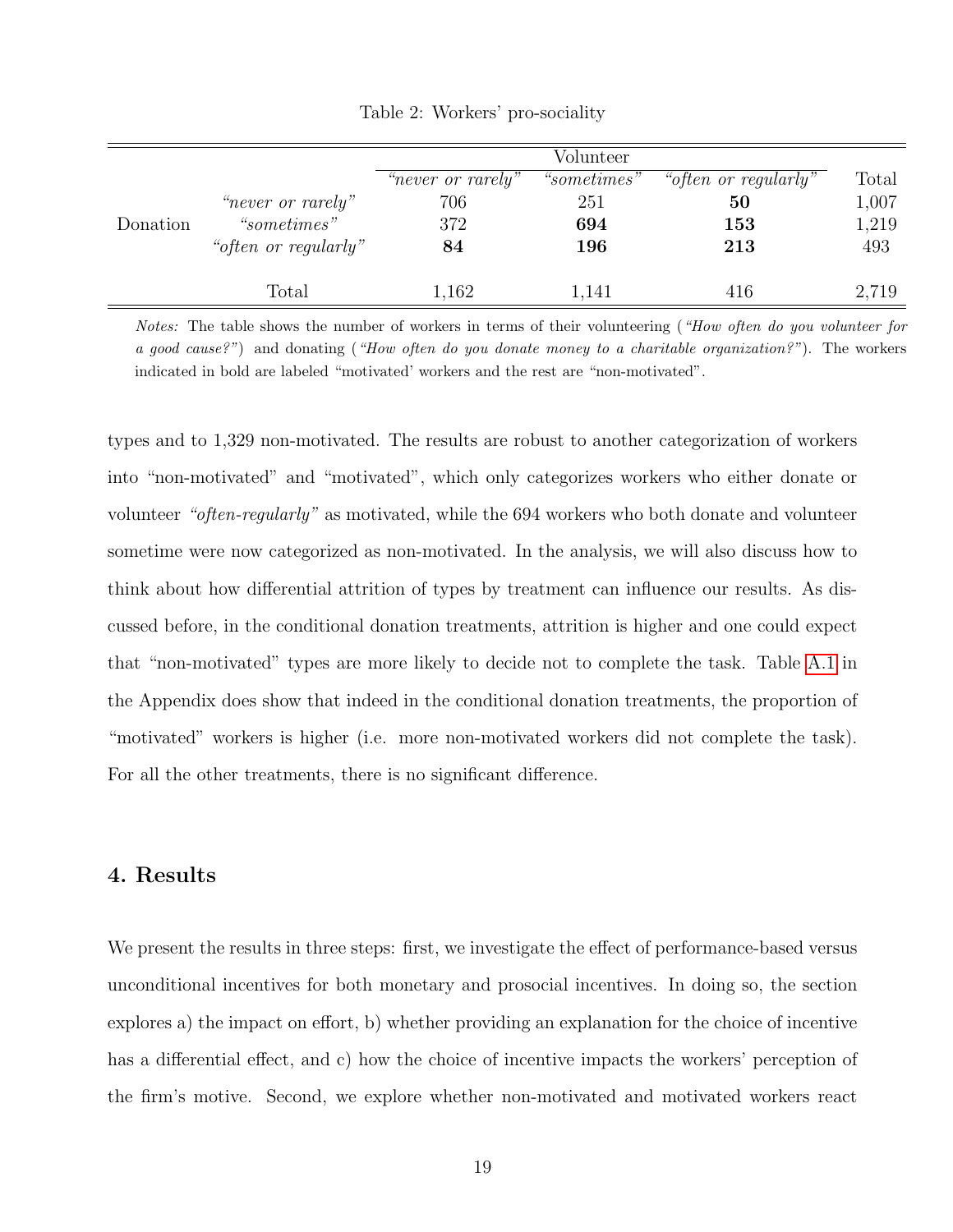differently to the two types of incentives as predicted by our model. Third, we compare the two types of incentives to a situation in which we do not offer an incentive at all.

### 4.1. Conditional vs. Unconditional (Charitable and Monetary) Incentives

Figure [1](#page-20-0) shows the effect of performance-based ("Conditional") and not performance-based ("Unconditional") incentives (both monetary and prosocial incentives) on effort. Panel A shows the effect on the proportion of workers who do more than three slogans and Panel B shows the effect on the average number of slogans.



<span id="page-20-0"></span>Figure 1: Difference between Prosocial and Monetary Incentives

Notes: The graph shows the effect of making monetary or charitable incentives performance-based ("Conditional") or not performance-based ("Unconditional"). Proportion of workers who did more than three slogans (in Panel A) and average number of slogans (in Panel B). Bars shows standard errors of the mean.

Figure [1](#page-20-0) clearly shows that making incentives conditional on performance has very different effects on effort depending on whether the incentive is private and monetary or charitable. As expected, making monetary incentives conditional on performance significantly increases effort: the proportion of workers who are willing to create more than three slogans increases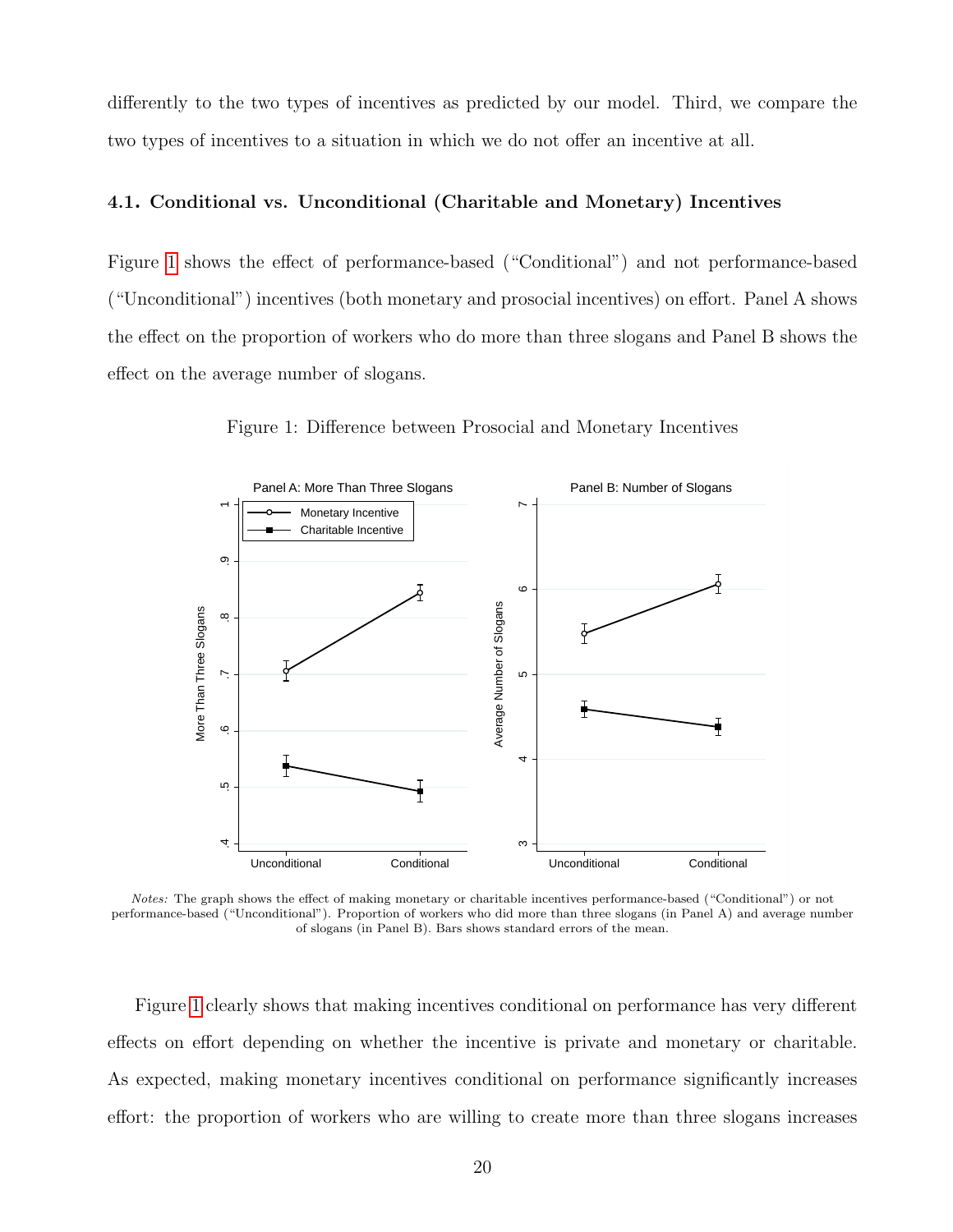13 percentage points when monetary incentives are made conditional on effort. The difference is statistically significant in a Mann-Whitney test  $(Z = -6.06, p < 0.01).$ <sup>[11](#page--1-0)</sup> Also, the average number of slogans increases around 11 percent when monetary incentives are conditional on effort compared to when monetary incentives are unconditional  $(Z = -6.67, p < 0.01)$ .

The effect of making charitable incentives performance-based is quite different from the results for monetary incentives. Making charitable incentives performance-based *lowers* effort: The proportion of workers who are willing to do more than three slogans decreases from 54 percent to 49 percent ( $Z = 1.64$ ,  $p = 0.10$ ). It also has a slight negative effect on the number of slogans  $(Z = 1.46, p = 0.14).^{12}$  $(Z = 1.46, p = 0.14).^{12}$  $(Z = 1.46, p = 0.14).^{12}$ 

Table [3](#page-22-0) confirms the results from Figure [1](#page-20-0) in a regression framework. The regressions control for whether the incentive was charitable or monetary, whether the incentive was conditional on effort or not, and for the interaction of the two, i.e. whether the effect of 'conditional' is different for charitable incentives. The dependent variable is a dummy for whether the worker does more than three slogans in column (1) and the number of slogans in column (2). The results show: a) Charitable incentives result in lower effort compared to monetary incentives (based on the negative and significant coefficient of "Charitable Incentive"). This is consistent with [Imas](#page-40-0) [\(2014\)](#page-40-0); [Charness et al.](#page-39-0) [\(2014\)](#page-39-0) for high incentives. b) Making monetary incentives conditional on effort increases effort as seen in the positive and statistically significant coefficient of the dummy "Conditional". c) Making charitable incentives conditional on effort has a lower effect on effort than when monetary incentives are made performance-based. In both models (in column (1) and (2)) the coefficient of the interaction is highly statistically significant ( $p < 0.01$ ). Hence, conditional incentives work much better for monetary incentives than for charitable incentives. If anything, the size of the effects indicate that conditional "charitable" incentives may actually backfire: in both models the coefficient of "Conditional" minus the coefficient of "Charitable×Conditional" is negative. For example, the results in column (1) shows that

 $11$ We will use Mann-Whitney tests to compare means – unless otherwise noted.

 $12$ Interestingly, [Tonin and Vlassopoulos](#page-41-1) [\(2015\)](#page-41-1) find in their between-subject exercise (Table 4, Columns 7 and 8) that a lump-some donation of  $\pounds 10$  increases productivity more than a pay-for-performance charitable pay of 5-10p per task. This is very consistent with our results.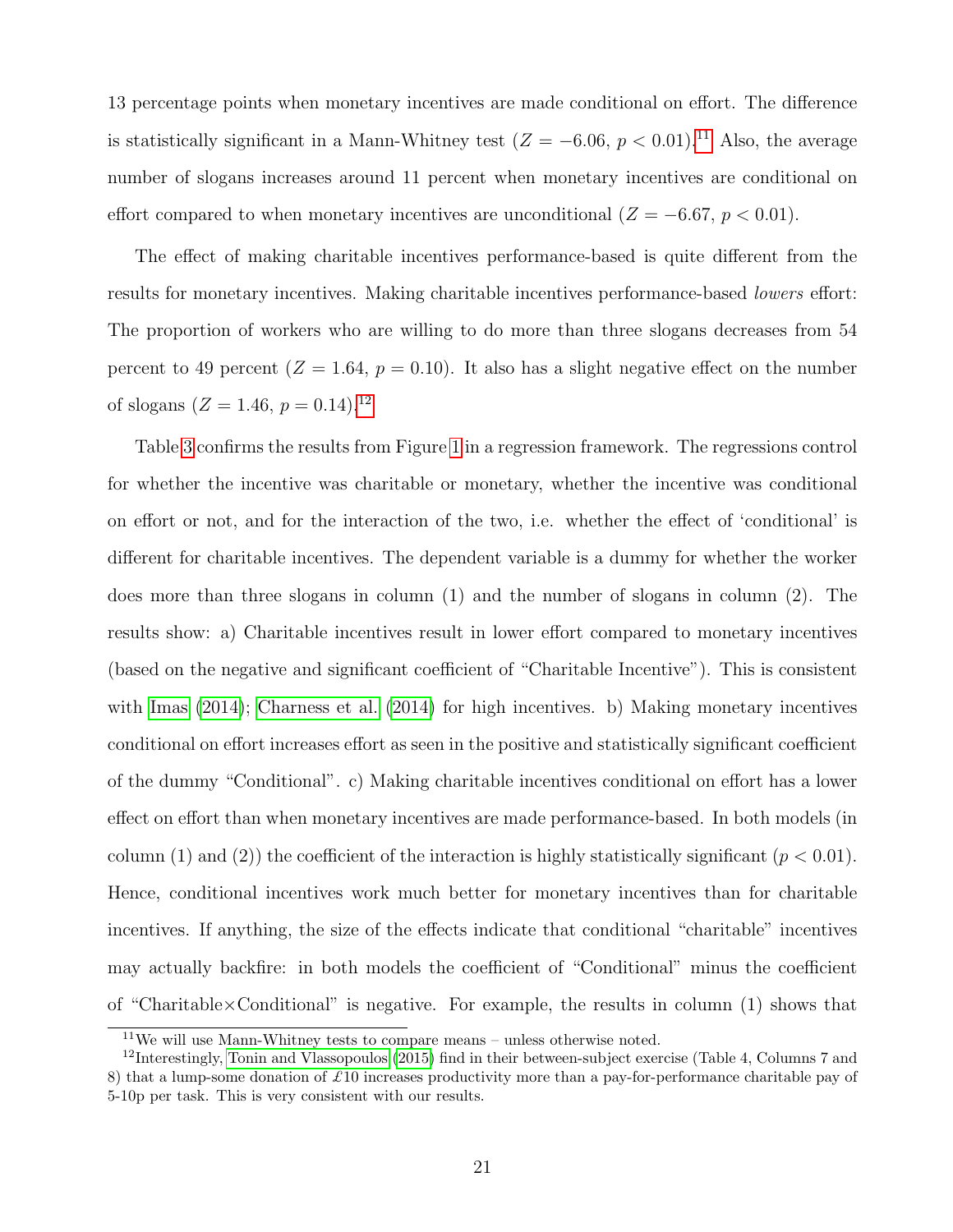|                                                         | (1)           | (2)         | (3)           | (4)         | (5)                   |
|---------------------------------------------------------|---------------|-------------|---------------|-------------|-----------------------|
| Dependent Variable:                                     | $>$ 3 slogans | $#$ slogans | $>$ 3 slogans | $#$ slogans | Soc. resp.            |
| Charitable Incentive $(=1)$                             | $-0.168***$   | $-0.891***$ | $-0.198***$   | $-1.154***$ | $0.40\overline{5***}$ |
|                                                         | (0.026)       | (0.153)     | (0.037)       | (0.218)     | (0.102)               |
| Conditional Incentive $(=1)$                            | $0.138***$    | $0.584***$  | $0.107***$    | 0.331       | $-0.343***$           |
|                                                         | (0.023)       | (0.163)     | (0.032)       | (0.239)     | (0.105)               |
| $Charitable\ Incentive\times Conditional$               | $-0.183***$   | $-0.793***$ | $-0.131***$   | $-0.469$    | $-0.003$              |
|                                                         | (0.035)       | (0.216)     | (0.050)       | (0.311)     | (0.149)               |
| Explanation $(=1)$                                      |               |             | $-0.039$      | $-0.364$    |                       |
|                                                         |               |             | (0.035)       | (0.234)     |                       |
| $Explanation \times$ Charitable Incentive               |               |             | 0.061         | $0.525*$    |                       |
|                                                         |               |             | (0.052)       | (0.306)     |                       |
| $Explanation \times Conditional$                        |               |             | 0.063         | 0.505       |                       |
|                                                         |               |             | (0.045)       | (0.325)     |                       |
| $Explanation \times Charitable \times Conditional$      |               |             | $-0.105$      | $-0.647$    |                       |
|                                                         |               |             | (0.071)       | (0.433)     |                       |
| Constant                                                | $0.706***$    | $5.481***$  | $0.725***$    | $5.663***$  | $7.239***$            |
|                                                         | (0.018)       | (0.117)     | (0.024)       | (0.169)     | (0.072)               |
| $F\text{-test:}$ "Cond." + "Charit. $\times$ Cond." = 0 | $p = 0.10$    | $p = 0.14$  | $p = 0.54$    | $p = 0.49$  | p < 0.00              |
| Adj. $R^2$                                              | 0.084         | 0.055       | 0.083         | 0.055       | 0.020                 |
| Observations                                            | 2,670         | 2,670       | 2,670         | 2,670       | 2,418                 |

<span id="page-22-0"></span>Table 3: Monetary and Pro-social Incentives

Notes: OLS regressions with robust standard errors. In regressions (1) and (3) the dependent variable is a dummy variable equal 1 if the worker created more than 3 slogans, whereas in regressions (2) and (3) the dependent variable is the number of created slogans. Column (5) has as dependent variable the answers to the question: 'Please rate PharmaGIC on a scale from 0 "Not at all socially responsible" to 10 "Very socially responsible". The dummy variable "charitable incentives" takes value 1 for the treatments with charitable incentives and 0 for the treatments with monetary incentives; the dummy variable "conditional" takes value 1 for the treatments with conditional incentives and 0 for the treatments with unconditional incentives; the dummy variable "explanation" takes value 1 for the treatments with explanation and 0 for the treatments without explanation. Significance levels: \*\*\* p<.01, \*\* p<.05, \* p<.1.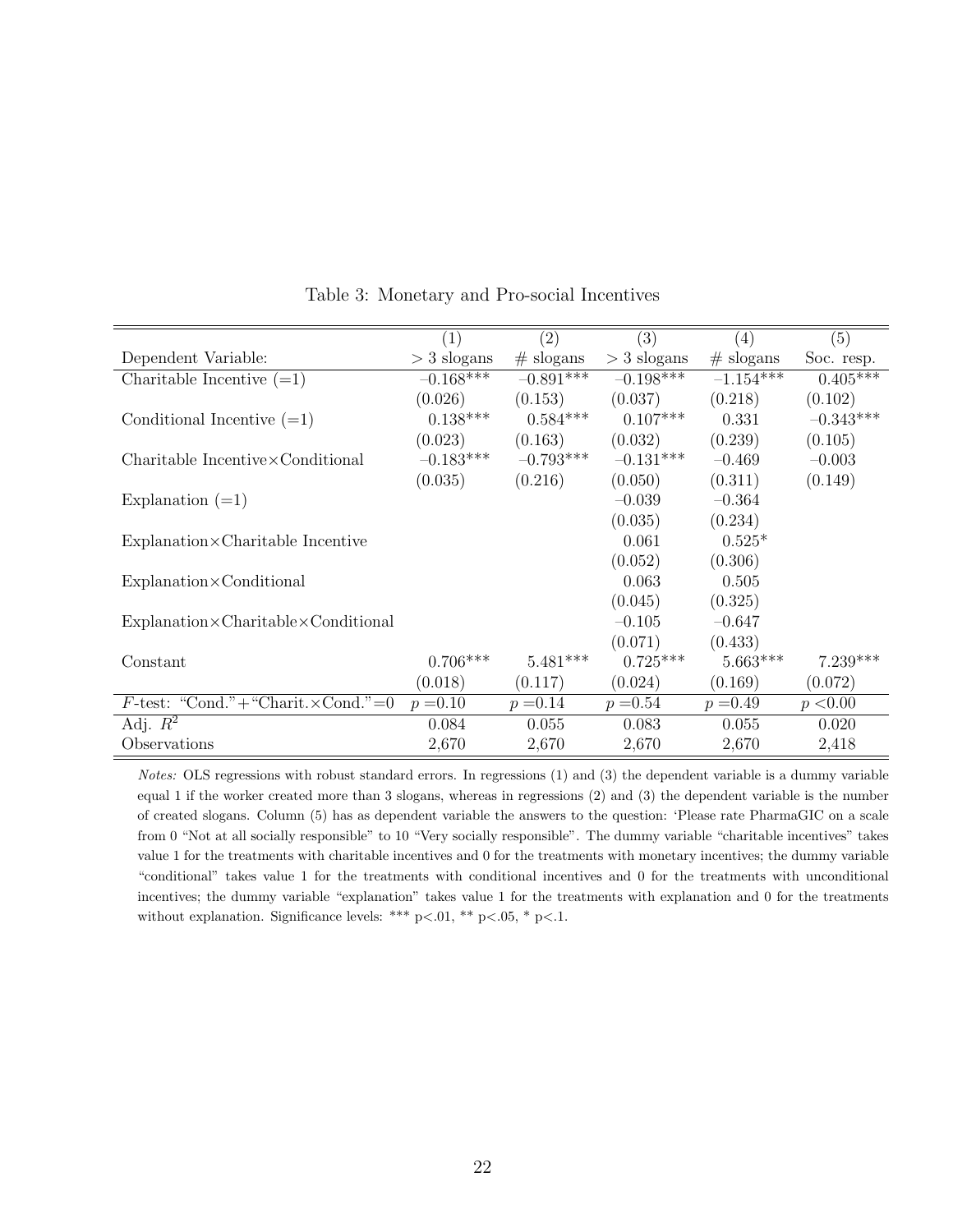workers are 4 percentage points less likely to generate more than three slogans when offered a conditional than an unconditional prosocial incentive. However, in both models the joint effect is at most statistically significant on the 10%-level (F-test:  $p = 0.10$  in Column (1) and  $p = 0.14$  in Column  $(2)$ .<sup>[13](#page--1-0)</sup>

The results support Prediction 4 in Section [2:](#page-8-0) While performance-based monetary incentives are very powerful to increase worker's effort, performance-based prosocial incentives are not effective and may even backfire. The negative effect is specific to charitable incentives and cannot be explained by workers generally reacting negatively to conditional incentives.

In the following, we investigate whether the above result depends on whether the firm provides an explanation for the choice of incentive. In particular, we are interested whether explicitly explaining that offering a conditional incentive is in the best interest of the firm, has a stronger (negative) effect on effort. Remember that in the conditional treatments, we mention to the worker that it is cheaper for the firm to offer \$0.75 in bonus or charitable giving for three more slogans than hiring a new worker to do three more slogans for \$1.5. Directionally the effect of explaining the rationale behind offering conditional charitable incentives does lower effort more than without explanation (see Figures [A.1](#page-20-0) in the Appendix for a graphical representation). For prosocial incentives, the proportion of workers decrease by 7% when giving an explanation  $(Z = 1.71, p = 0.09)$  and decreases by 3%  $(Z = 0.62, p = 0.54)$  without giving an explanation. The difference between the difference is, however, not statistically significant. Regression results presented in Column (3) and (4) of Table [3](#page-22-0) support that providing an explanation, "Explanation  $(=1)$ " has a limited and insignificant effect on effort.

The prediction presented in Section [2](#page-8-0) on why conditional monetary incentives is more effective than conditional charitable incentives is based on the hypothesis that workers interpret a conditional incentive (both monetary and prosocial) as a signal that the employer is less altruistic than a firm that offers unconditional incentives. The questionnaire asked workers "Please rate PharmaGIC on a scale from 0 "Not at all socially responsible" to 10 "Very socially

 $13\text{We find the same results in terms of the sign and significance of the coefficients if we use a logit regression for }$ the models with a dummy for whether the worker has done more than three slogans as the dependent variable (see Table [A.2](#page-19-1) in the Appendix).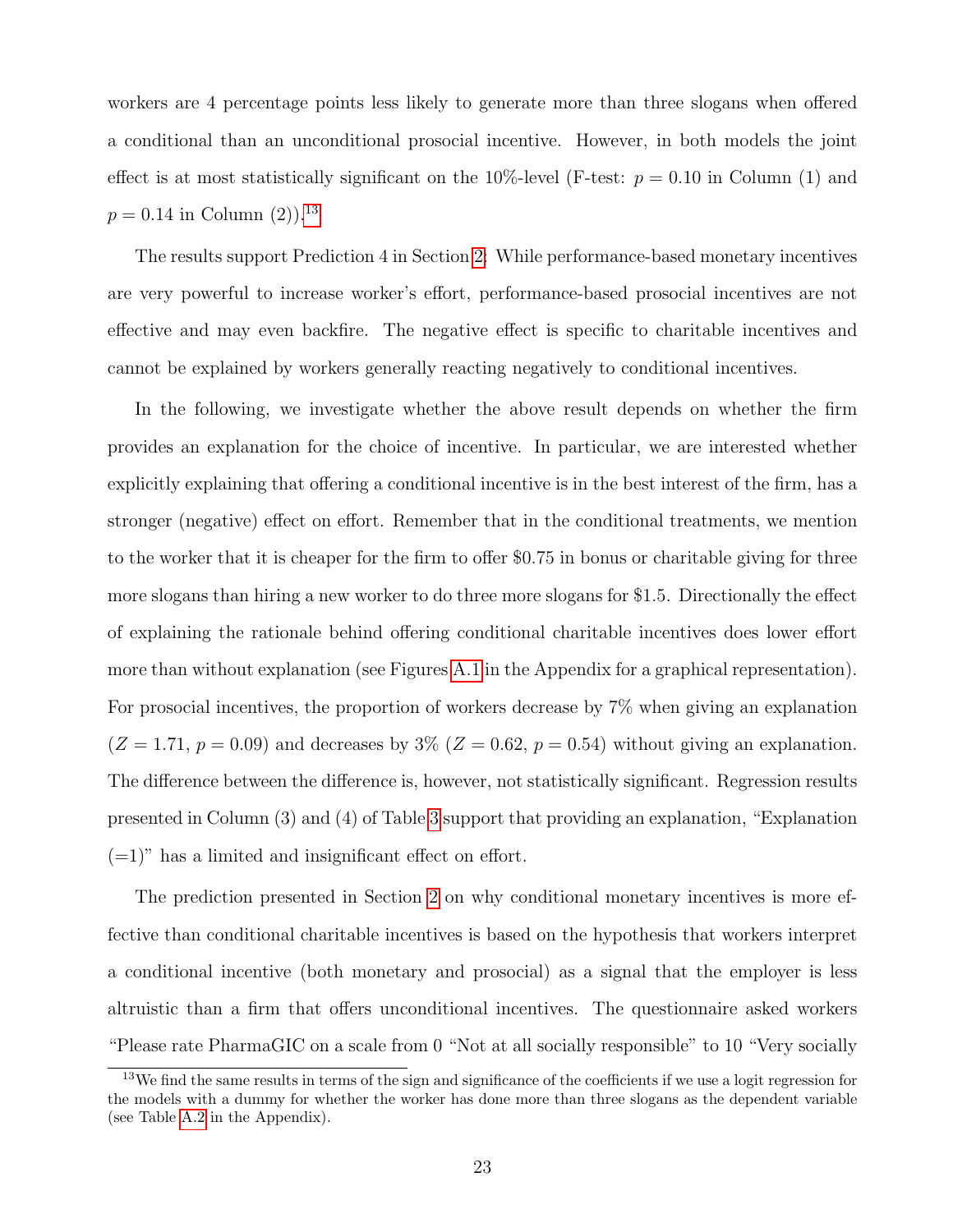responsible". The results are consistent with our hypothesis: the firm is indeed perceived as significantly less socially responsible under the conditional treatments than under the unconditional treatments and this holds true for both monetary and charitable incentives ( $p < 0.01$ ) for both cases).<sup>[14](#page--1-0)</sup> Column  $(5)$  in Table [3](#page-22-0) show a model with the answers to the question about the social responsibility of the firm as dependent variable. The results confirm that when the firm offers conditional incentives, the worker perceives the company as less socially responsible  $(p < 0.01).$ <sup>[15](#page--1-0)</sup> We explore the perception as a channel more explicitly below.

In sum, the result support our behavioral prediction in that performance-based incentives work much better when the incentive is a private bonus than when it is a prosocial incentives – in the form of a charitable incentive. The results also support our hypothesis that performance-based incentives have a negative effect on perceived employer's pro-sociality compared to unconditional incentives. Hence, consistent with our behavioral predictions, it seems that performance-based incentives have two countervailing effects: on the one hand, they motivate workers to exert higher effort in order to earn more money as a bonus or to increase the donation for the charity. On the other hand, they discourage effort by negatively impacting how workers perceive the employer's motives. While the incentive effect clearly dominates for monetary incentives, for pro-social incentives it seems that both effects counterbalance on aggregate. Directionally, making prosocial incentives performance-based even backfires on average. However, our theory predicts that there should be heterogeneous effects of performance-based pro-social incentives depending on the pro-sociality of the workers. We investigate this question in the next section.

### 4.2. Non-motivated vs. Motivated Workers

Our model makes clear predictions in how performance-based incentives should affect nonmotivated and motivated workers. Workers who care about charities (who we label 'motivated')

<sup>14</sup>Workers, on average, gave the firm a 7.64 (on a 10-point scale) for unconditional charitable incentive, 7.30 for conditional charitable, 7.24 for unconditional monetary incentives, and 6.90 for conditional monetary.

<sup>15</sup>Table [A.3](#page-22-0) show the results for the other relevant survey questions. Throughout, the results show that directionally workers perceive conditional incentives as less attractive, less satisfying and more calculated.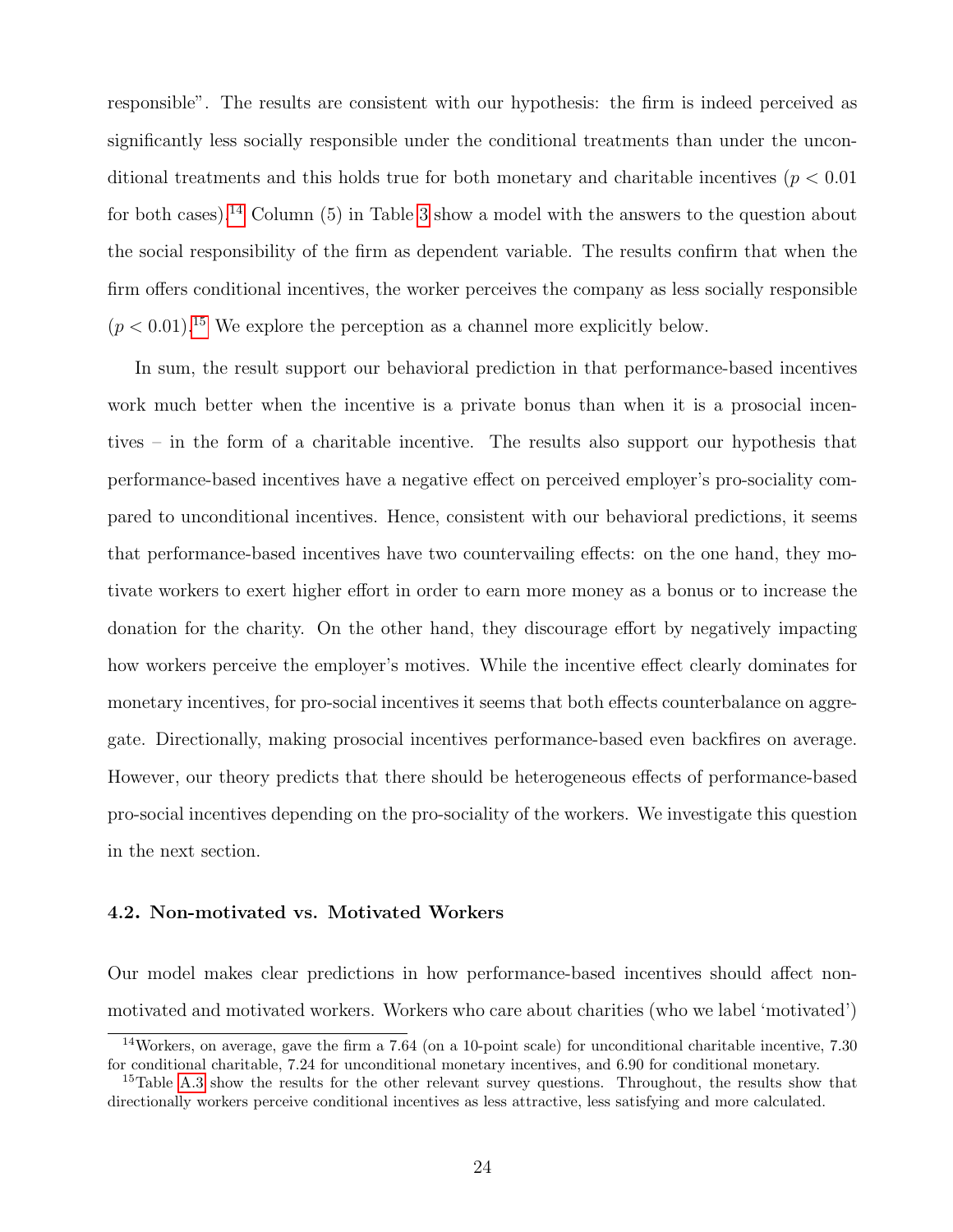face the two countervailing effects of a performance-based prosocial incentives: performancebased prosocial incentives make them work harder because they want to give to charity. However, also for them the conditionality of the incentive negatively affects their view of the firm. The net effect will be unclear. However, the incentive effect should be largely absent for workers who do not care about charities (who we label 'non-motivated'). Hence, according to our theory, for non-motivated workers conditional charitable incentives should unambiguously reduce effort compared to unconditional charitable incentives.

Figure [2](#page-26-0) shows the effect of charitable and monetary incentives on the proportion of nonmotivated (Panel A) and motivated (Panel B) workers who create more than three slogans. The Figure shows that consistent with our model prediction, the effect of conditional compared to unconditional charitable incentives largely depends on the pro-sociality of the workers.<sup>[16](#page--1-0)</sup> Non-motivated workers are 11 percentage points *less* likely to write more than three slogans under conditional than unconditional pro-social incentives  $(Z = 2.62, p < 0.01)^{17}$  $(Z = 2.62, p < 0.01)^{17}$  $(Z = 2.62, p < 0.01)^{17}$ , whereas motivated workers are 3 percentage points *more* likely to write more than three slogans under the conditional donation than under the unconditional donation treatment but the difference is not significant  $(Z = -0.79, p = 0.43)$ . The effect is also reflected in the average number of slogans: Motivated workers create on average 2 percent more slogans under conditional than unconditional charitable incentives, although not significantly so  $(Z = -1.02, p = 0.31)$ . On the contrary, non-motivated workers create on average 6 percent fewer slogans under conditional than unconditional charitable incentives. This difference is statistically significant  $(Z = 2.18,$  $p < 0.05$ ).

Interestingly, the difference between conditional and unconditional monetary incentives depends also on the worker's pro-sociality. For non-motivated workers, conditional monetary incentives are more effective in increasing the proportion of workers creating more than three

<sup>&</sup>lt;sup>16</sup>The Figure also shows that more motivated workers  $(64%)$  are creating more than three slogans than nonmotivated agents (54%) ( $Z = -2.56$ ,  $p = 0.01$ ) in the unconditional charitable donation treatment. This is not surprising and just indicates that our classification of motivated and non-motivated agents is associated (as it should) with the behavior in the experiment.

<sup>&</sup>lt;sup>17</sup>Even when analyzing just treatments without explanation, the proportion of non-motivated agents doing more than three slogans decreases by 7 percentage points  $(p < 0.05)$ .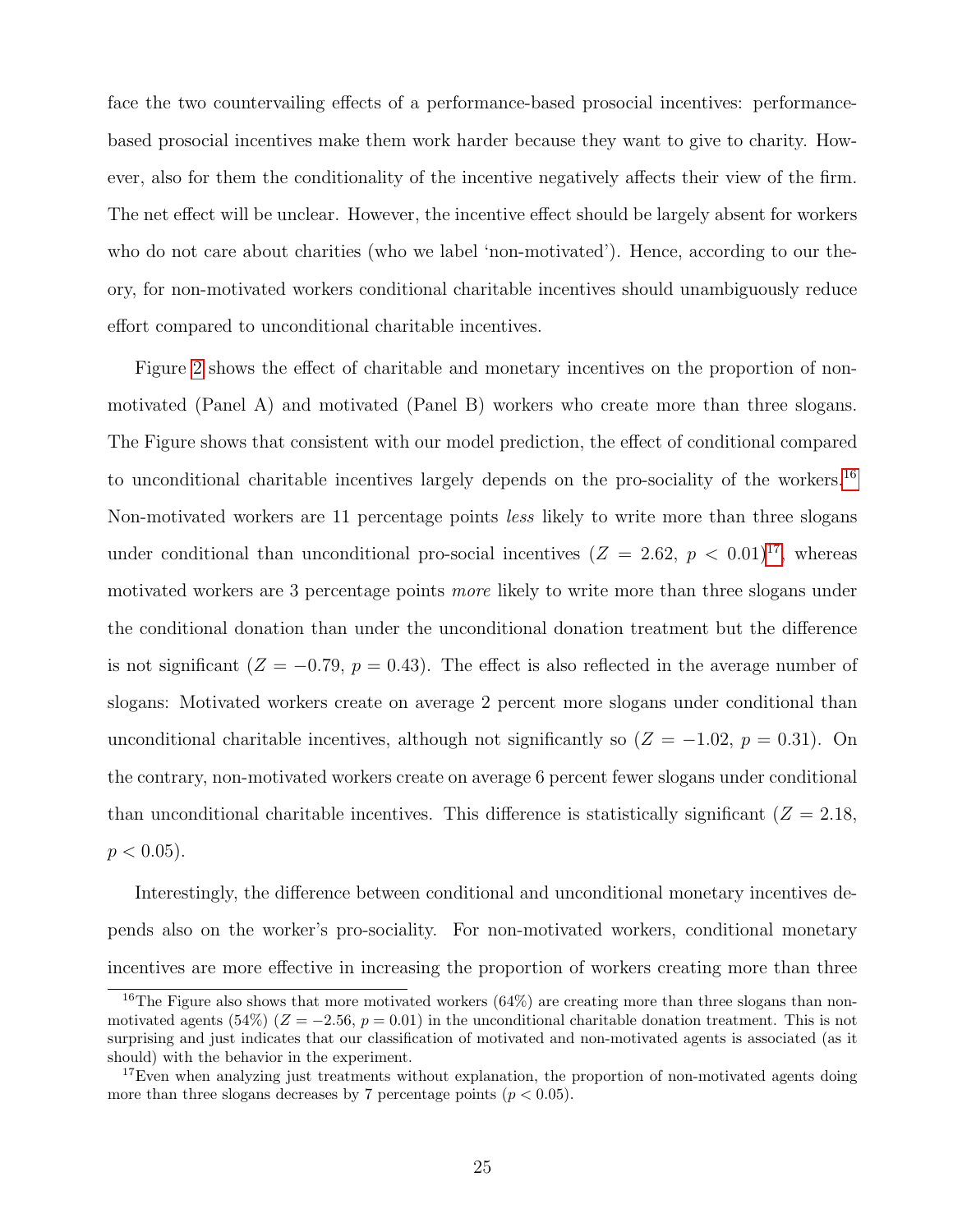slogans compared to unconditional monetary incentives than for motivated workers. This seems to be due to the fact that motivated workers create more slogans under the unconditional bonus treatment, presumably because they also care more about the employer's utility (they may have a higher  $\lambda$ .) Therefore the scope for improvement of conditional monetary incentives is more limited for motivated workers.



<span id="page-26-0"></span>Figure 2: Non-motivated vs. Motivated Workers

Notes: The graph shows the effect of making monetary or charitable incentives performance-based ("Conditional") or not performance-based ("Unconditional") on the proportion of workers who created more than three slogans. The panels show the effect for non-motivated workers in Panel A and motivated workers in Panel B. Bars shows standard errors of the mean.

Table [4](#page-29-0) show the results for the two subsamples in a regression framework. Columns (1) and (3) focus on non-motivated workers while columns (2) and (4) focus on the motivated workers. As can be seen, for the non-motivated workers the interaction between the conditional and the charitable incentive treatment in each regression is negative and highly significant ( $p < 0.01$ ) in both regressions). Furthermore, an F-test shows that the proportion of workers who create more than three slogans is significantly lower under conditional than unconditional charitable incentives–the coefficient of the interaction term is significantly higher in absolute terms than the coefficient on the conditional variable– revealing an overall significant negative effect (F-test: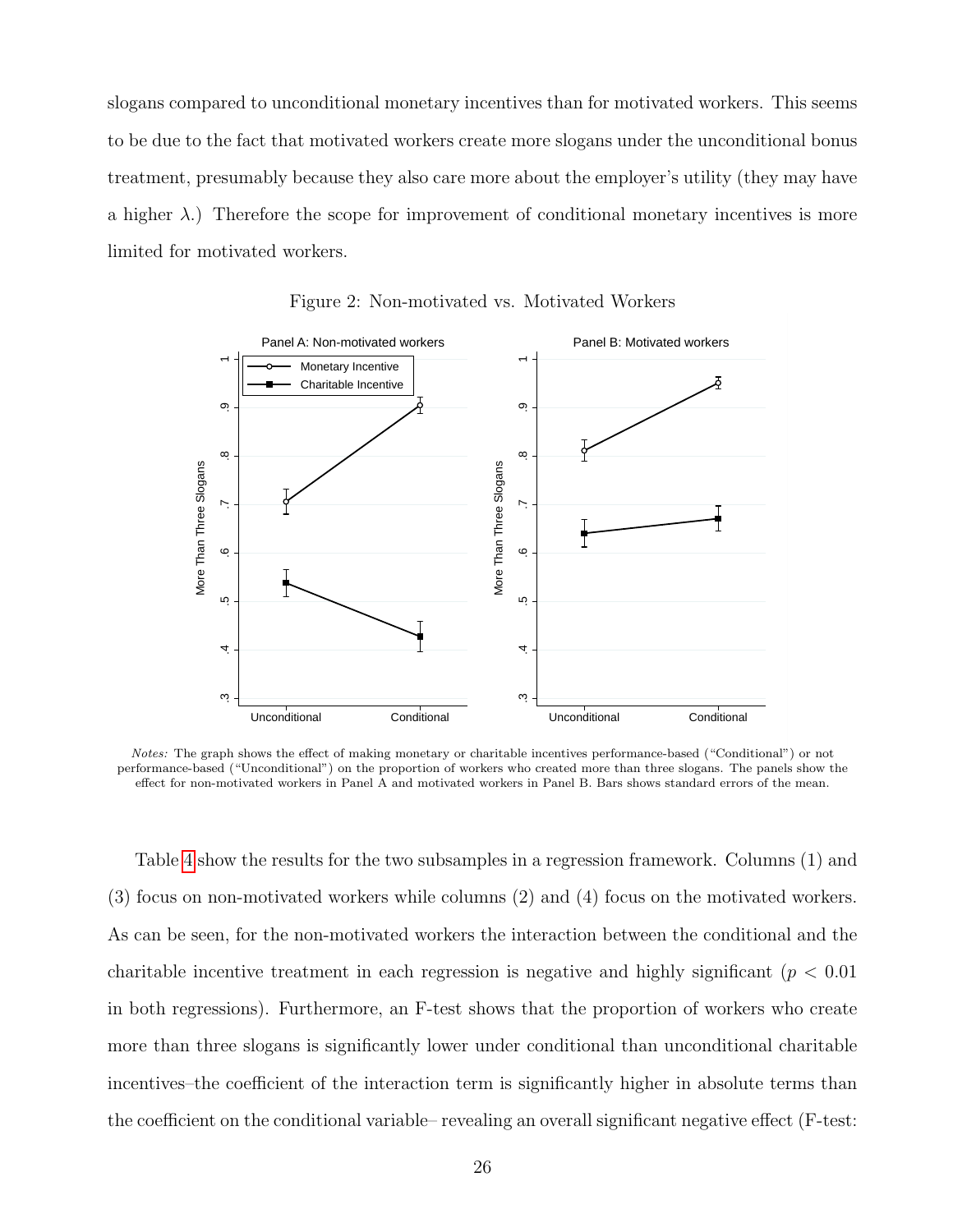$p < 0.01$ ).

The results in Column (2) and (4) show that the effect is different for motivated workers. The interaction term "Charitable Incentives×Conditional" is negative but only significant in regression (2)  $(p = 0.02)$ . F-test additionally show that the probability and the number of slogans are the same for conditional and unconditional charitable incentives (F-test:  $p = 0.43$ ) and 0.60 respectively). Column (5) and (6) show the difference between non-motivated and motivated workers in a single model for each outcome variable. The important coefficient on "Motivated×Charitable Incentive×Conditional" is highly significant – indicating that motivated workers react quite differently to the conditionality of prosocial incentives than nonmotivated workers.

The analysis in this section is based on workers who answered the survey questions at the end of the task (as only for those we know whether they are "motivated" or not). As we discussed in Section [3.2,](#page-16-1) about 9.5% of workers did not complete the task. We do not have information about whether those workers are motivated or non-motivated, but we do know that they put in very little effort (if at all). While attrition is relatively low, the analysis could be slightly biased because of differential attrition by treatment. Table [A.1](#page-16-0) in the Appendix shows that differential attrition lead to different distribution of motivated and non-motivated workers in the different treatments. It looks like that more non-motivated agents decided not to work after being informed about the conditional prosocial incentives (there is no significant difference between all the other treatments). Therefore, if we assume that all the workers who decided not to work are non-motivated, the effects that we report are biased downwards. However, even if we assume that all of them are motivated, our results still hold that non-motivated workers react negatively to conditional prosocial incentives (see Table [A.4](#page-29-0) in the Appendix).

As a final piece, we can investigate the influence of the perception of the firm's intention on the backfiring of 'instrumental' prosocial behavior. According to our behavioral prediction, effort decreases for conditional prosocial incentives compared to unconditional incentives because workers perceive the firm as less prosocial. In particular for non-motivated agents, our theory predicts that (conditional) prosocial incentives affect effort only through their perception of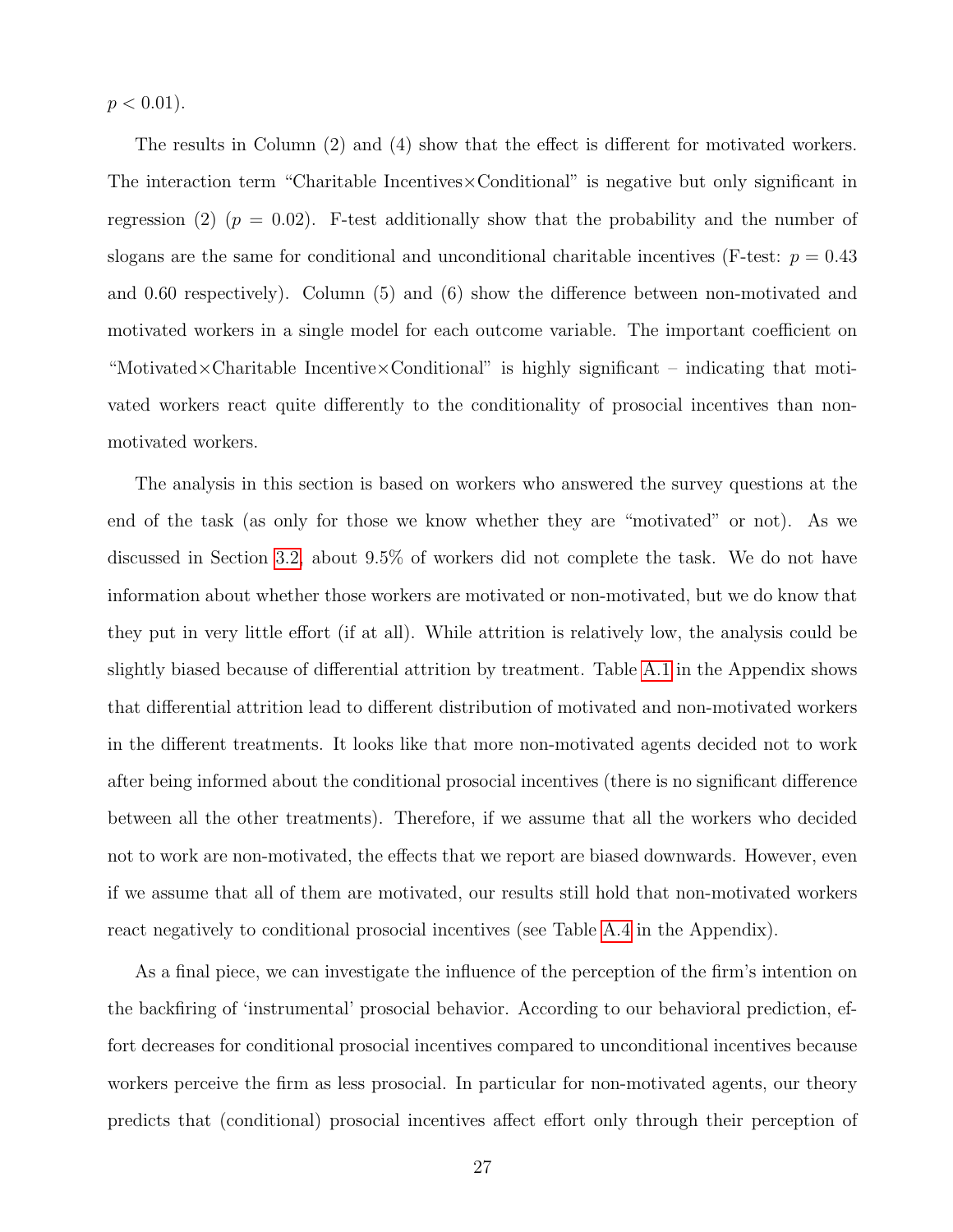the firm's intentions. For those agents, we can use the treatment as an instrument for their perception and then estimate the effect on effort (for a similar approach, see [Haggag and Pope,](#page-40-15) [2016\)](#page-40-15). For motivated agents, we cannot use the treatment as an instrument as effort is directly affected by conditional prosocial incentives. Those agents work harder because this will increase the donation to a cause they support. Therefore, the exclusion restriction is only met when  $\theta_A$ is close to zero. The result (see Appendix Table [A.5\)](#page-32-0) confirms our result that making prosocial incentives conditional on performance reduces the perception of firm's prosociality. Using the instrumented perception variable indicates that an 1-point change in perception reduces the probability of doing more than three slogans by  $0.274$  points  $(p < 0.05)$  and the number of slogans by 0.746 ( $p = 0.11$ ).

In sum, our results support the theoretical prediction that performance-based prosocial incentives have heterogeneous effects on effort depending on the pro-sociality of the worker. For motivated workers we observe a net effect of two countervailing forces: an incentive effect that increases workers motivation to work more (and donate more as a result) and the negative effect on effort because performance-based prosocial incentives reflects negatively on the firm's motive. In our setting, the two effects seem to cancel each other out. For non-motivated workers, however, the positive incentive effect is largely absent. The negative effect of making prosocial incentives performance-based dominates. As a result, performance-based prosocial incentives backfire. Using an instrumental variable approach, we also show that for non-motivated agents the channel of backfiring comes from the change in the perception of the firm's prosociality.

## 4.3. Comparison to Baseline

The results so far show that making charitable incentives performance-based can have negative effects on motivation and effort. According to our theory and consistent with the survey evidence and subgroup analysis, this is because performance-based incentives negatively affect the perceived employer's pro-sociality. Workers use the choice of incentives as a signal about the intention and type of the firm.

The theory and the empirical test so far compared conditional with unconditional incen-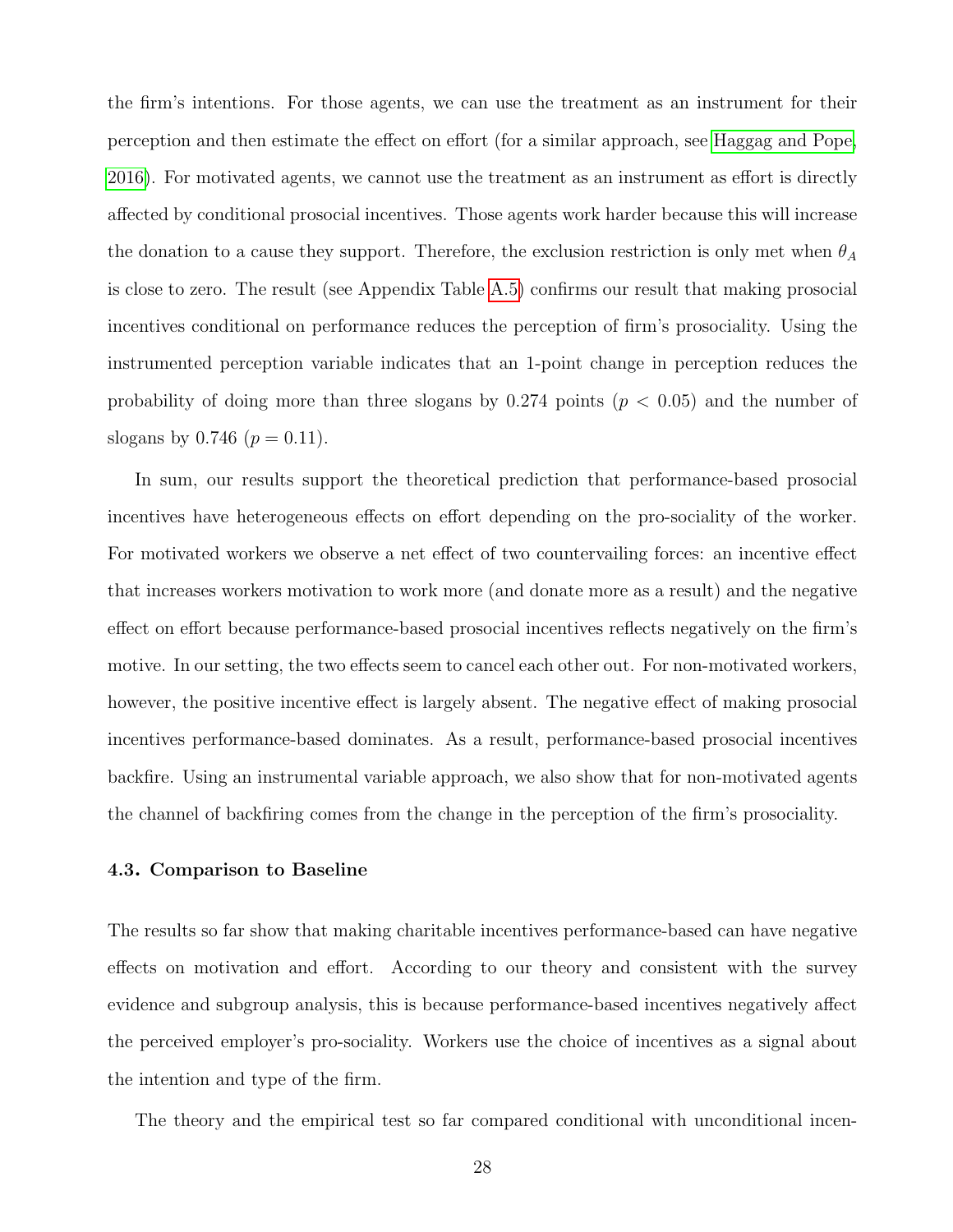|                                            | (1)           | (2)           | (3)           | (4)         | (5)           | (6)         |
|--------------------------------------------|---------------|---------------|---------------|-------------|---------------|-------------|
| Dependent Variables:                       | $>$ 3 slogans | $>$ 3 slogans | $#$ slogans   | $#$ slogans | $>$ 3 slogans | $#$ slogans |
| Subsample:                                 | Non-motivated | Motivated     | Non-motivated | Motivated   | All           | All         |
| Charitable Incentive $(=1)$                | $-0.168***$   | $-0.171***$   | $-0.611***$   | $-1.100***$ | $-0.168***$   | $-0.611***$ |
|                                            | (0.038)       | (0.036)       | (0.165)       | (0.234)     | (0.038)       | (0.165)     |
| Conditional Incentive $(=1)$               | $0.199***$    | $0.140***$    | $1.073***$    | $0.474**$   | $0.199***$    | $1.073***$  |
|                                            | (0.031)       | (0.026)       | (0.184)       | (0.227)     | (0.031)       | (0.184)     |
| $Charitable\ Incentive \times Conditional$ | $-0.309***$   | $-0.109**$    | $-1.368***$   | $-0.372$    | $-0.309***$   | $-1.368***$ |
|                                            | (0.052)       | (0.046)       | (0.248)       | (0.301)     | (0.052)       | (0.248)     |
| Motivated Type $(=1)$                      |               |               |               |             | $0.105***$    | $1.049***$  |
|                                            |               |               |               |             | (0.034)       | (0.221)     |
| $Motivated \times Charitable$              |               |               |               |             | $-0.003$      | $-0.489*$   |
|                                            |               |               |               |             | (0.052)       | (0.287)     |
| $Motivated \times Conditional$             |               |               |               |             | $-0.059$      | $-0.599**$  |
|                                            |               |               |               |             | (0.040)       | (0.292)     |
| Motivated $\times$ Charit. $\times$ Cond.  |               |               |               |             | $0.200***$    | $0.996**$   |
|                                            |               |               |               |             | (0.069)       | (0.390)     |
| Constant                                   | $0.706***$    | $0.811***$    | $5.345***$    | $6.394***$  | $0.706***$    | $5.345***$  |
|                                            | (0.026)       | (0.022)       | (0.124)       | (0.183)     | (0.026)       | (0.124)     |
| $F\text{-test}$ :                          |               |               |               |             |               |             |
| "Cond." $+$ "Charit. $\times$ Cond."=0     | p < 0.01      | $p = 0.43$    | $p = 0.08$    | $p = 0.60$  |               |             |
| Adj. $\overline{R^2}$                      | 0.136         | 0.082         | 0.107         | 0.058       | 0.126         | 0.096       |
| Observations                               | 1,191         | 1,228         | 1,191         | 1,228       | 2,419         | 2,419       |

<span id="page-29-0"></span>Table 4: Motivated versus Non-motivated Workers

Notes: OLS regressions with robust standard errors. In regressions (1), (2) and (5) the dependent variable is the number of created slogans, whereas in regressions (3), (4) and (6) the dependent variable is a dummy variable equal 1 if the worker created more than 3 slogans. The dummy variable "donation" takes value 1 for the treatments with charitable incentives and 0 for the treatments with monetary incentives; the dummy variable "conditional" takes value 1 for the treatments with conditional incentives and 0 for the treatments with unconditional incentives; the dummy variable "motivated" takes value 1 if the worker was categorized as pro-social depending on the frequency with which he donates or volunteers. Significance levels: \*\*\* p<.01, \*\* p<.05, \* p<.1.

tives – both monetary and prosocial. A natural question is how workers interpret unconditional incentives relative to a scheme with no additional incentives. Note that we did not make any specific prediction on how pro-social incentives would perform compared to a baseline with no incentives. Importantly, even unconditional charitable incentives could, in principle, backfire as it depends on the workers' perception of the firm type when the latter offers unconditional charitable incentives compared to when it does not offer any incentive. If the use of unconditional charitable incentives is perceived as instrumental to increase effort, it could well be that workers reduce rather than increase their effort compared to the baseline.

We implemented a treatment in which we did not offer any additional incentive for creating three more slogans. Table [5](#page-32-0) compares effort in this treatment to the four other treatments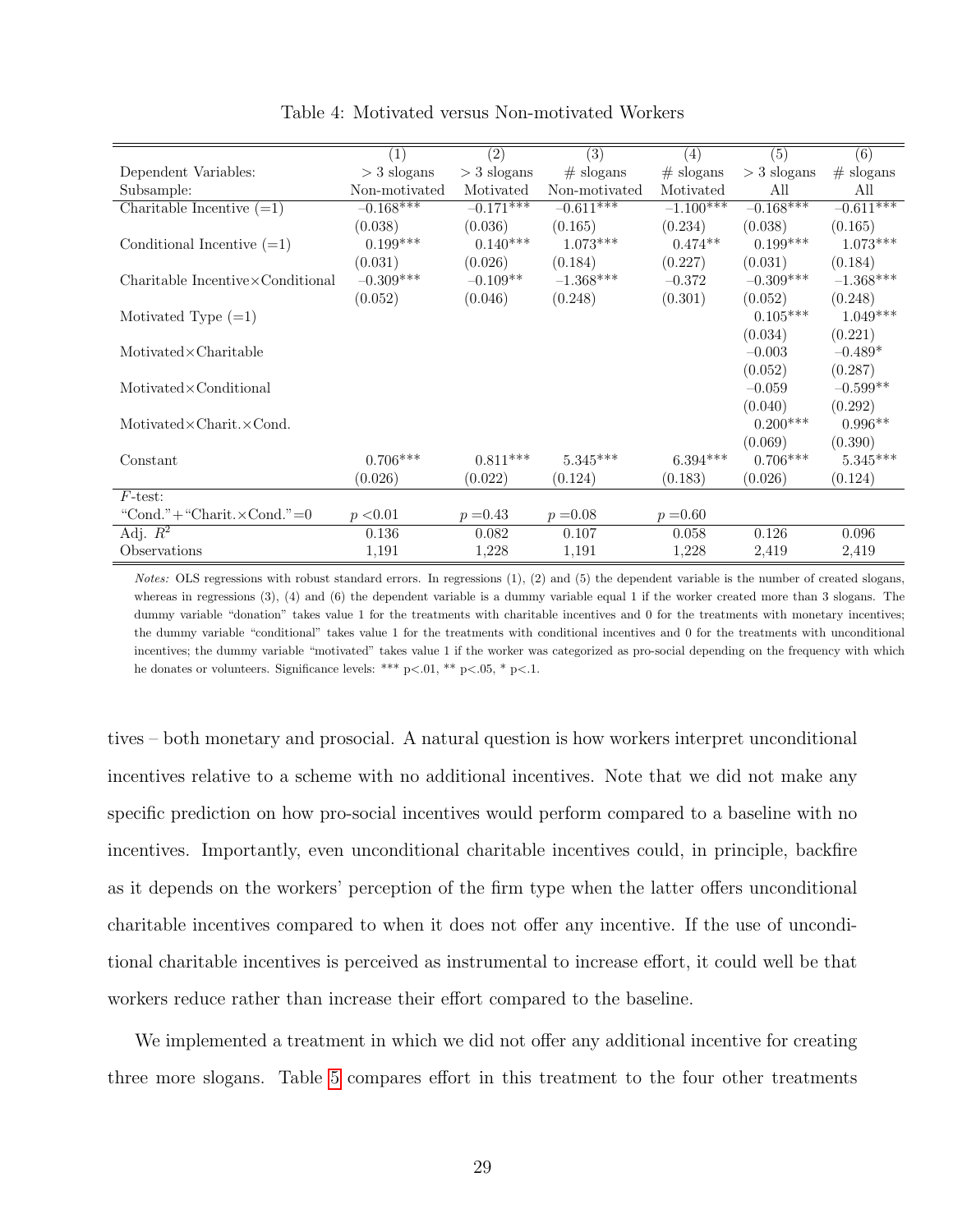(pooling treatments with and without explanation).<sup>[18](#page--1-0)</sup> The results show a number of interesting patterns: First, monetary incentives do significantly better than no incentives. This is not surprising for conditional monetary incentives, but the positive effect of unconditional monetary incentives indicate that workers reciprocate the *unconditional* incentive with higher effort. The proportion of workers doing more than three slogans increases by 9 percentage points when offering an unconditional bonus.<sup>[19](#page--1-0)</sup>

The second finding is, however, more important for our study as it shows that both unconditional and conditional pro-social incentives reduce effort in terms of proportion of workers who create more than three slogans and the number of slogans. While the effect is smaller for unconditional charitable incentives than for conditional (and estimated with less precision), even unconditional incentives backfire. This result may seem in contrast to some papers that show that prosocial incentives increase effort (see literature in introduction). However, there are a number of papers that found small (e.g., [Tonin and Vlassopoulos, 2010;](#page-41-2) [DellaVigna and](#page-39-11) [Pope, 2016\)](#page-39-11) or no effects (e.g., [Fehrler and Kosfeld, 2014\)](#page-39-10) of prosocial incentives.

There are a number of potential explanations for this result, all of which can be seen as reinforcing our main argument that prosocial incentives are used as a signal for the intention of the firm. First, note that in our experiment, the baseline payment of \$1.50 for three slogans was already very generous relative to the payment that M-Turk workers receive in general. As a comparison, [DellaVigna and Pope](#page-39-11) [\(2016\)](#page-39-11) paid a baseline payment of \$1 for a tedious 10-minute task and state "This pay is quite generous given that average pay on MTurk is \$1.40 per hour according to [Horton and Chilton](#page-40-16) [\(2010\)](#page-40-16)" (p. 13). Including the bonus or prosocial incentives, our workers got, on average, \$2.1 (median: \$2.25) and it took them, on average, 11.2

 $18$ Table [A.6](#page-34-0) shows comparisons between all the treatments – broken up in treatments with and without explanations.

<sup>&</sup>lt;sup>19</sup>The result that unconditional monetary bonus increases effort is interesting for the debate about giftexchange [\(Akerlof, 1982;](#page-38-16) [Fehr et al., 1993\)](#page-39-17). While the evidence from laboratory studies show quite strong reciprocity to monetary gifts, the evidence from the field is rather mixed (e.g., [Gneezy and List, 2006;](#page-40-17) [Hennig-](#page-40-18)[Schmidt et al., 2010\)](#page-40-18). Our result could be interpreted as gift exchange in the field. However, we want to be careful in this interpretation as workers might have had reemployment concerns (see the nice discussion of multiple confounds in gift exchange experiments in [Esteves-Sorenson, 2017\)](#page-39-18). While the firm never mentioned any reemployment (and in fact never thought about hiring more workers), the experiment which was not focused on gift exchange also never explicitly excluded it.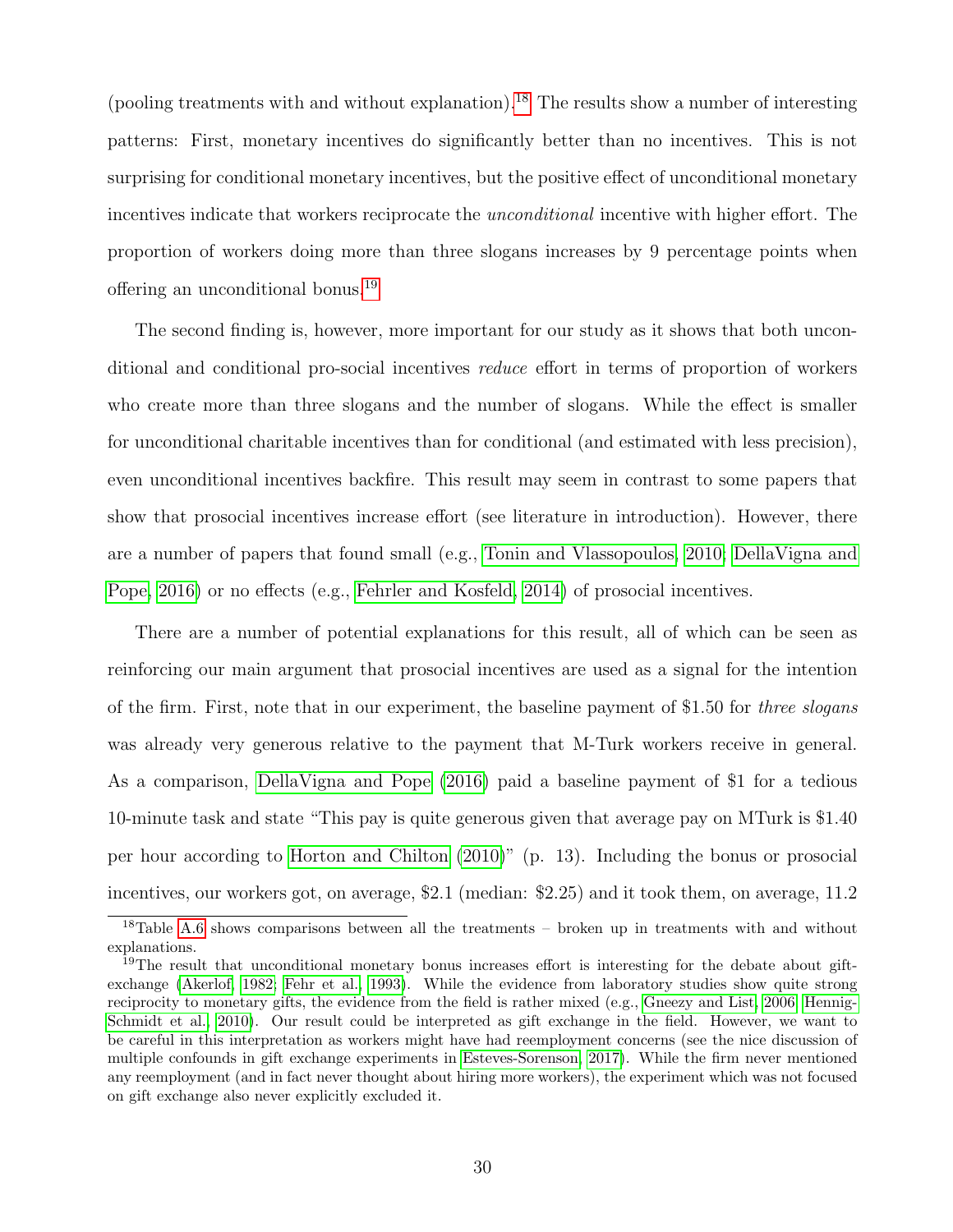minutes for the task including survey (median: 9.3 minutes). Furthermore, a number of workers commented on how fun and creative the task was and how satisfied they were with the payment. This very generous baseline could have affected the workers' perception of the firm as being of the good type. Adding a charitable incentive in such a situation, even if unconditional, might have been perceived as instrumental. Why would the firm otherwise mention its donations to the workers if not to generate a reaction? Note, indeed, that not being offered a prosocial incentive in the baseline treatment does not imply that the firm is not making any donation. The workers might well be thinking that the firm is donating but not revealing it in this context. In fact, in an extension of our model (Section [A.2](#page-42-1) in the Appendix) that allows for multiples types and for the possibility of not revealing one's donations, we argue that there exists an equilibrium in which the most prosocial employers do not reveal their charitable donations in order to (counter)signal a higher prosociality compared to the medium prosocial employers.

Second, it could also be that in the baseline treatment the workers are just not thinking about the firm's potential prosocial initiatives, while in the charitable incentive treatments, these initiatives are very salient and the participants might have even preferred to receive the charitable incentive as a private bonus and, therefore, reacted negatively to its introduction. This negative reaction cannot explain the difference between unconditional and conditional charitable incentives explored in the main part of the paper as the presence of charitable incentives is kept constant, but it could explain the difference between baseline and charitable incentive treatments. While we did not design our study to focus on the comparison between incentives – monetary or charitable – and not offering an additional incentive, our results are important on that dimension in that they indicate that one has to be careful in offering prosocial incentives. The perceived intentions of why the prosocial incentives are offered – and revealed – will be important for their success.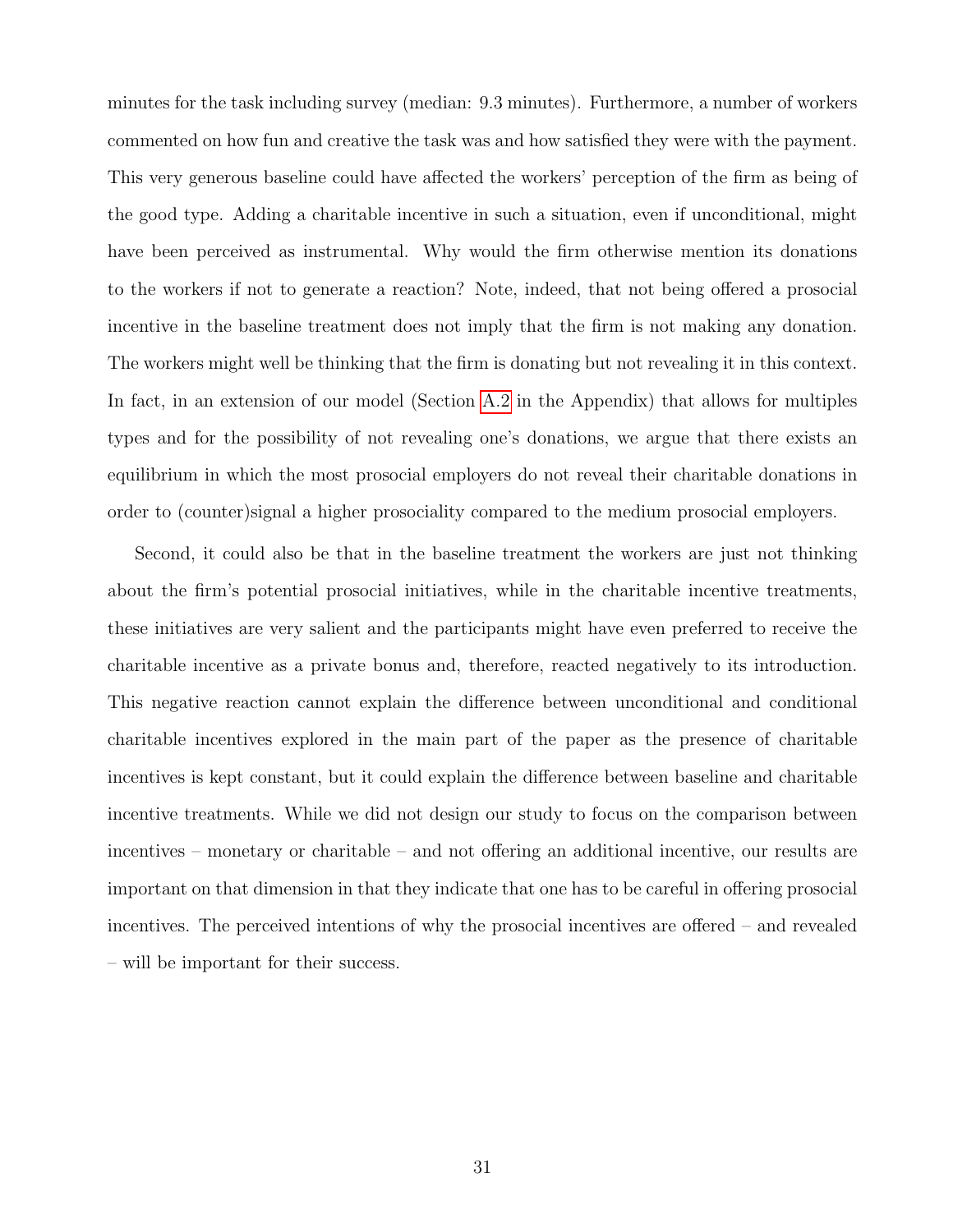| raple 5: Comparison to Baseline |               |             |  |  |
|---------------------------------|---------------|-------------|--|--|
|                                 | (1)           | (2)         |  |  |
| Dependent Variables:            | $>$ 3 slogans | $#$ slogans |  |  |
|                                 |               |             |  |  |
| Constant (Baseline)             | $0.614***$    | $4.934***$  |  |  |
|                                 | (0.027)       | (0.166)     |  |  |
| Unconditional Monetary          | $0.092***$    | $0.546***$  |  |  |
|                                 | (0.032)       | (0.203)     |  |  |
| Conditional Monetary            | $0.231***$    | $1.130***$  |  |  |
|                                 | (0.030)       | (0.200)     |  |  |
| Unconditional Charitable        | $-0.076**$    | $-0.345*$   |  |  |
|                                 | (0.033)       | (0.193)     |  |  |
| Conditional Charitable          | $-0.121***$   | $-0.554***$ |  |  |
|                                 | (0.033)       | (0.195)     |  |  |
| Adj. $R^2$                      | 0.074         | 0.048       |  |  |
| Observations                    | 3,004         | 3,004       |  |  |

<span id="page-32-0"></span>Table 5: Comparison to Baseline

Notes: OLS regressions with robust standard errors. Dependent variables: dummy variable equal 1 if the worker created more than 3 slogans and 0 otherwise in (1), and the number of created slogans in (2). Significance levels: \*\*\* p<.01, \*\*  $p<.05$ , \*  $p<.1$ .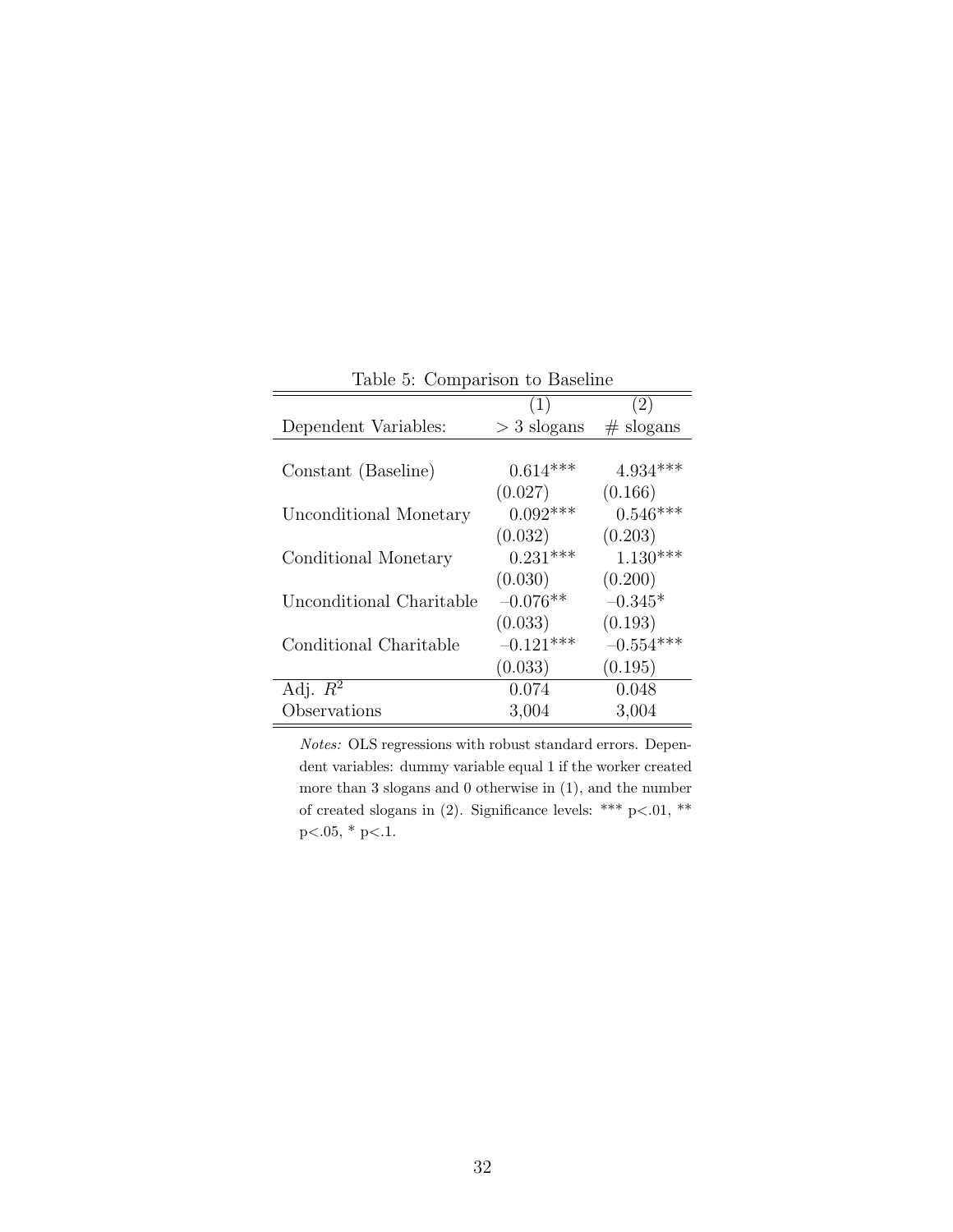# <span id="page-33-0"></span>5. Instrumental CSR

Our results show that workers' perception of an employer's pro-sociality matters for their effort and this perception is affected by the type of incentives that the employer decides to offer: compared to unconditional incentives, performance-based incentives send a stronger signal that the employer's intention is to extract effort from the worker. They reduce the workers' perception about their employer's pro-sociality. We then show that this effect has important implications for the use of pro-social incentives: if workers are not particularly motivated to generate a donation, the use of performance-based pro-social incentives is likely to backfire against the employer.

While this paper focused on charitable incentives as one particular aspect of CSR initiatives, the same argument could be applied to any type of investment in CSR: if workers perceive CSR to be done strategically to increase profit (e.g. by improving the company's image) it may not be as effective or may even backfire. If this is the case, the insights learned from our model and our empirical findings are much broader and extend beyond the use of pro-social incentives in the sense of performance-based charitable giving. As a first step, we explore the effect of instrumental CSR using a short survey study. We test whether just doing a market research study about the potential financial benefit of a CSR program (i.e. checking whether the program is profitable before committing to it) is enough to affect the perception of potential workers of the firm's intentions – keeping the social impact of the CSR initiatives the same.

We conducted a vignette study on M-Turk with 300 subjects (for all the details of the study and the instructions, see [A.5](#page-56-0) in the Appendix). Subjects were presented with a scenario in which a firm decided to make an annual donation to a charity as part of their CSR program. The  $3\times2$  design varied: 1) Three potential benefits to the firm in terms of a) to improve the firm's image and brand; b) to increase workers' effort; c) to attract workers for a lower wage. 2) For each possible benefit, we then varied whether the investment in CSR was made strategically, i.e. "only after making a market analysis whether the donation increases the firm's profit because of [one of the three benefits]" or non-strategically (unconditionally), i.e. "without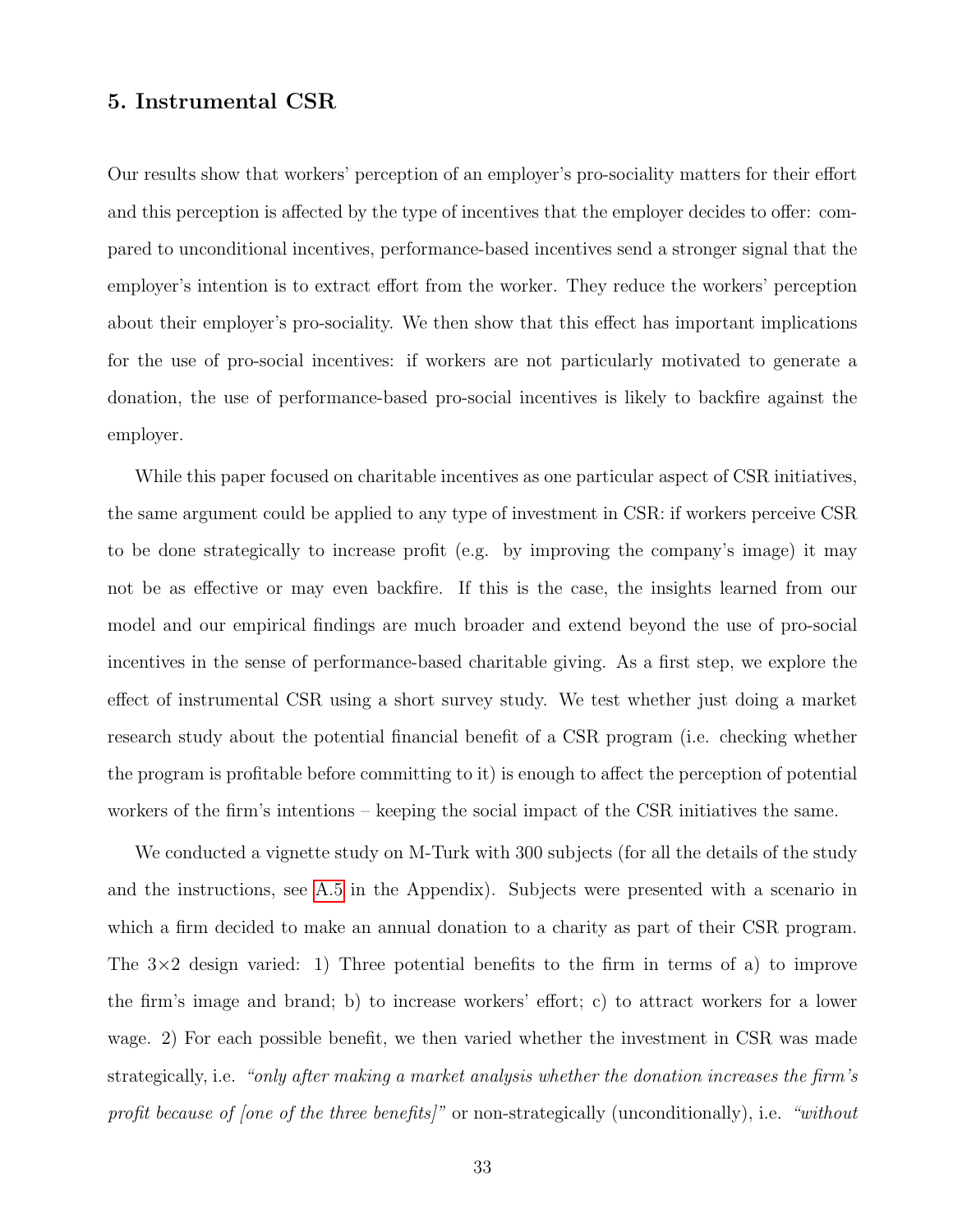making a market analysis whether the donation increases the firm's profit because of [one of the three benefits]<sup>"[20](#page--1-0)</sup> Our theory would predict that for each possible benefit, the worker's perception of the firm's image would be better, their hypothetical effort would be higher and their hypothetical probability of accepting a lower wage would be higher if the CSR invest was made unconditionally rather than strategically. Subjects revealed their view of the firm and their motivation to work for the firm on multiple dimensions using 10-point scales.

Table [6](#page-34-0) shows the effect of strategic vs. non-strategic CSR on multiple dimensions of the worker's perception or motivation.<sup>[21](#page--1-0)</sup> The results support our predictions that when CSR was made strategically: a) the firm was rated less attractive; b) the donation was perceived as less generous; c) the firm was perceived as less socially responsible ; c) the donation was perceived as less effective in motivating effort and d) workers would be less likely to accept a lower wage, than when CSR was made unconditionally. Hence, the results of the vignette study suggest that using CSR instrumentally to increase profits might destroy the very benefits it was hoping to achieve.

| Dimensions:           | Strategic | Non-strategic | Difference |  |  |  |  |  |
|-----------------------|-----------|---------------|------------|--|--|--|--|--|
| Attractiveness        | 5.74      | 7.99          | p < 0.001  |  |  |  |  |  |
| Generous donation     | 5.07      | 8.53          | p < 0.001  |  |  |  |  |  |
| Socially responsible  | 6.08      | 9.05          | p < 0.001  |  |  |  |  |  |
| Acceptance lower wage | 0.14      | 0.22          | p < 0.06   |  |  |  |  |  |
| Motivation            | 5.95      | 7.33          | p < 0.001  |  |  |  |  |  |

<span id="page-34-0"></span>Table 6: Strategic and Non-strategic CSR

Notes: Table shows average answers for multiple questions/dimensions on subjects' perception of the firm and their motivation to work for the firm. Subjects used 10-point scales. Columns show between-subject differences in whether the firm was 'strategic' or 'non-strategic' about their CSR. p-value of Mann-Whitney test of difference. N=300. For all the details about the study, see [A.5](#page-56-0) in the Appendix.

 $^{20}$ For more details see the full version of the six scenario in the Appendix. The survey also implemented a within-subject design by asking workers about the another scenario. In the analysis reported here, we only analyze the first scenario that the subjects saw, i.e. effectively looking at between-subject differences.

<sup>&</sup>lt;sup>21</sup>Table [6](#page-34-0) shows the results pooling across the three potential benefits. Table [A.7](#page-50-0) in the Appendix shows the survey responses for all six treatments.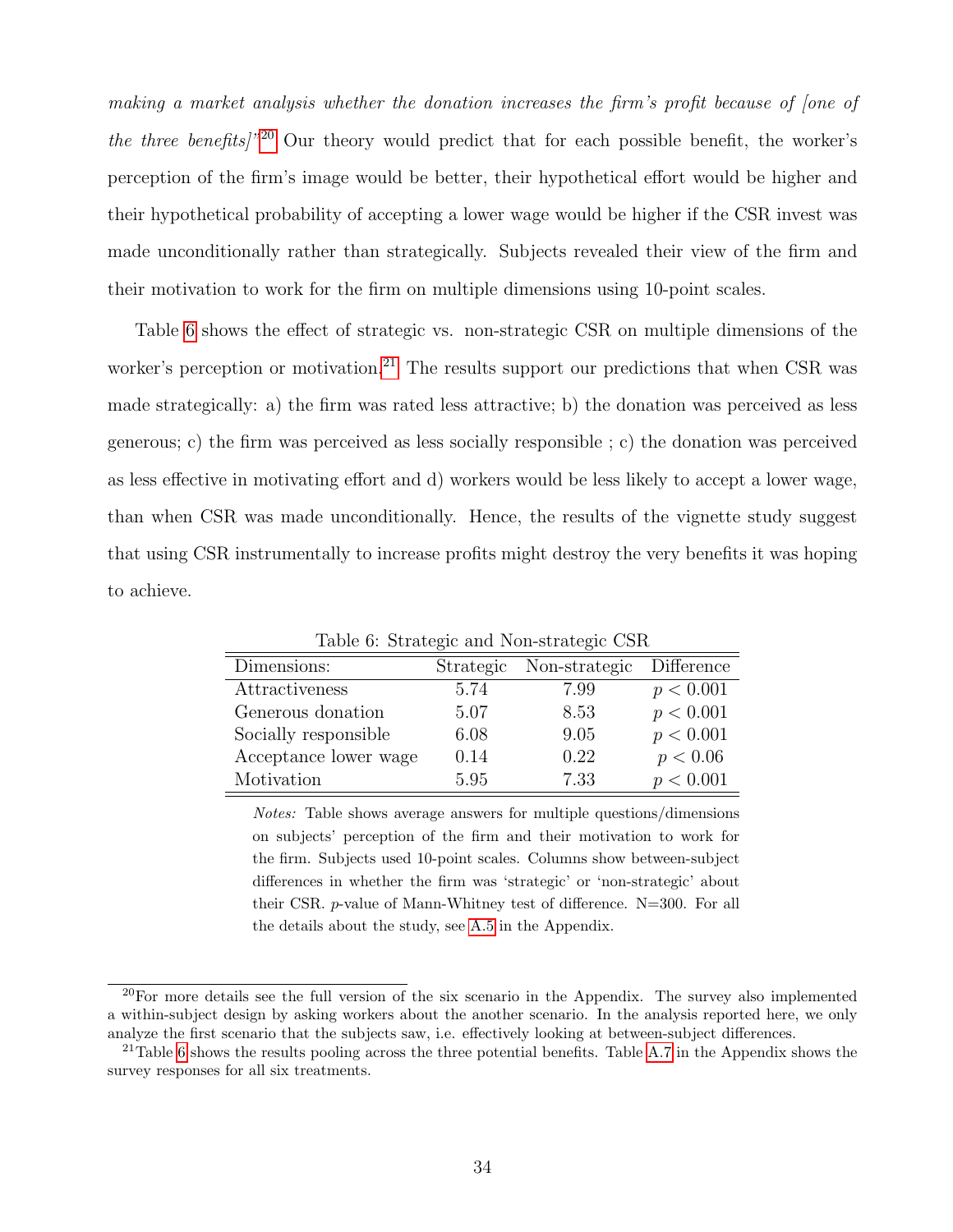# <span id="page-35-0"></span>6. Conclusions

This paper investigates the limits of prosocial incentives by providing a mechanism through which prosocial incentives can backfire. The important ingredient of our argument is that agents use the choice of incentives as a signal about the firm's type and its prosociality. When incentives (monetary and prosocial) are used instrumentally, workers adjust their perception of the firm. The net effect is then determined by a positive incentive effect and a negative effect due to the reduced positive image of the firm. This net effect is more likely to be negative for prosocial incentives because non-motivated agents only care about the signaling value of the prosocial incentive and are not incentivized by the effect their effort has for the mission goal.

The results of an experiment with around 3,000 workers support the theory that monetary and prosocial incentives work very differently. While monetary incentive that are profitable for the firm by making them performance-based has a positive effect on effort, making prosocial incentives instrumental, i.e. profitable for the firm, backfires. We can show that especially for non-motivated workers there is a substantial backlash to using prosocial incentives instrumentally.

This paper has important implications for research and practice, and points to interesting open questions and next steps.

The paper shows that prosocial incentives have substantial limitations and might be potentially more delicate than monetary incentives. More research needs to investigate the limits of prosocial incentives. Our paper makes the important point that future research has to take seriously the signaling value of prosocial incentives. Workers use the choice of incentives as a signal about firms – as they should because the firm explicitly chooses one incentive scheme over another. While a number of theories and empirical approaches already focus on the signaling value of *monetary* incentives (e.g., Bénabou and Tirole, 2003; [Sliwka, 2007;](#page-41-11) [Ellingsen and](#page-39-14) [Johannesson, 2008\)](#page-39-14), there should be more research investigating how *prosocial* incentives and CSR activities are perceived by the agents. As we show in this paper, non-monetary incentives have different dynamics from monetary incentives that should be further explored.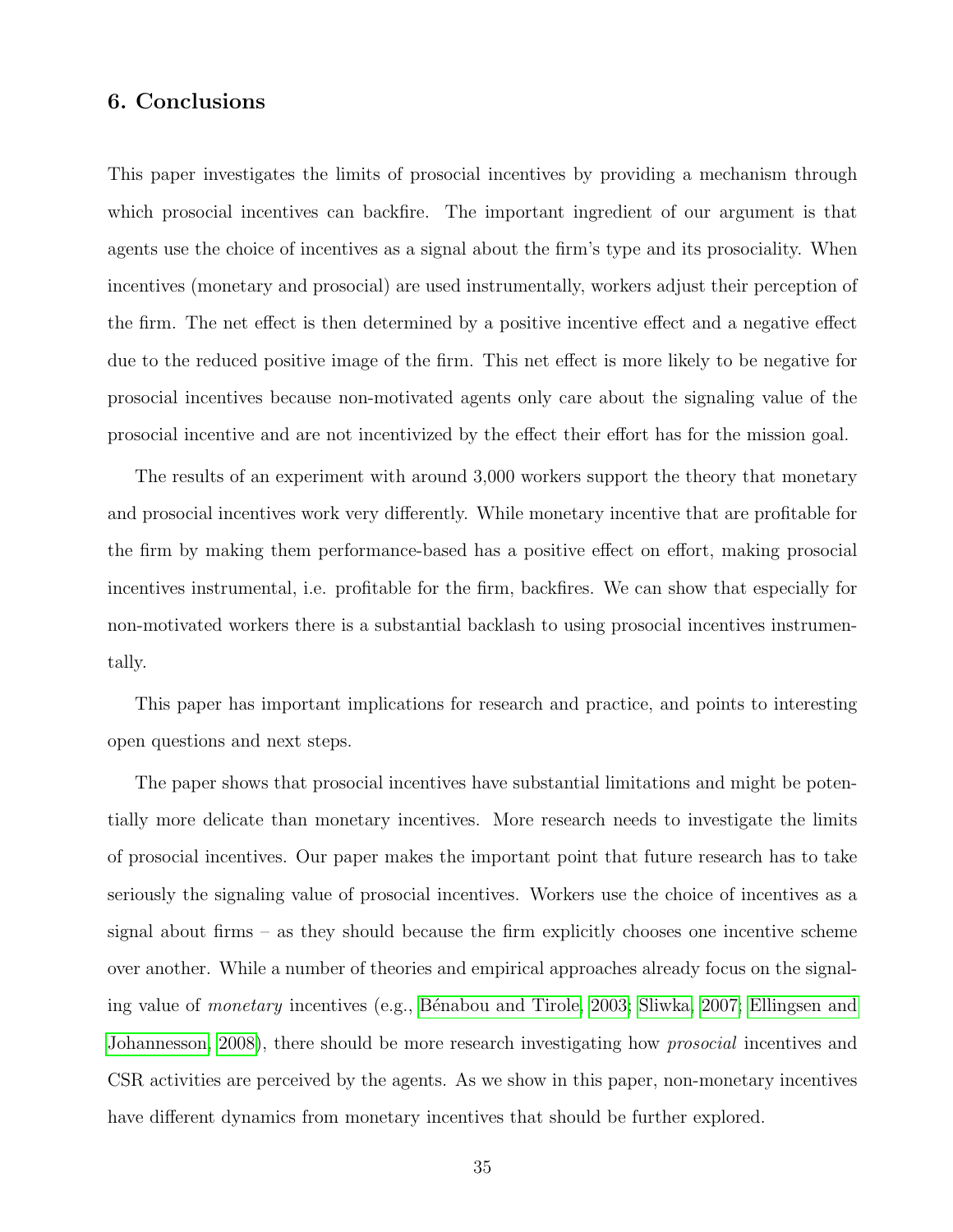The effect of prosocial incentives will depend on the pool of workers in a firm. Past research stressed rightly so that motivated workers are crucial for the working of prosocial incentives and select into firms with strong CSR initiatives (see, e.g., [Nyborg, 2014\)](#page-41-12). Past research, however, disregarded the non-motivated agents as they expected no effect of prosocial incentives for those workers. We show that focusing only on motivated workers for the working of prosocial incentives is missing that non-motivated workers (workers with a low  $\theta_A$ ) are as important to study as they care about the signaling value of prosocial incentives. Our model and experiment did not allow for sorting. Selection by motivated and non-motivated workers into different firms is, however, an important issue that should be explored further.

We also argue that the more workers care about the type of firm, i.e. they have a higher  $\lambda$ , instrumental prosocial incentives are more detrimental. Our paper cannot test this predictions, but future studies should investigate whether the effect is higher in settings or industry with more high  $\lambda$  workers.

Our paper argues that the perceived intention of the firm is important for the working of non-monetary incentives. We used one particular form of prosocial incentives and one particular way (i.e. using 'performance-pay') to make the incentive be perceived as instrumental, i.e. in the best interest of the firm. There are, of course, other ways in which (prosocial) incentives are instrumental (e.g. by implementing them only after a market research study confirms a positive net effect on profits as in our vignette study). The main identification of how instrumental prosocial incentives could backfire comes from comparing prosocial incentives to monetary incentives but we also show that even unconditional prosocial incentives do worse than no incentive at all. Future research should investigate how different types of prosocial incentives are interpreted by workers. In our setting, unconditional charitable incentives might have backfired compared to no incentives because workers in the donation treatment perceived the incentive scheme as instrumental and would have rather got the bonus. And in the baseline treatment they not even thought about getting a higher incentive as our pay was already very generous. While our theory and test was not designed to compare prosocial incentives (instrumental or not) and no incentives, future work should investigate the conditions under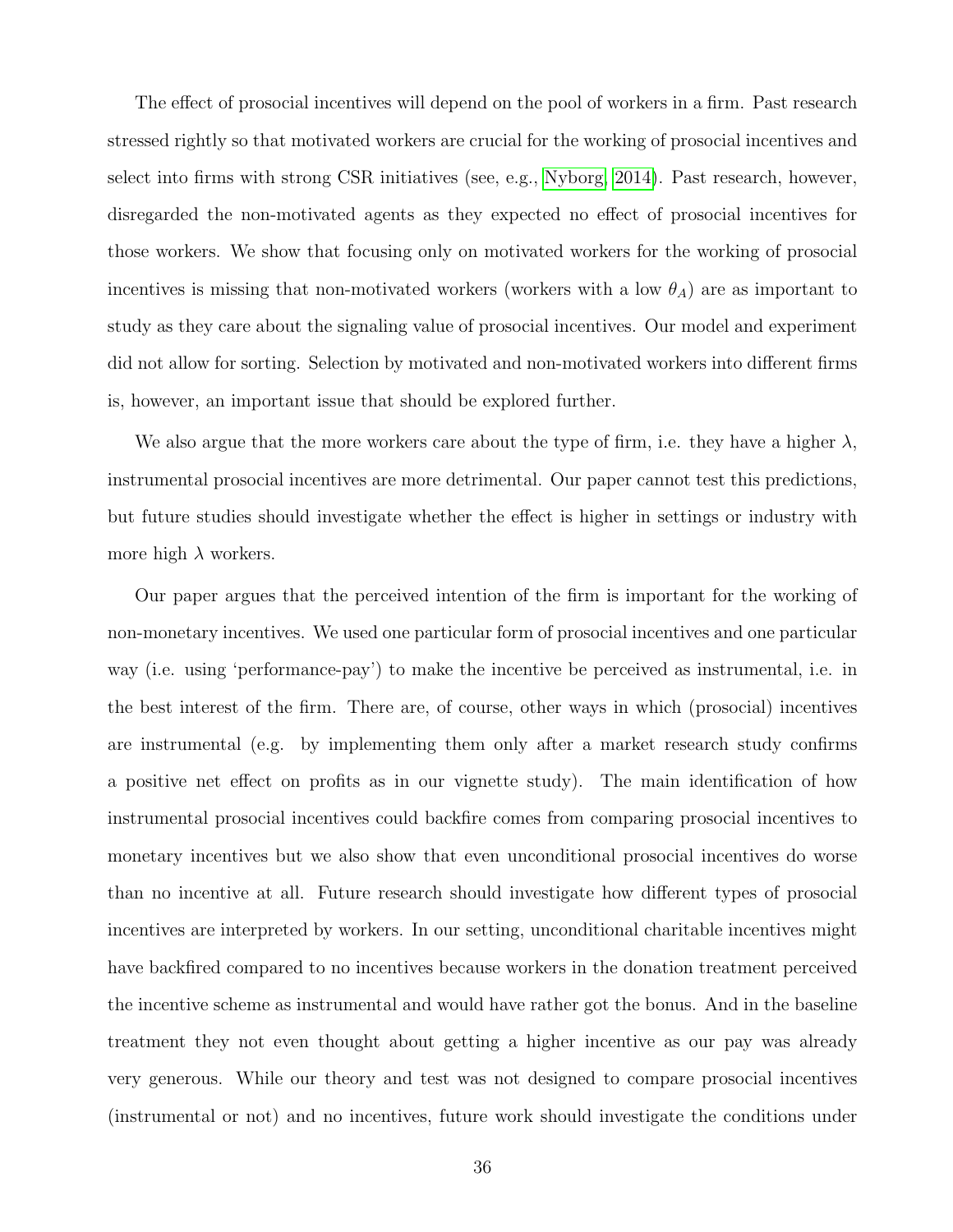which any prosocial incentive might backfire.

Workers in our setting were assigned to one incentive scheme and had to infer the intention/type of the employer from this particular scheme. We decided to not make the intention of the firm more salient - except in the explanation treatment and the vignette study in which we indicated that the firm decided actively for or against market research to evaluate the benefit of a CSR campaign on the firm's profit. It is possible (and should be tested further) that the effect we document in this paper would be more extreme if the workers were informed that the firm could have offered the incentive unconditionally but decided to make the pay performance-based.

While the experiment focuses on agent's effort, the research also has important implications for firms. Our result indicate that firms cannot just instrumentally use non-monetary incentives or CSR initiatives as another tool in their HR strategy.<sup>[22](#page--1-0)</sup> Workers do care about the genuine use of prosocial incentives and will react negatively to firms using social initiatives in a calculated manner to increase profits. This signaling problem makes it more difficult for firms to profit from CSR. Walmart, for example, gets probably little benefit in terms of worker productivity or even public image by having the largest hybrid truck fleet because this operational choice not only helps the environment but is seen as being cost-effective for Walmart. Our research indicates that prosocial incentives that are profitable for the firm might backfire. Future research should investigate further whether firms need to choose costly, i.e. unprofitable, CSR activities in order to get the most out of it and which firms ultimately will undertake CSR activities and which firms will not.

 $^{22}$ In this paper, we focus on the effect of instrumental prosocial incentives on workers. We would expect – but need future research to confirm – that instrumental CSR also negatively affects consumers' willingness-to-pay.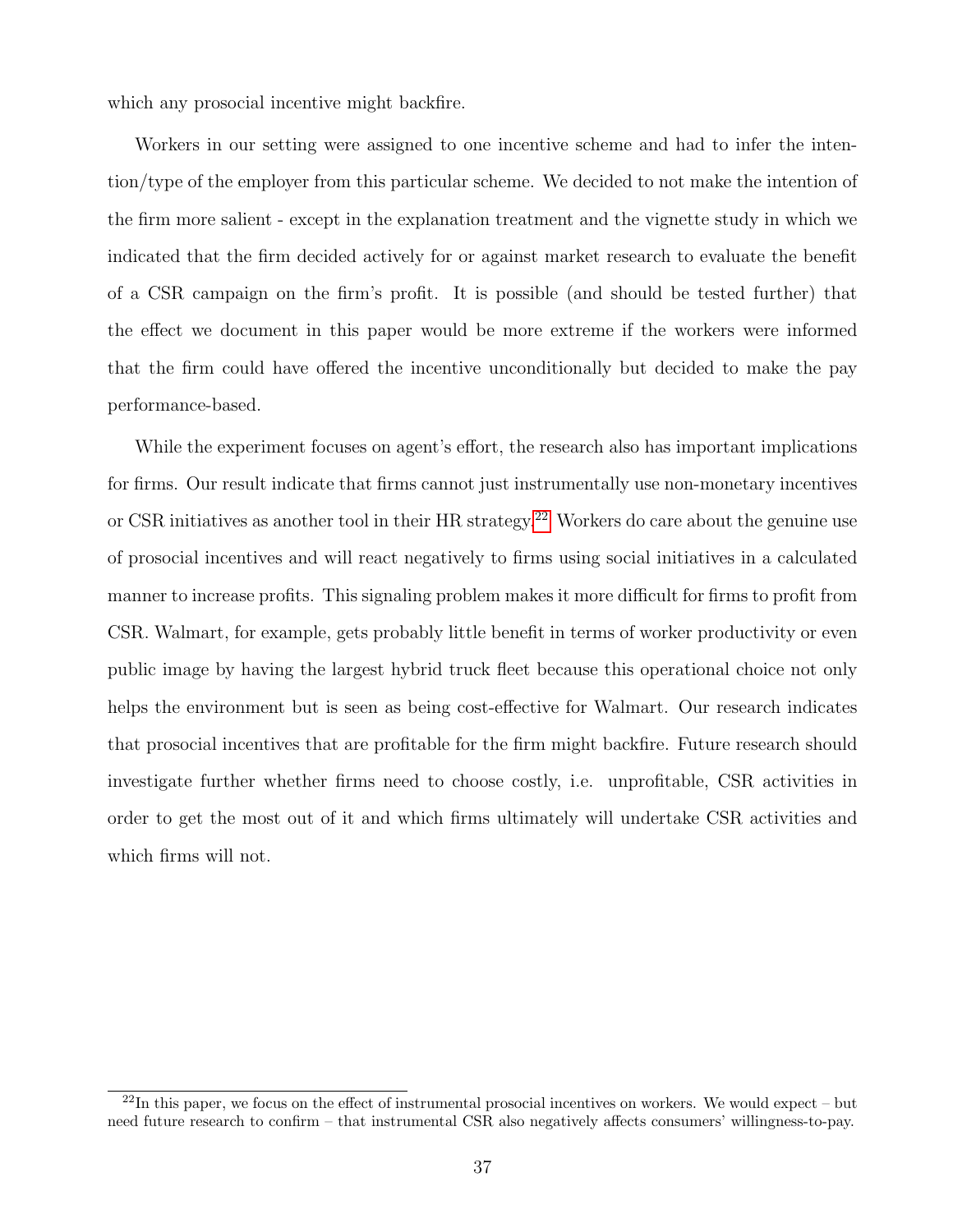# References

- <span id="page-38-16"></span>Akerlof, George A, "Labor contracts as partial gift exchange," The quarterly journal of economics, 1982, 97 (4), 543–569.
- <span id="page-38-15"></span>Ambuehl, Sandro, Muriel Niederle, and Alvin E Roth, "More Money, More Problems? Can High Pay be Coercive and Repugnant?," The American Economic Review, 2015, 105 (5), 357–360.
- <span id="page-38-9"></span>Andreoni, James, "Giving with Impure Altruism: Applications to Charity and Ricardian Equivalence," Journal of Political Economy, 1989, 97 (6), 1447–58.
- <span id="page-38-10"></span>, "Impure Altruism and Donations to Public Goods: A Theory of Warm-Glow Giving," The Economic Journal, 1990, 100 (401), pp. 464–477.
- <span id="page-38-0"></span>Armouti-Hansen, Jesper, Lea Cassar, and Anna Dereky, "Efficiency wages with motivated agents," Working Paper, 2017.
- <span id="page-38-8"></span>Ashraf, Nava, Oriana Bandiera, and B Kelsey Jack, "No margin, no mission? A field experiment on incentives for public service delivery," Journal of Public Economics, 2014, 120, 1–17.
- <span id="page-38-13"></span>Bartling, Björn, Roberto A Weber, and Lan Yao, "Do markets erode social responsibility?," The Quarterly Journal of Economics, 2015, 130 (1), 219–266.
- <span id="page-38-11"></span>**B**énabou, Roland and Jean Tirole, "Intrinsic and Extrinsic Motivation," The Review of Economic Studies, 2003, 70 (3), 489–520.

<span id="page-38-4"></span>and  $\mu$ , "Individual and corporate social responsibility," *Economica*, 2010, 77  $(305), 1-19.$ 

- <span id="page-38-7"></span>Berman, Jonathan Z, Emma E Levine, Alixandra Barasch, and Deborah A Small, "The braggart's dilemma: On the social rewards and penalties of advertising prosocial behavior," Journal of Marketing Research, 2015, 52 (1), 90–104.
- <span id="page-38-6"></span>Besley, Timothy and Maitreesh Ghatak, "Competition and Incentives with Motivated Agents," American Economic Review, 2005, 95 (3), 616–636.
- <span id="page-38-5"></span>Bhattacharya, Chitra B, Sankar Sen, and Daniel Korschun, "Using corporate social responsibility to win the war for talent," MIT Sloan Management Review, 2008, (2), 37–44.
- <span id="page-38-2"></span>Bode, Christiane, Jasjit Singh, and Michelle Rogan, "Corporate social initiatives and employee retention," Organization Science, 2015, 26 (6), 1702-1720.
- <span id="page-38-12"></span>Bradler, Christiane, Robert Dur, Susanne Neckermann, and Arjan Non, "Employee recognition and performance: A field experiment," Management Science, 2016, 62 (11), 3085–3099.
- <span id="page-38-3"></span>Brekke, Kjell Arne and Karine Nyborg, "Attracting responsible employees: Green production as labor market screening," Resource and Energy Economics, 2008, 30 (4), 509-526.
- <span id="page-38-1"></span>Burbano, Vanessa, "Corporate Social Responsibility and Firm Performance: Field Experimental Evidence from Online Labor Marketplaces on the Role of Employee Salary Requirements," Organization Science, 2016,  $(4)$ , 1010–1028.
- <span id="page-38-14"></span>Carlos, W Chad and Ben W Lewis, "Strategic Silence: Withholding Certification Status as a Hypocrisy Avoidance Tactic," Administrative Science Quarterly, 2017, p. Forthcoming.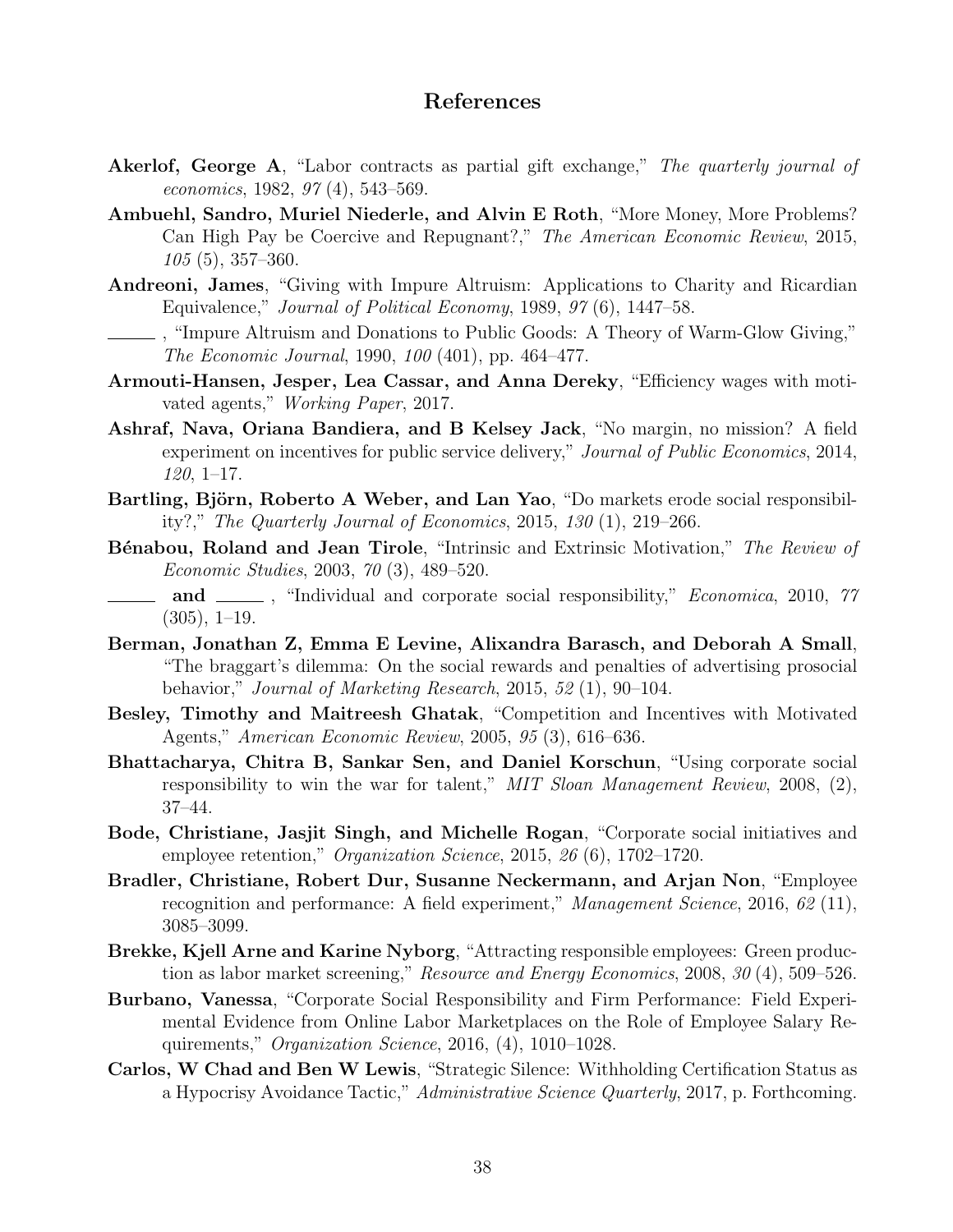- <span id="page-39-2"></span>Carnahan, Seth, David Kryscynski, and Daniel Olson, "When Does Corporate Social Responsibility Reduce Employee Turnover? Evidence from Attorneys Before and After  $9/11$ ," Academy of Management Journal, 2016, pp. amj-2015.
- <span id="page-39-7"></span>Carpenter, Jeffrey and David Dolifka, "Exploitation Aversion: When Financial Incentives Fail to Motivate Agents," IZA Discussion Papers, 2013.
- <span id="page-39-12"></span>**and Erick Gong**, "Motivating Agents: How much does the mission matter?," Journal of Labor Economics, 2016, 34 (1), 211–236.
- <span id="page-39-1"></span>Cassar, Lea, "Job Mission as a Substitute for Monetary Incentives: Benefits and Limits," Management Science, 2017, p. Forthcoming.
- <span id="page-39-3"></span>, "Optimal Contracting with Endogenous Project Mission," CESifo WP 6181, 2017.
- <span id="page-39-9"></span>and Stephan Meier, "Non-monetary Incentives and the Quest for Work Meaning," Working Paper, 2016.
- <span id="page-39-0"></span>Charness, Gary, Ramon Cobo-Reyes, and Angela Sanchez, "The effect of charitable giving on workers' performance. Experimental evidence," 2014. Working Paper.
- <span id="page-39-11"></span>DellaVigna, Stefano and Devin Pope, "What Motivates Effort? Evidence and Expert Forecasts," Review of Economic Studies, 2016, p. Forthcoming.
- <span id="page-39-13"></span>Delmas, Magali A and Vanessa Cuerel Burbano, "The drivers of greenwashing," California Management Review, 2011, 54 (1), 64–87.
- <span id="page-39-15"></span>**Dur, Robert**, "Gift exchange in the workplace: Money or attention?," Journal of the European Economic Association, 2009, 7 (2-3), 550–560.
- <span id="page-39-16"></span>and Max van Lent, "Serving the Public Interest in Several Ways: Theory and Empirics," Working Paper, 2016.
- <span id="page-39-4"></span>Elfenbein, Daniel W, Ray Fisman, and Brian McManus, "Charity as a substitute for reputation: Evidence from an online marketplace," The Review of Economic Studies, 2012, 79 (4), 1441–1468.
- <span id="page-39-14"></span>Ellingsen, Tore and Magnus Johannesson, "Pride and prejudice: The human side of incentive theory," The American Economic Review, 2008, 98 (3), 990–1008.
- <span id="page-39-18"></span>Esteves-Sorenson, Constanca, "Gift exchange in the workplace: Addressing the conflicting evidence with a careful test," Management Science, 2017.
- <span id="page-39-8"></span>Falk, Armin and Michael Kosfeld, "The Hidden Costs of Control," The American Economic Review, 2006, 96 (5), pp. 1611–1630.
- <span id="page-39-17"></span>Fehr, Ernst, Georg Kirchsteiger, and Arno Riedl, "Does fairness prevent market clearing? An experimental investigation," The quarterly journal of economics, 1993, 108 (2), 437–459.
- <span id="page-39-10"></span>Fehrler, Sebastian and Michael Kosfeld, "Pro-Social Missions and Worker Motivation: An Experimental Study," Journal of Economics Behavior and Organization, 2014, 100,  $99 - 110$ .
- <span id="page-39-5"></span>**and Wojtek Przepiorka**, "Charitable giving as a signal of trustworthiness: Disentangling the signaling benefits of altruistic acts," Evolution and Human Behavior, 2013,  $34(2), 139-145.$
- <span id="page-39-6"></span>and  $\equiv$ , "Choosing a partner for social exchange: Charitable giving as a signal of trustworthiness," Journal of Economic Behavior & Organization, 2016, 129, 157–171.
- <span id="page-39-19"></span>Feltovich, Nicholas J, R. Harbaugh, and T. To, "Too Cool for School? Signalling and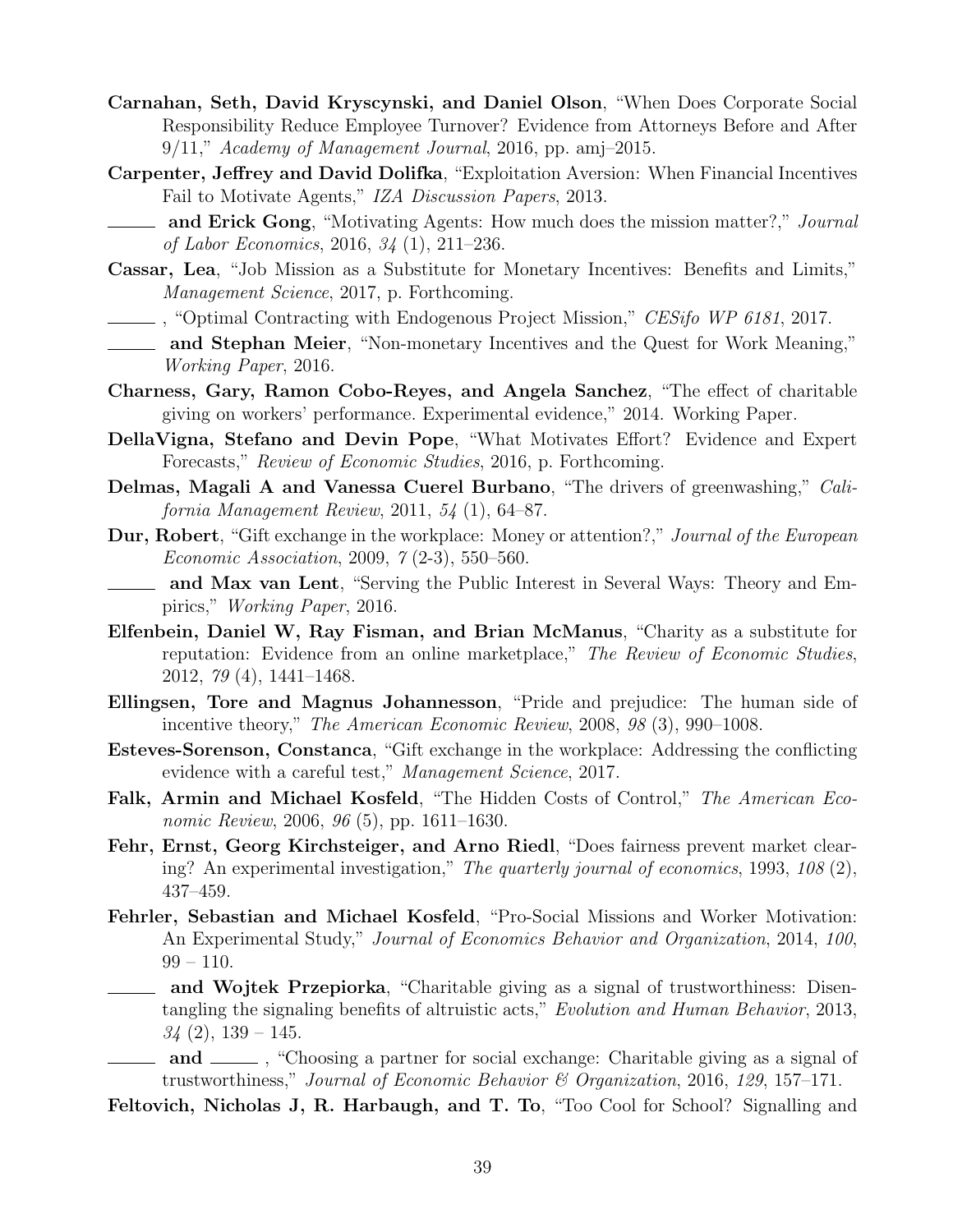Countersignalling," The RAND Journal of Economics, 11 2002, 33 (4), 630–649.

- <span id="page-40-5"></span>Flammer, Caroline and Jiao Luo, "Corporate social responsibility as an employee governance tool: Evidence from a quasi-experiment," *Strategic Management Journal*, 2017, 38 (2), 163–183.
- <span id="page-40-7"></span>Frey, Bruno and Jana Gallus, "Towards an economics of awards," *Journal of Economic* Surveys, 2017, 31 (1), 190–200.
- <span id="page-40-6"></span>Gallus, Jana, "Fostering Public Good Contributions with Symbolic Awards: A Large-Scale Natural Field Experiment at Wikipedia," Management Science, 2016, p. Forthcoming.
- <span id="page-40-10"></span>Gartenberg, Claudine, Andrea Prat, and George Serafeim, "Corporate Purpose and Financial Performance," Working Paper, 2016.
- <span id="page-40-17"></span><span id="page-40-3"></span>Gneezy, Uri and Aldo Rustichini, "Pay enough or don't pay at all," The Quarterly Journal of Economics, 2000, 115 (3), 791–810.
	- **and John A List**, "Putting behavioral economics to work: Testing for gift exchange in labor markets using field experiments," Econometrica, 2006, 74 (5), 1365–1384.
- <span id="page-40-4"></span>, Stephan Meier, and Pedro Rey-Biel, "When and why incentives (don't) work to modify behavior," The Journal of Economic Perspectives, 2011, 25 (4), 191–209.
- <span id="page-40-11"></span>Goodman, Joseph K, Cynthia E Cryder, and Amar Cheema, "Data collection in a flat world: The strengths and weaknesses of Mechanical Turk samples," Journal of Behavioral Decision Making, 2013, 26 (3), 213–224.
- <span id="page-40-15"></span>Haggag, Kareem and Devin G Pope, "Attribution Bias in Consumer Choice," Working Paper, 2016.
- <span id="page-40-8"></span>Hedblom, Daniel, Brent R Hickman, and John A List, "Toward an Understanding of Corporate Social Responsibility: Theory and Field Experimental Evidence," 2016.
- <span id="page-40-2"></span>Henderson, Rebecca and Eric Van den Steen, "Why Do Firms Have "Purpose"? The Firm's Role as a Carrier of Identity and Reputation," The American Economic Review, 2015, 105 (5), 326–330.
- <span id="page-40-18"></span>Hennig-Schmidt, Heike, Abdolkarim Sadrieh, and Bettina Rockenbach, "In search of workers' real effort reciprocity?a field and a laboratory experiment," Journal of the European Economic Association, 2010, 8 (4), 817–837.
- <span id="page-40-16"></span>Horton, John Joseph and Lydia B Chilton, "The labor economics of paid crowdsourcing," Proceedings of the 11th ACM conference on Electronic commerce, 2010, pp. 209–218.
- <span id="page-40-0"></span>Imas, Alex, "Working for the "warm glow": On the benefits and limits of prosocial incentives," Journal of Public Economics, 2014,  $114$ ,  $14 - 18$ .
- <span id="page-40-12"></span>The realization effect: Risk-taking after realized versus paper losses," The American Economic Review, 2016, 106 (8), 2086–2109.

<span id="page-40-13"></span>**Example 3. Michael Kuhn, and Vera Mironova**, "Waiting to Choose," *Working Paper*, 2016.

- <span id="page-40-14"></span>Johnson, Eric, Stephan Meier, and Olivier Toubia, "What's The Catch? Exploring sluggish mortgage refinancing using administrative data, surveys, and field experiments," Working Paper, 2016.
- <span id="page-40-1"></span>Kajackaite, Agne and Dirk Sliwka, "Social responsibility and incentives in the lab: Why do agents exert more effort when principals donate?," Journal of Economic Behavior  $\mathcal{C}$ Organization, 2017, 142, 482 – 493.
- <span id="page-40-9"></span>Koppel, Hannes and Tobias Regner, "Corporate Social Responsibility in the work place,"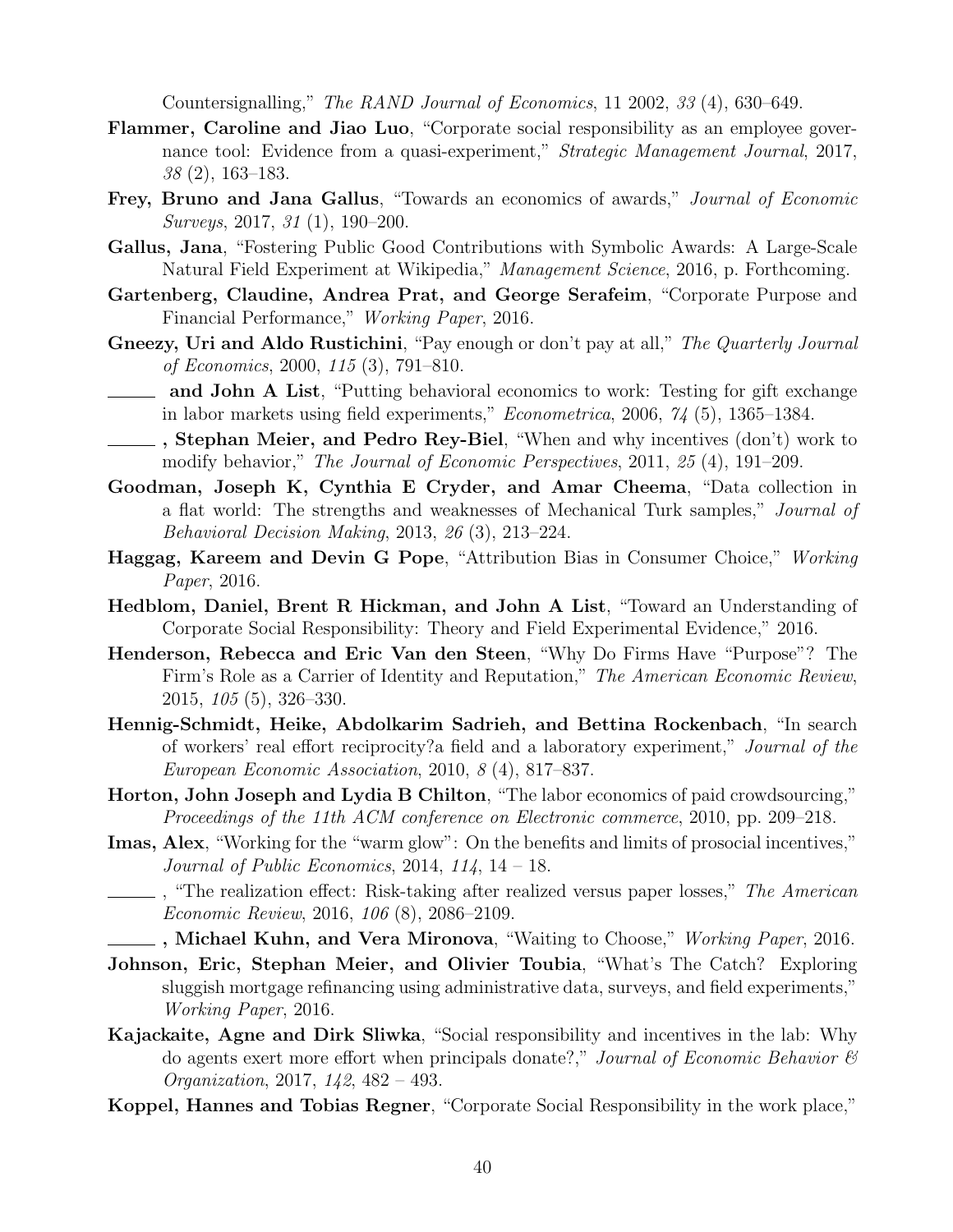Experimental Economics, 2014, 17 (3), 347–370.

- <span id="page-41-7"></span><span id="page-41-5"></span>Kosfeld, Michael and Susanne Neckermann, "Getting more work for nothing? Symbolic awards and worker performance," American Economic Journal: Microeconomics, 2011, 3 (3), 86–99.
	- ,  $\_\_\_\$ , and Xiaolan Yang, "Knowing that you matter, matters! The interplay of meaning, monetary incentives, and worker recognition," Economic Inquiry, 2014, p. Forthcoming.
- <span id="page-41-10"></span>Levine, David K, "Modeling altruism and spitefulness in experiments," Review of economic dynamics, 1998, 1 (3), 593–622.
- <span id="page-41-6"></span>Neckermann, Susanne, Reto Cueni, and Bruno S Frey, "Awards at work," Labour Economics, 2014, 31, 205–217.
- <span id="page-41-4"></span>Newman, George E and Daylian M Cain, "Tainted altruism: When doing some good is evaluated as worse than doing no good at all," *Psychological science*, 2014,  $25$  (3), 648–655.
- <span id="page-41-12"></span>Nyborg, Karine, "Do responsible employers attract responsible employees?," IZA World of Labor, 2014.
- <span id="page-41-3"></span>**and Tao Zhang**, "Is Corporate Social Responsibility Associated with Lower Wages?," Environmental and Resource Economics, 2013, 55 (1), 107–117.
- <span id="page-41-8"></span>Porter, Michael E and Mark R Kramer, "The Link Between Competitive Advantage and Corporate Social Responsibility," Harvard business review, 2007.
- <span id="page-41-0"></span>PricewaterhouseCoopers, "Redefining business success in a changing world: CEO Survey," Technical Report, PricewaterhouseCoopers 19th Annual Global CEO Survey 2016.
- <span id="page-41-9"></span>Singh, Jasjit, Nina Teng, and Serguei Netessine, "Philanthropic Campaigns and Customer Behavior: Field Experiments in an Online Taxi Booking Company," 2016.
- <span id="page-41-11"></span>Sliwka, Dirk, "Trust as a Signal of a Social Norm and the Hidden Costs of Incentive Schemes," American Economic Review, 2007, 97 (3), 999–1012.
- <span id="page-41-2"></span>Tonin, Micro and Michael Vlassopoulos, "Disentangling the sources of pro-socially motivated effort: A field experiment," Journal of Public Economics, 2010, 94 (11-12), 1086–1092.
- <span id="page-41-1"></span>Tonin, Mirco and Michael Vlassopoulos, "Corporate philanthropy and productivity: Evidence from an online real effort experiment," Management Science, 2015, 61 (8), 1795– 1811.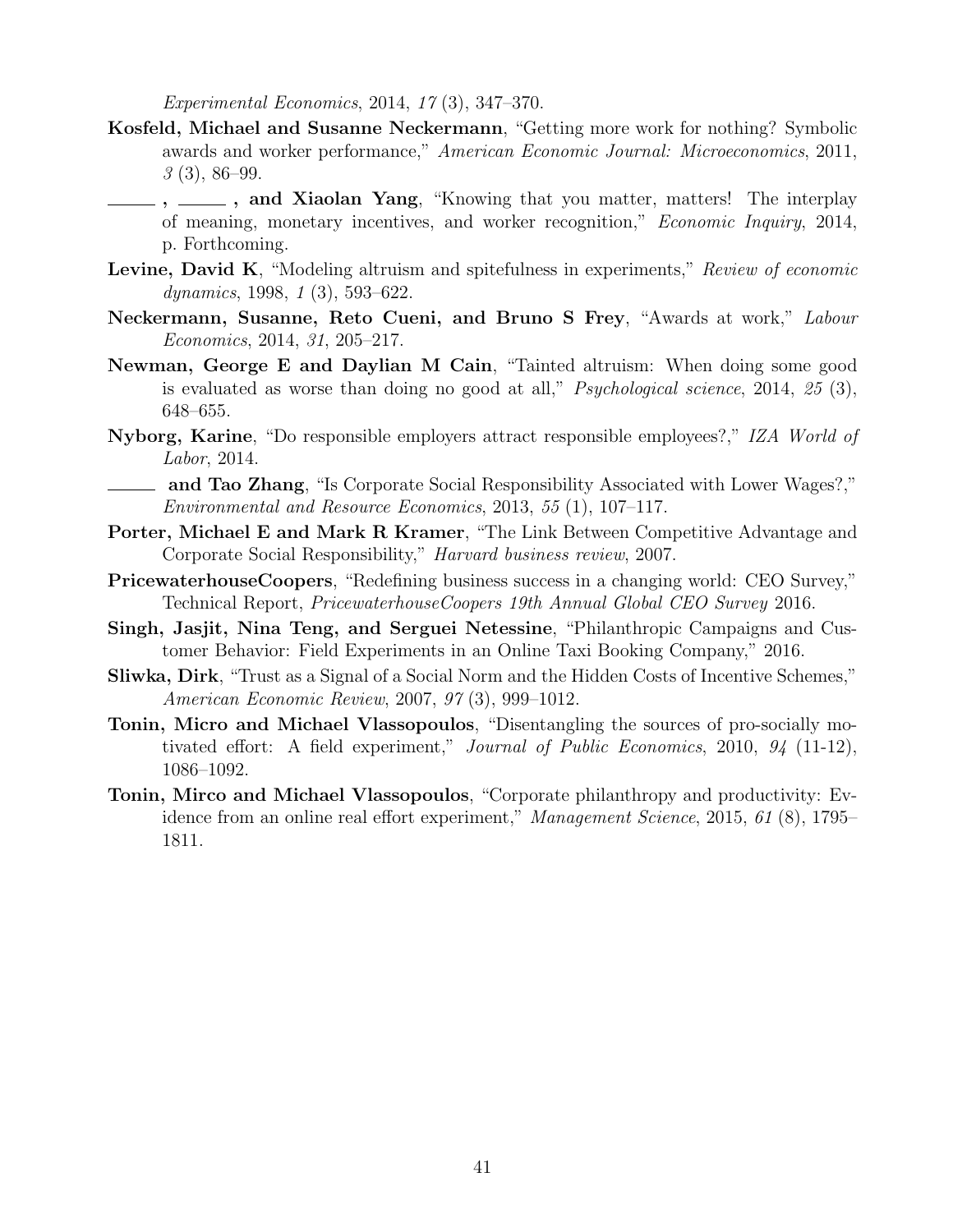# A. Appendix

#### <span id="page-42-0"></span>A.1. Proof of Proposition 1

Consider the following worker's belief on the employer's type:  $\hat{q}_{d_C} = E_A(q \mid d = d_C) = 0$  and  $\hat{q}_{d_U} = E_A(q \mid d = d_U) = 1$ . Given these beliefs we can derive the agents' optimal effort levels. If an agent is offered an unconditional donation he exerts effort that maximizes  $w-\lambda e-\frac{1}{2}$  $\frac{1}{2}e^2 + \theta_A \overline{d}.$ This give an optimal effort level that is independent of  $\theta_A$ . Hence, both motivated and nonmotivated agents when offered an unconditional donation, exert effort equal to  $\lambda$ , that is  $e_{dy}^m =$  $e_{d_U}^{nm} = \lambda$ . A non-motivated agent who is offered the conditional donation chooses effort that maximizes  $w-\frac{1}{2}$  $\frac{1}{2}e^2$ , that is  $e_{d_C}^{nm} = 0$ . Finally, a motivated agent who is offered a conditional donation chooses effort that maximizes

$$
\begin{cases}\nw - \frac{1}{2}e^2 + \theta_A \overline{d} & \text{if } e \ge \overline{e} \\
w - \frac{1}{2}e^2 & e < \overline{e}\n\end{cases}
$$
\n(A-1)

The first part of the function is maximized at  $e = \overline{e}$  while the second part of the function is maximized at  $e = 0$ . Given the assumption that  $\theta_A > \frac{\bar{e}}{2}$  $\frac{\overline{e}}{2\overline{d}}$ , it is then easy to see that the agent's optimal level of effort  $e_{d_C}^m$  is equal to  $\overline{e}$ .

Next, for a separating equilibrium to exist, it must be the case that given these agents' equilibrium beliefs and effort levels, the expected utility of sufficiently prosocial employers is higher when offering unconditional donations than conditional donations, while the opposite must be true for selfish employers. The employer's expected utility from offering an unconditional donation is equal to

$$
U_P(d_U) = (\theta_P - 1)\overline{d} + p\pi e_{d_U}^m + (1 - p)\pi e_{d_U}^{nm}
$$

which, once we substitute for the the agent's equilibrium effort levels gives:

<span id="page-42-2"></span>
$$
U_P(d_U) = (\theta_P - 1)\overline{d} + \pi\lambda
$$
\n(A-2)

The employer's expected utility from offering a conditional donation is equal to

$$
U_P(d_C) = p\Big((\theta_P - 1)\overline{d} + \pi e_{d_C}^m\Big) + (1 - p)\pi e_{d_C}^{nm}
$$

which, once we substitute for the the agent's equilibrium effort levels gives:

<span id="page-42-3"></span>
$$
U_P(d_C) = p\Big((\theta_P - 1)\overline{d} + \pi \overline{e}\Big) \tag{A-3}
$$

<span id="page-42-1"></span>By comparing equations [A-2](#page-42-2) and [A-3](#page-42-3) it is then trivial to show that  $U_P(d_U) > U_P(d_C)$  iff  $\theta_P > \overline{\theta}_P \equiv \frac{\pi (p \overline{e} - \lambda)}{(1 - p) \overline{d}}$  $\frac{\pi(p e - \lambda)}{(1-p)\overline{d}} + 1$ . Hence, as long as  $\theta_P > 0$ , sufficiently prosocial principals will donate unconditionally whereas selfish principals (who, recall, have  $\theta_P = 0$ ) will donate conditionally on the agent's performance. Since workers' beliefs are consistent with employer's strategies and employer's strategies make sense given the workers' beliefs, there exists a signalling equilibrium in which sufficiently prosocial employers signal their prosociality by donating unconditionally.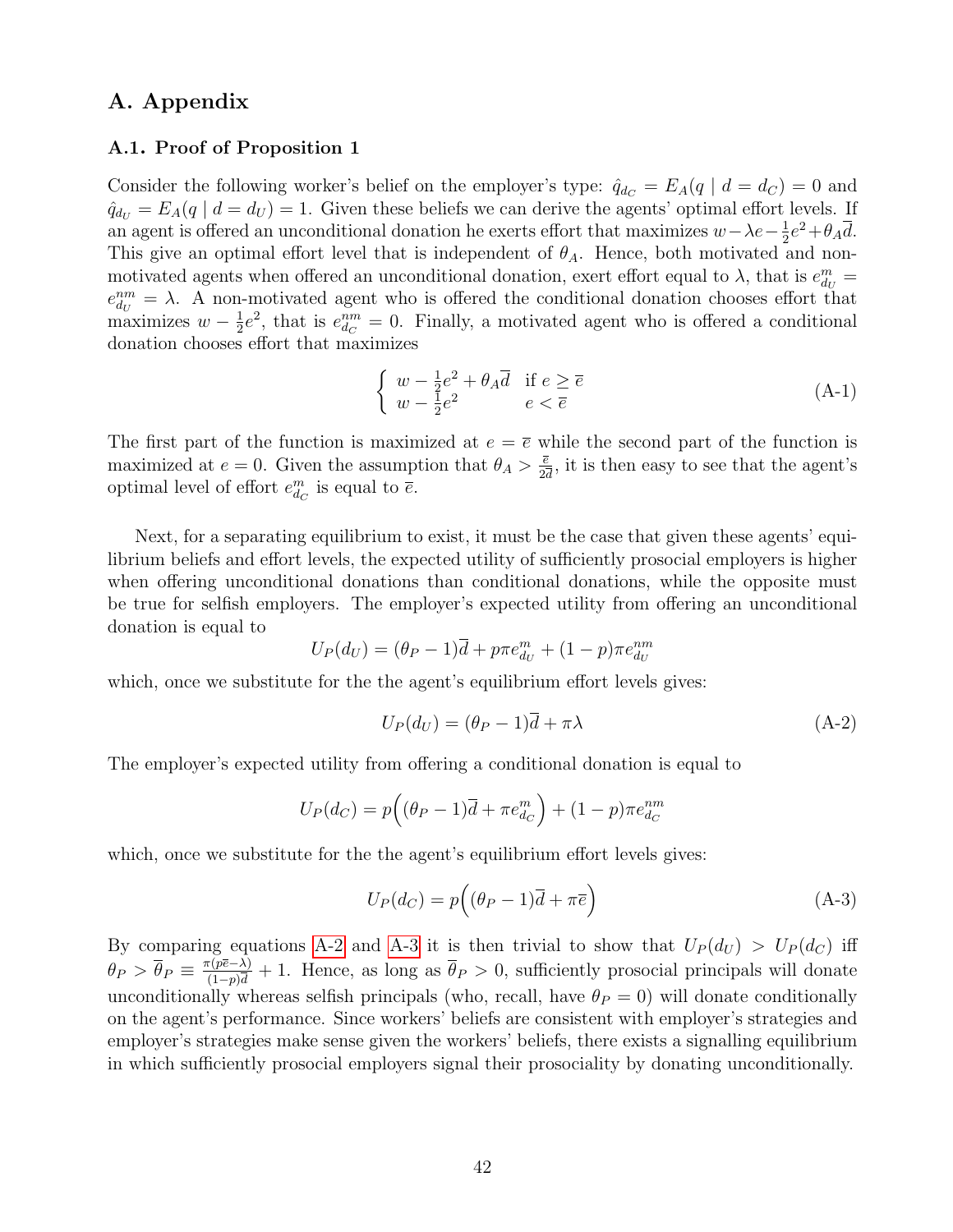### A.2. Extension of model with countersignalling

The result that effort is higher in the baseline than in the (conditional and unconditional) charitable incentive treatments can be in line with our theory of the signaling value of charitable incentives. To see how this result can be sustained in equilibrium, consider an extension of the illustrative model presented in section [2](#page-8-0) that incorporates the possibility of countersignaling [\(Feltovich et al., 2002\)](#page-39-19). Let there be four types of employers depending on the size of their  $\theta_P$ : with high prosociality  $(H)$ , medium-high prosociality  $(M_h)$ , medium-low prosociality  $(M_l)$  and low prosociality (L). Also, let us enrich the set of strategies available to the employers. The latter can not only decide between offering conditional and unconditional donations but they can also opt for not donating at all. Furthermore, they can decide between revealing their charitable initiatives or not revealing them. The strategy of "not revealing" means that the employer does not provide any information to her employees about her charitable initiatives–which does not mean, however, that the employer is not making the unconditional donation, she may very well donate and keep it secret.<sup>[23](#page--1-0)</sup> Our baseline treatment corresponds to this "not revealing" strategy rather than to the "no charitable incentive" strategy because PharmaGIC does not state that they do not donate, they simply do not mention any donation. Crucial for countersignalling to emerge, let also assume that the worker receives some extra noisy information on the employer's type. For example, this could be the wage offered and the pleasantness of the task, which are assumed to be exogenous. Employers  $L$  offer low wage and tedious tasks, employers  $H$  offer high wages and motivating tasks, while employers  $M_h$  and  $M_l$  offer high wage and motivating tasks with probability h. What will the employers do? Consider if the worker believes that only employers  $M_h$  and  $M_l$  reveal their charitable initiatives. Then if these employers don't reveal their charitable initiatives they take the chance of being perceived as a  $H$ -type with probability h and as a L-type with probability  $(1-h)$ . If h is sufficiently low or the worker's disutility of being matched with a L-type is sufficiently large, it may be too risky not to reveal. Furthermore,  $M_h$  may want to distinguish herself from  $M_l$ , so if the difference between the  $\theta_F$ of  $M_h$  and  $M_l$  is sufficiently large,  $M_h$  will choose to reveal that they donate unconditionally, while  $M_l$  will choose to donate conditional on workers' performance, which by definition is revealed. For H-types, however, the situation is different because given their high wage and their pleasant task they do not have to worry about being perceived as an L-type. They face the clear choice between being perceived as  $M_h$  if they reveal their unconditional donation and as  $H$  if they do not reveal it. Finally for  $L$  it may be too costly to donate so they will not donate and not reveal it. Since workers' beliefs are consistent with employer's strategies and employer's strategies make sense given the workers' beliefs, there exists a countersignaling equilibrium in which employers  $H$  signal their high prosociality by not revealing their donations.

Given the very generous incentives in the baseline, the workers who were allocated to the baseline treatment and thus were not revealed any charitable initiative, ruled out the possibility that the employer was of a L type, being ascertained that it must have been a type  $H$ . On the other hand, those workers who where allocated to the unconditional donation treatment must have thought that the employer was of type  $M_h$ , while those workers who where allocated to the conditional donation treatment must have thought that the employer was of type  $M_l$ . This could the workers' effort choices in our experiment.

<sup>&</sup>lt;sup>23</sup>Obviously the conditional donation is by definition revealed. So the employers can only keep secret their unconditional donations.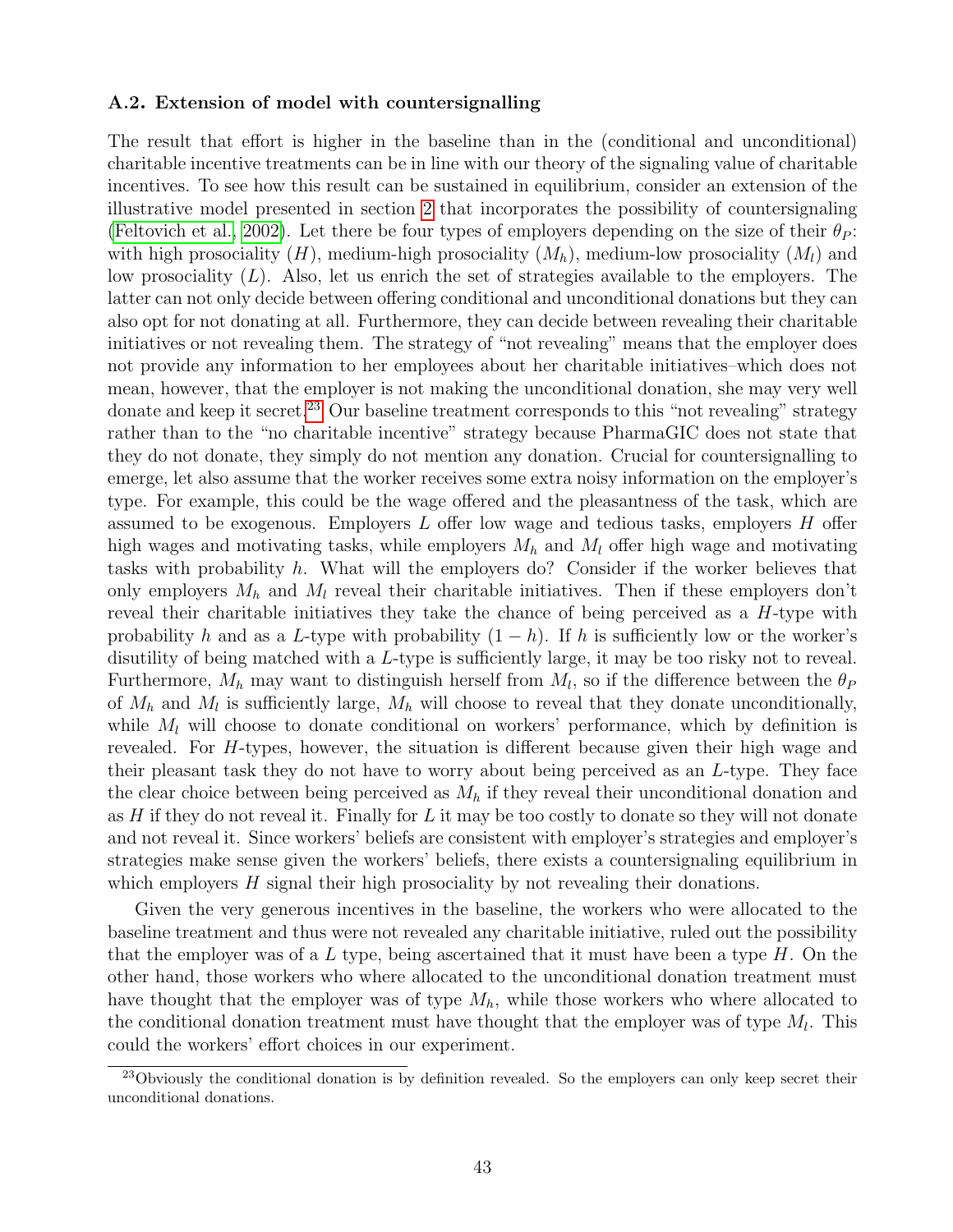# A.3. Additional Tables and Figures

| rable <i>n.i.</i> Non monvated and monvated rypes by reatment |               |           |       |
|---------------------------------------------------------------|---------------|-----------|-------|
| Treatment                                                     | Non-motivated | Motivated | Total |
| Unconditional Monetary                                        | 163           | 154       | 317   |
|                                                               | 51.42\%       | 48.58%    |       |
| Unconditional Monetary $w /$ Explanation                      | 153           | 153       | 306   |
|                                                               | $50\%$        | $50\%$    |       |
| Conditional Monetary                                          | 149           | 150       | 299   |
|                                                               | $49.83\%$     | 50.17%    |       |
| Unconditional Monetary $w /$ Explanation                      | 155           | 154       | 309   |
|                                                               | $50.16\%$     | 49.84\%   |       |
| Unconditional Charitable                                      | 154           | 147       | 301   |
|                                                               | $51.16\%$     | 48.84\%   |       |
| Unconditional Charitable $w /$ Explanation                    | 162           | 145       | 307   |
|                                                               | $52.77\%$     | 47.23%    |       |
| Conditional Charitable                                        | 127           | 160       | 287   |
|                                                               | $44.25\%$     | 55.75\%   |       |
| Conditional Charitable $w /$ Explanation                      | 128           | 165       | 293   |
|                                                               | 43.69%        | 56.31\%   |       |
| <b>Baseline</b>                                               | 138           | 162       | 300   |
|                                                               | $46\%$        | $54\%$    |       |
| Total                                                         | 1,329         | 1,390     | 2,719 |
|                                                               | 48.88%        | 51.12\%   | 100\% |
|                                                               |               |           |       |

Table A.1: Non-motivated and Motivated Types by Treatment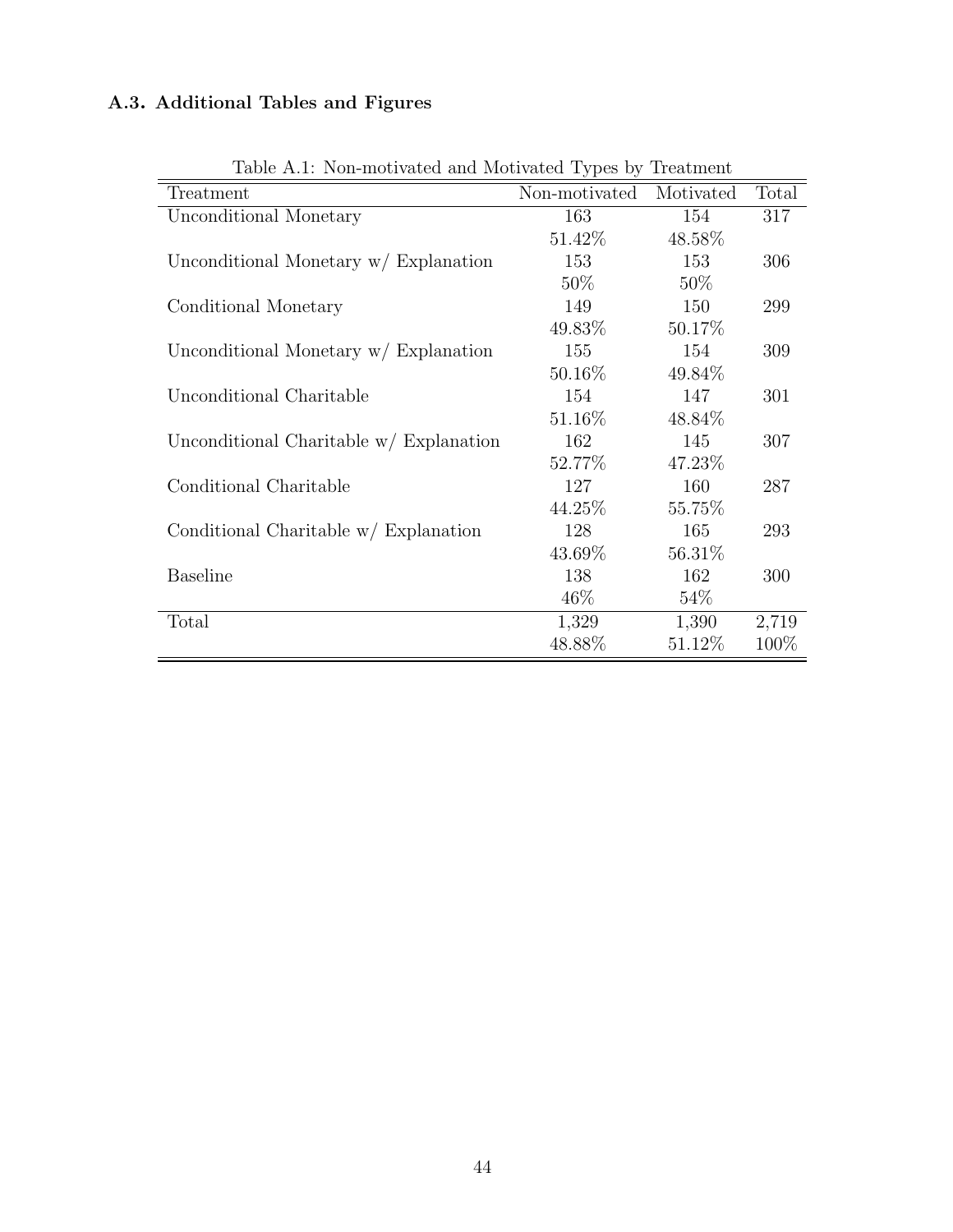| Sample:                            | All         | Non-Motivated | Motivated   |
|------------------------------------|-------------|---------------|-------------|
| Corresponding Table & Column:      | 3(1)        | 4(1)          | 4(2)        |
| Charitable Incentive $(=1)$        | $-0.723***$ | $-0.722***$   | $-0.880***$ |
|                                    | (0.115)     | (0.167)       | (0.190)     |
| Conditional Incentive $(=1)$       | $0.815***$  | $1.375***$    | $1.501***$  |
|                                    | (0.136)     | (0.231)       | (0.302)     |
| Charitable Incentive Conditional   | $-0.995***$ | $-1.819***$   | $-1.367***$ |
|                                    | (0.175)     | (0.287)       | (0.347)     |
| Constant                           | $0.876***$  | $0.875***$    | $1.457***$  |
|                                    | (0.085)     | (0.123)       | (0.146)     |
| $F\text{-test}$ :                  |             |               |             |
| "Cond."+"Charit. $\times$ Cond."=0 | $p = 0.10$  | p < 0.01      | $p = 0.43$  |
| Pseudo $R^2$                       | 0.0690      | 0.1169        | 0.0903      |
| Observations                       | 2,670       | 1,191         | 1,228       |

Table A.2: Logit Regressions

Notes: Coefficients of Logit regressions with robust standard errors in parenthesis. Dependent variable is 1 if worker did more than three slogans and 0 otherwise. Significance levels: \*\*\* p<.01, \*\* p<.05, \* p<.1.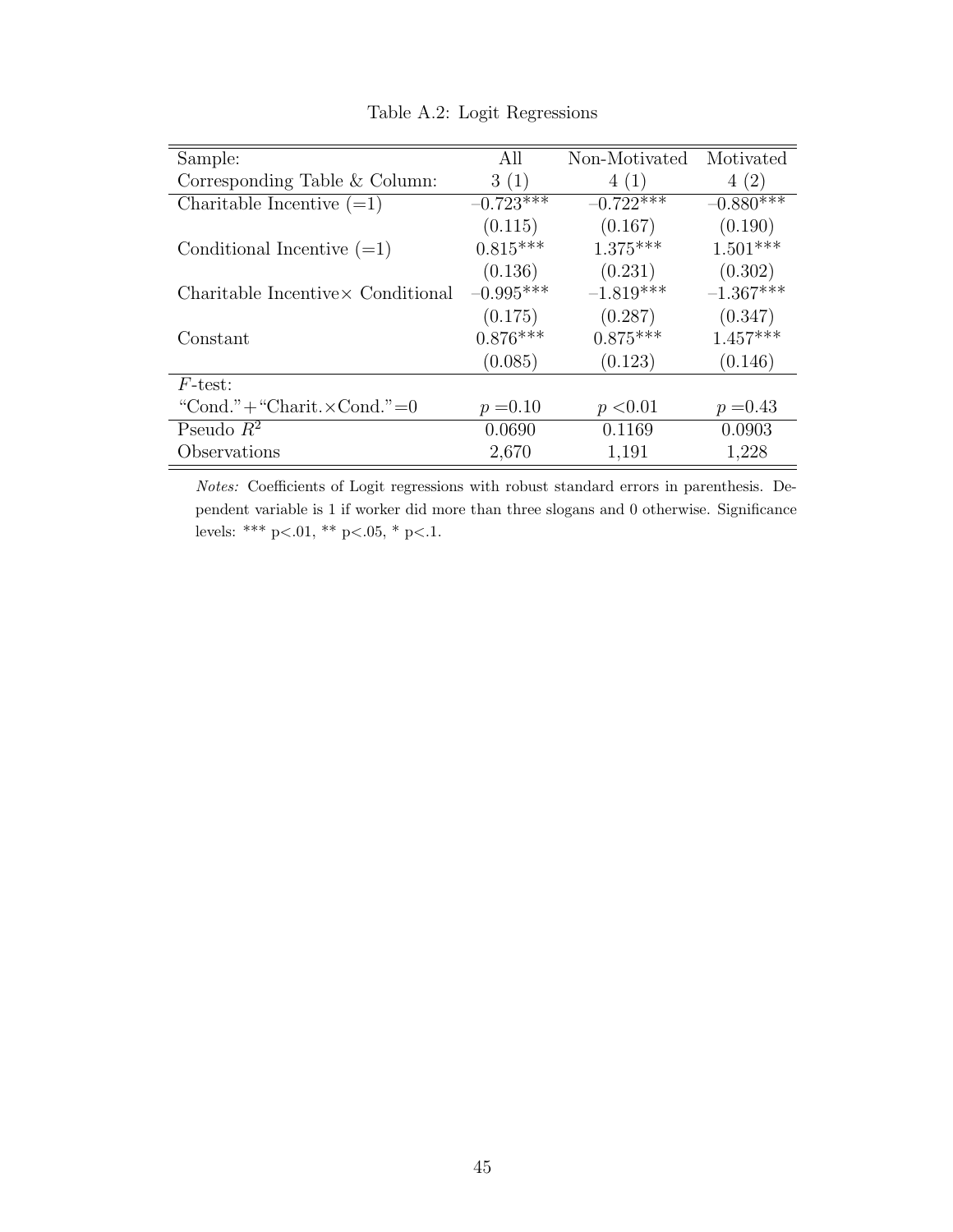|                                    | Soc. resp.  | Attractive | Satisfied   | Calculated |
|------------------------------------|-------------|------------|-------------|------------|
| Charitable Incentive $(=1)$        | $0.405***$  | $-0.255**$ | $-0.375***$ | $-0.131$   |
|                                    | (0.102)     | (0.104)    | (0.083)     | (0.114)    |
| Conditional Incentive $(=1)$       | $-0.343***$ | $-0.074$   | $-0.484***$ | 0.139      |
|                                    | (0.105)     | (0.105)    | (0.088)     | (0.116)    |
| Charitable Incentive Conditional   | $-0.003$    | $-0.099$   | 0.140       | $-0.266$   |
|                                    | (0.149)     | (0.151)    | (0.136)     | (0.168)    |
| Constant                           | $7.239***$  | $7.482***$ | $9.056***$  | $7.741***$ |
|                                    | (0.072)     | (0.073)    | (0.055)     | (0.083)    |
| $F\text{-test}$ :                  |             |            |             |            |
| "Cond."+"Charit. $\times$ Cond."=0 | p < 0.01    | $p = 0.11$ | p < 0.01    | $p = 0.29$ |
| Adj. $R^2$                         | 0.020       | 0.007      | 0.023       | 0.004      |
| Observations                       | 2,418       | 2,420      | 2,418       | 2,418      |

Table A.3: Self-Reported Perception of Firm and Incentives

Notes: Coefficients of OLS regressions with robust standard errors in parenthesis. Dependent variables are answers on 10-point scale to four questions about the firm (see Section [A.4](#page-52-0) for details). "Soc. resp.": Please rate PharmaGIC on a scale from 0 "Not at all socially responsible" to 10 "Very socially responsible"; "Attractive": How attractive would our company be as a potential employee?; "Satisfied": How satisfied were you with the incentives that we provided for this task? ; "Calculated": How calculated do you think was our choice of incentives?. Significance levels: \*\*\*  $p<.01$ , \*\*  $p<.05$ ,  $*$  p $< 1$ .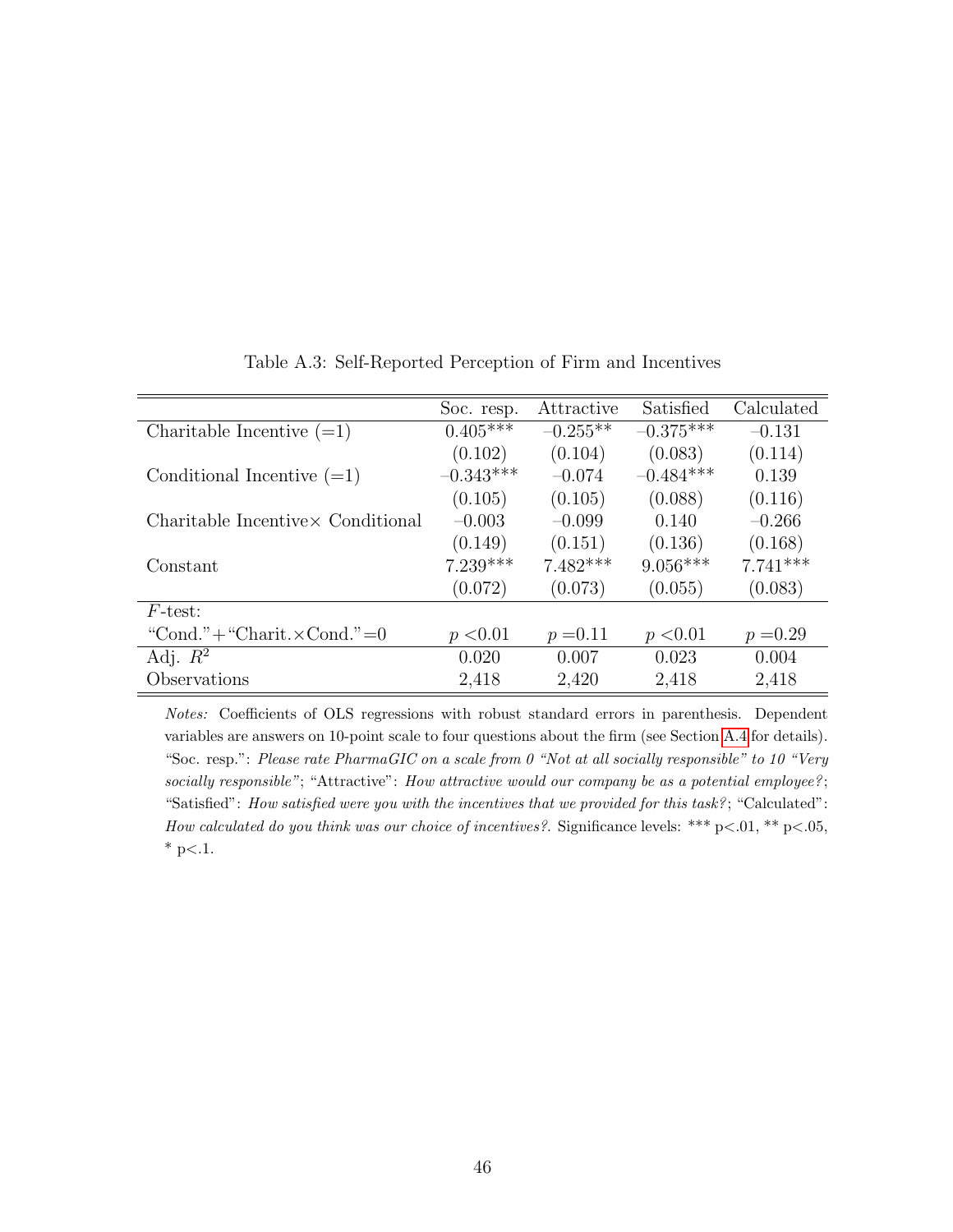|                                                    | (1)         | (2)               | $\left( 2\right)$ |
|----------------------------------------------------|-------------|-------------------|-------------------|
| Classifying workers who drop out:                  | excluded    | all non-motivated | all motivated     |
| Charitable Incentive $(=1)$                        | $-0.168***$ | $-0.158***$       | $-0.168***$       |
|                                                    | (0.038)     | (0.036)           | (0.038)           |
| Conditional Incentive $(=1)$                       | $0.199***$  | $0.138***$        | $0.199***$        |
|                                                    | (0.031)     | (0.034)           | (0.031)           |
| Charitable Incentive Conditional                   | $-0.309***$ | $-0.274***$       | $-0.309***$       |
|                                                    | (0.052)     | (0.050)           | (0.052)           |
| Motivated Type $(=1)$                              | $0.105***$  | $0.194***$        | 0.001             |
|                                                    | (0.034)     | (0.034)           | (0.035)           |
| $Motivated \times Charitable$                      | $-0.003$    | $-0.012$          | $-0.000$          |
|                                                    | (0.052)     | (0.051)           | (0.052)           |
| Motivated × Conditional                            | $-0.059$    | 0.001             | $-0.111**$        |
|                                                    | (0.040)     | (0.043)           | (0.045)           |
| Motivated $\times$ Charitable $\times$ Conditional | $0.200***$  | $0.164**$         | $0.217***$        |
|                                                    | (0.069)     | (0.068)           | (0.071)           |
| Constant                                           | $0.706***$  | $0.617***$        | $0.706***$        |
|                                                    | (0.026)     | (0.026)           | (0.026)           |
| $F\text{-test}$ :                                  |             |                   |                   |
| "Cond."+"Charit. $\times$ Cond."=0                 | p < 0.01    | p < 0.01          | p < 0.01          |
| Adj. $R^2$                                         | 0.126       | 0.145             | 0.089             |
| Observations                                       | 2,419       | 2,670             | 2,670             |

Table A.4: Non-Motivated vs. Motivated Workers – Robustness

Notes: Table shows the robustness of our results to different classifications into motivated and non-motivated workers for workers who dropped out before indicating their prosociality. Column (1) shows the main result in the paper that excludes those workers from the analysis. Column (2) assumes that all workers who drop out are non-motivated. Column (3) assumes that all workers who drop out are motivated. Significance levels: \*\*\* p<.01, \*\* p<.05, \* p<.1.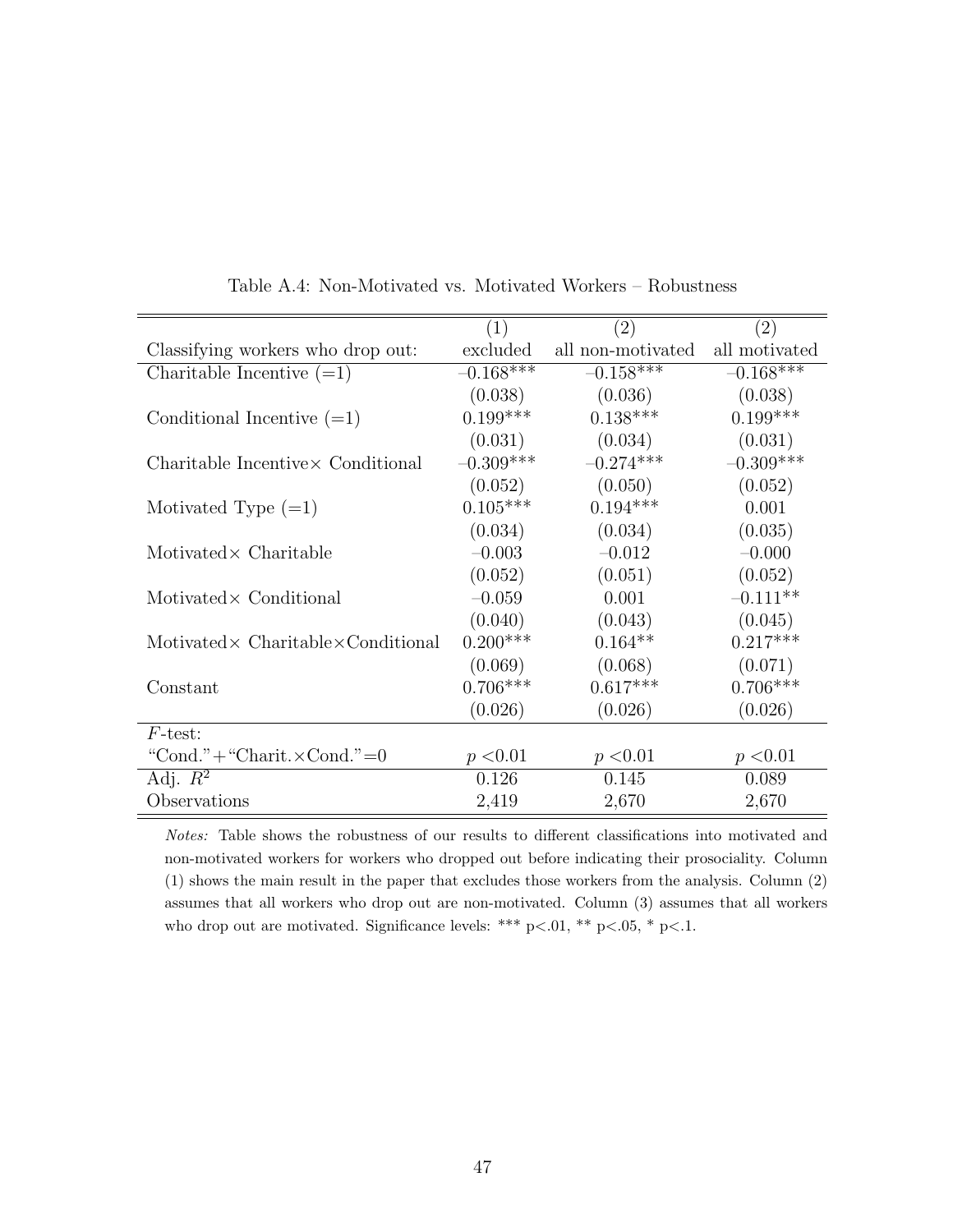|                                          | $\left(1\right)$  | $\left( 2\right)$ |
|------------------------------------------|-------------------|-------------------|
| First-stage regression:                  | $DV = Soc.$ resp. |                   |
| Conditional Charitable Incentive         | $-0.399**$        | $-0.399**$        |
|                                          | $(-2.53)$         | $(-2.53)$         |
| Constant                                 | $7.556***$        | $7.556***$        |
|                                          | (75.68)           | (75.68)           |
| First-Stage $R^2$                        | 0.0114            | 0.0114            |
| First-Stage F-Stat                       | 6.41              | 6.41              |
| Instrumental variables (2SLS) regression | $>$ 3 slogans     | $#$ slogans       |
| Soc. resp.                               | $0.274**$         | 0.746             |
|                                          | (1.98)            | (1.59)            |
| Constant                                 | $-1.530$          | $-0.897$          |
|                                          | (1.018)           | $-0.26$           |
| Wald $\chi^2$                            | 3.94              | 2.53              |
| Observations                             | 570               | 570               |

Table A.5: IV Regression

Notes: Table shows results of a 2SLS Regression for non-motivated agents in the charitable incentives treatments. Dependent variable is 1 if worker did more than three slogans and 0 otherwise (in Column 1) and the number of slogans (in Column 2). "Soc. resp.": Please rate PharmaGIC on a scale from 0 "Not at all socially responsible" to 10 "Very socially responsible". Significance levels: \*\*\* p<.01, \*\* p<.05, \* p<.1.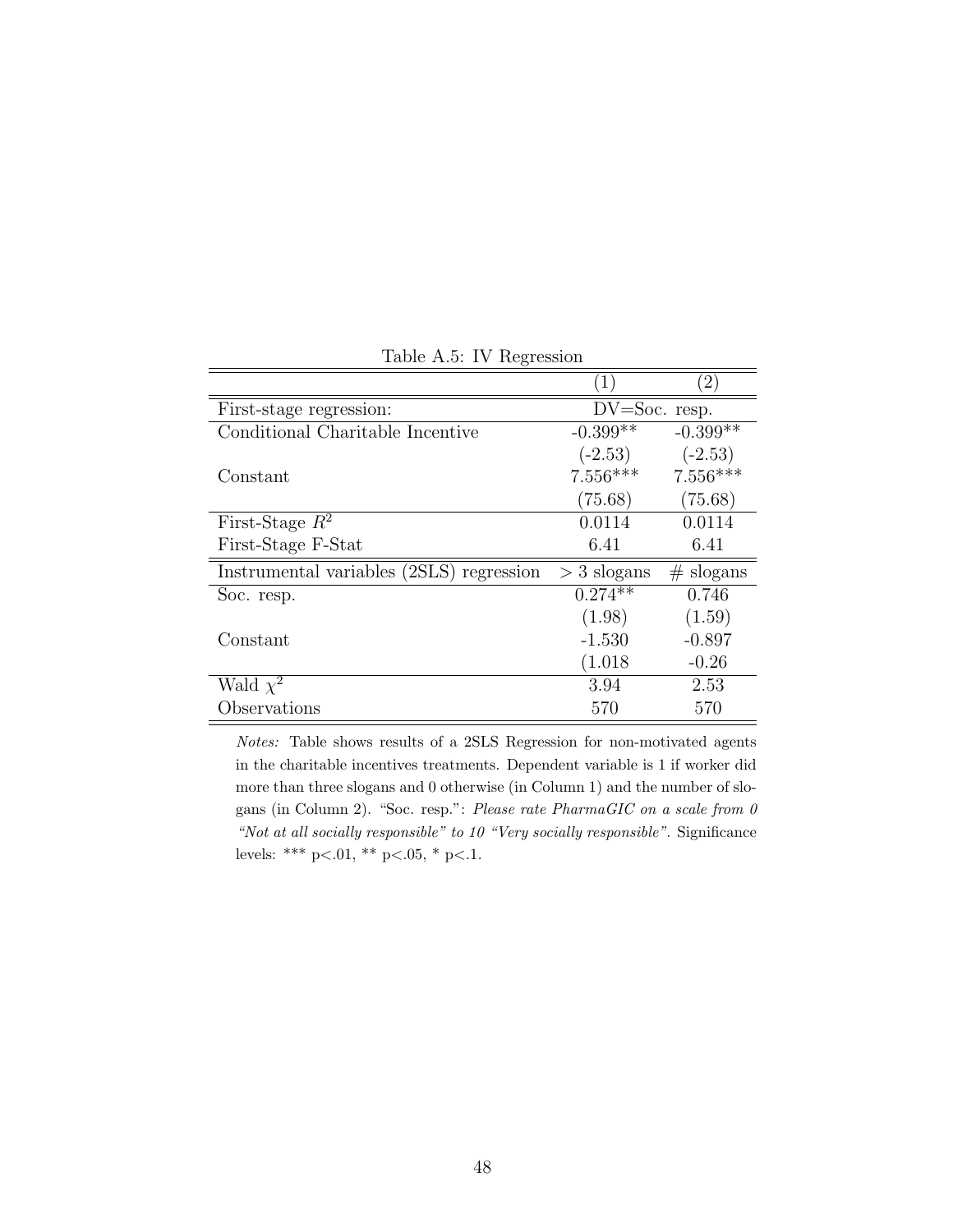|                                           | (1)             | (2)         |
|-------------------------------------------|-----------------|-------------|
| Dependent Variables:                      | $>$ 3 slogans   | $#$ slogans |
| <b>Baseline</b>                           | Reference Group |             |
| Unconditional Charitable                  | $-0.087**$      | $-0.425**$  |
|                                           | (0.038)         | (0.216)     |
| Unconditional Charitable with Explanation | $-0.064*$       | $-0.264$    |
|                                           | (0.038)         | (0.217)     |
| Conditional Charitable                    | $-0.111***$     | $-0.563**$  |
|                                           | (0.038)         | (0.220)     |
| Conditional Charitable with Explanation   | $-0.130***$     | $-0.544**$  |
|                                           | (0.038)         | (0.222)     |
| Unconditional Monetary                    | $0.112***$      | $0.729***$  |
|                                           | (0.036)         | (0.237)     |
| Unconditional Monetary with Explanation   | $0.073**$       | 0.364       |
|                                           | (0.037)         | (0.232)     |
| Conditional Monetary                      | $0.219***$      | $1.060***$  |
|                                           | (0.034)         | (0.236)     |
| Conditional Monetary with Explanation     | $0.243***$      | $1.201***$  |
|                                           | (0.033)         | (0.224)     |
| Constant                                  | $0.614***$      | $4.934***$  |
|                                           | (0.027)         | (0.166)     |
| Adj. $R^2$                                | 0.074           | 0.048       |
| Observations                              | 3,004           | 3,004       |

Table A.6: Comparison to Baseline

Notes: OLS regressions with robust standard errors. Dependent variables: dummy variable equal 1 if the worker created more than 3 slogans and 0 otherwise in (1), and the number of created slogans in (2). Significance levels: \*\*\* p<.01, \*\* p<.05, \* p<.1.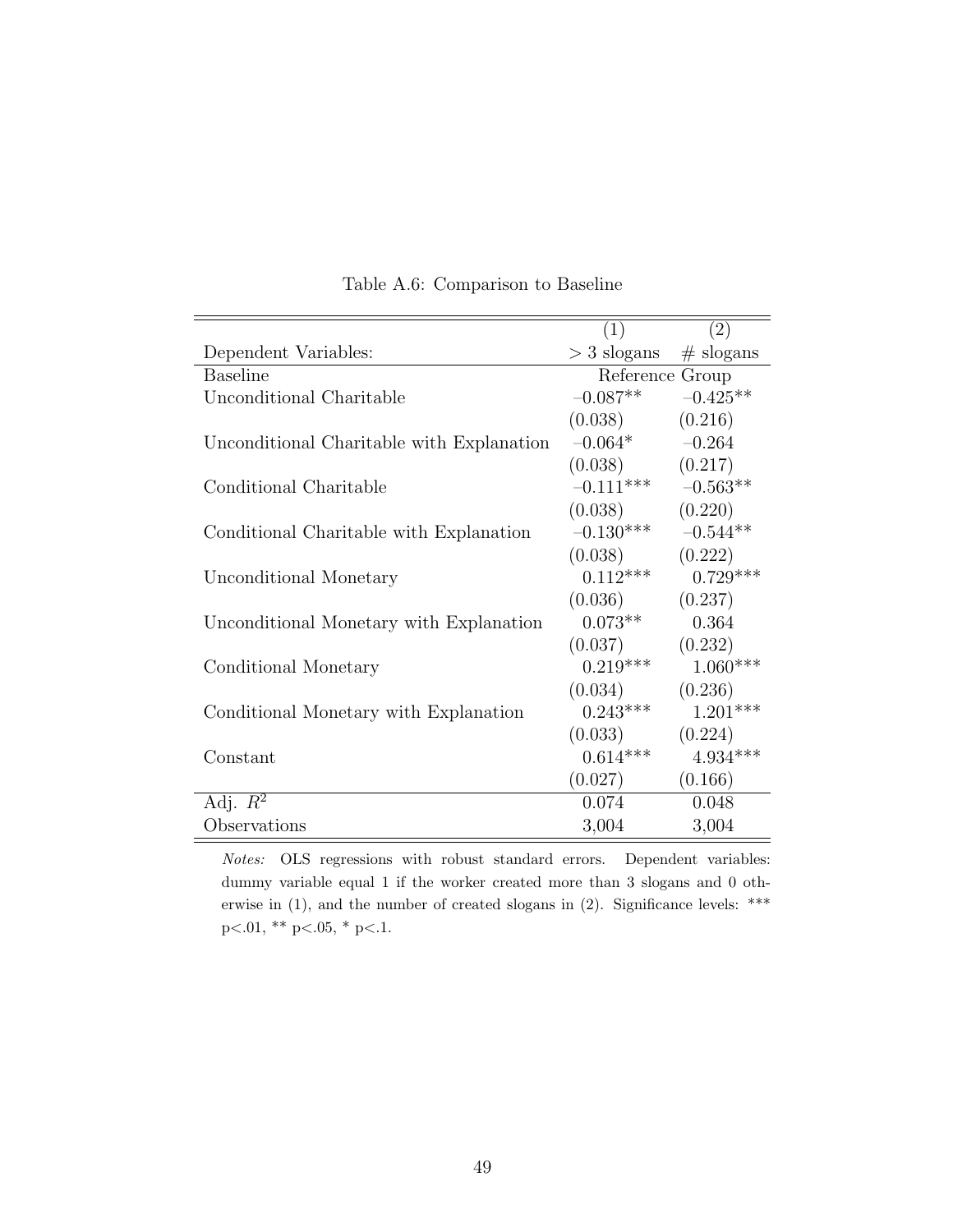| Dimensions            | Potential 'Benefit' | Strategic | Non-strategic | Difference |
|-----------------------|---------------------|-----------|---------------|------------|
| Attractiveness        | Image               | 6.27      | 8.78          | p < 0.01   |
|                       | Effort              | 6.34      | 8.24          | p < 0.01   |
|                       | Lower Wage          | 4.6       | 6.87          | p < 0.01   |
| Generous donation     | Image               | 5.11      | 8.61          | p < 0.01   |
|                       | Effort              | 5.5       | 8.79          | p < 0.01   |
|                       | Lower Wage          | 4.58      | 8.19          | p < 0.01   |
| Socially responsible  | Image               | 6.52      | 9.06          | p < 0.01   |
|                       | Effort              | 6.22      | 9.22          | p < 0.01   |
|                       | Lower Wage          | 5.48      | 8.85          | p < 0.01   |
| Acceptance lower wage | Image               | 0.11      | 0.25          | $p = 0.07$ |
|                       | Effort              | 0.12      | 0.22          | $p = 0.17$ |
|                       | Lower Wage          | 0.18      | 0.19          | $p = 0.92$ |
| Motivation            | Image               | 6.48      | 7.67          | p < 0.01   |
|                       | Effort              | 6.2       | 7.67          | p < 0.01   |
|                       | Lower Wage          | 5.14      | 6.62          | p < 0.01   |

<span id="page-50-0"></span>Table A.7: Strategic and non-strategic CSR

Notes: Table shows responses about different dimensions of a potential employer: "Attractiveness to work for" [on 11-point Likert scale], "Perceived generosity" [on 11-point Likert scale], "Perceived social responsibility of firm" [on 11-point Likert scale], "Willing to accept lower wage" [Yes or No], "Motivated by donation by firm" [on 11-point Likert scale]. Responses are shown for scenarios with different benefits for firm on "Image", "Worker Effort", and "Lower Wages", and for whether they firm was strategic or non-strategic about their CSR activities. See Section [A.5](#page-56-0) for all the details. The last column shows p-values of Mann-Whitney tests.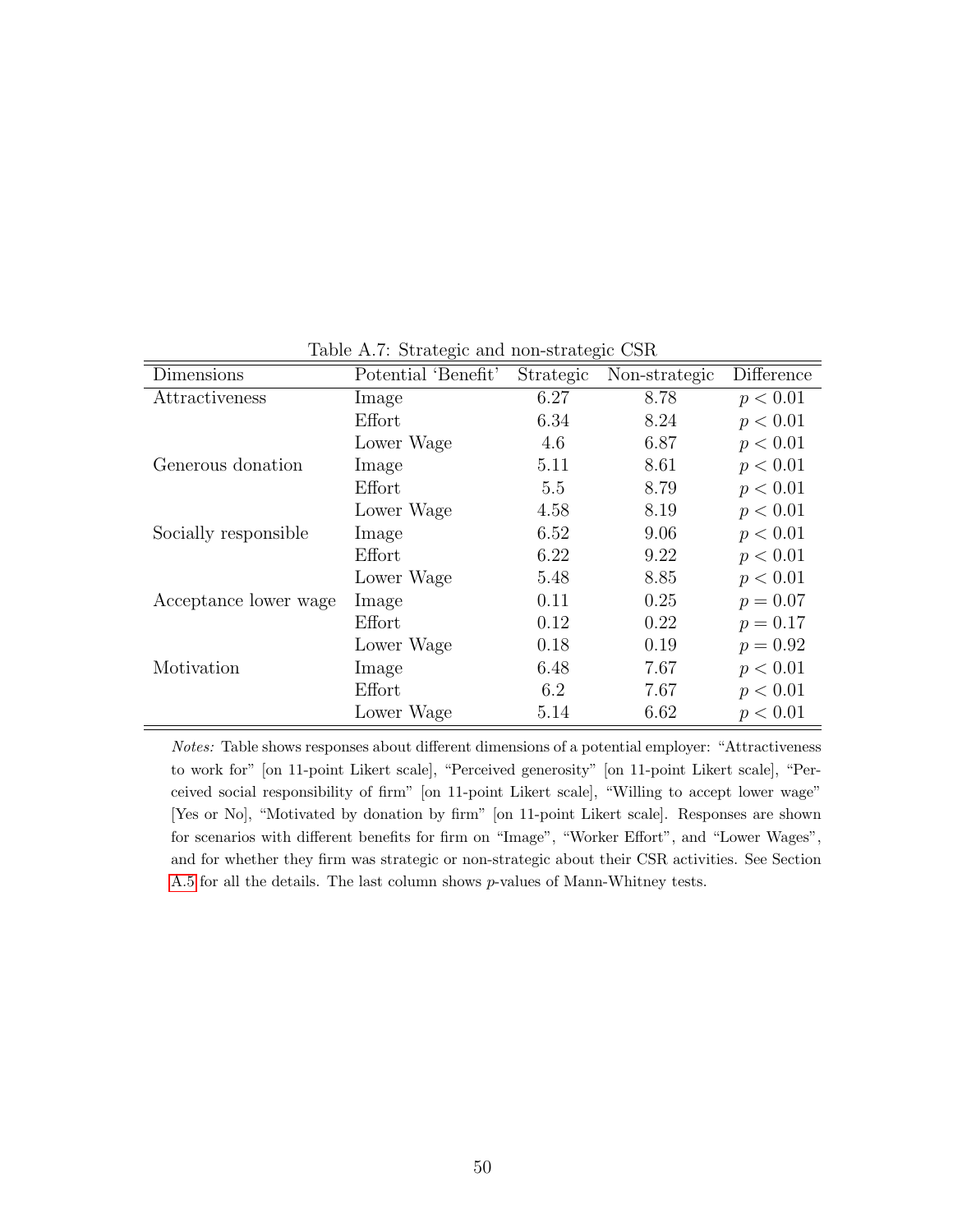

Figure A.1: With and Without Explanation

Notes: The graph shows the effect of making monetary or charitable incentives performance-based ("Conditional") or not performance-based ("Unconditional") on the proportion of workers creating more than three slogans. The panels show the effect for the treatments without explanation (Panel A) and with explanation (Panel B). Bars shows standard errors of the mean.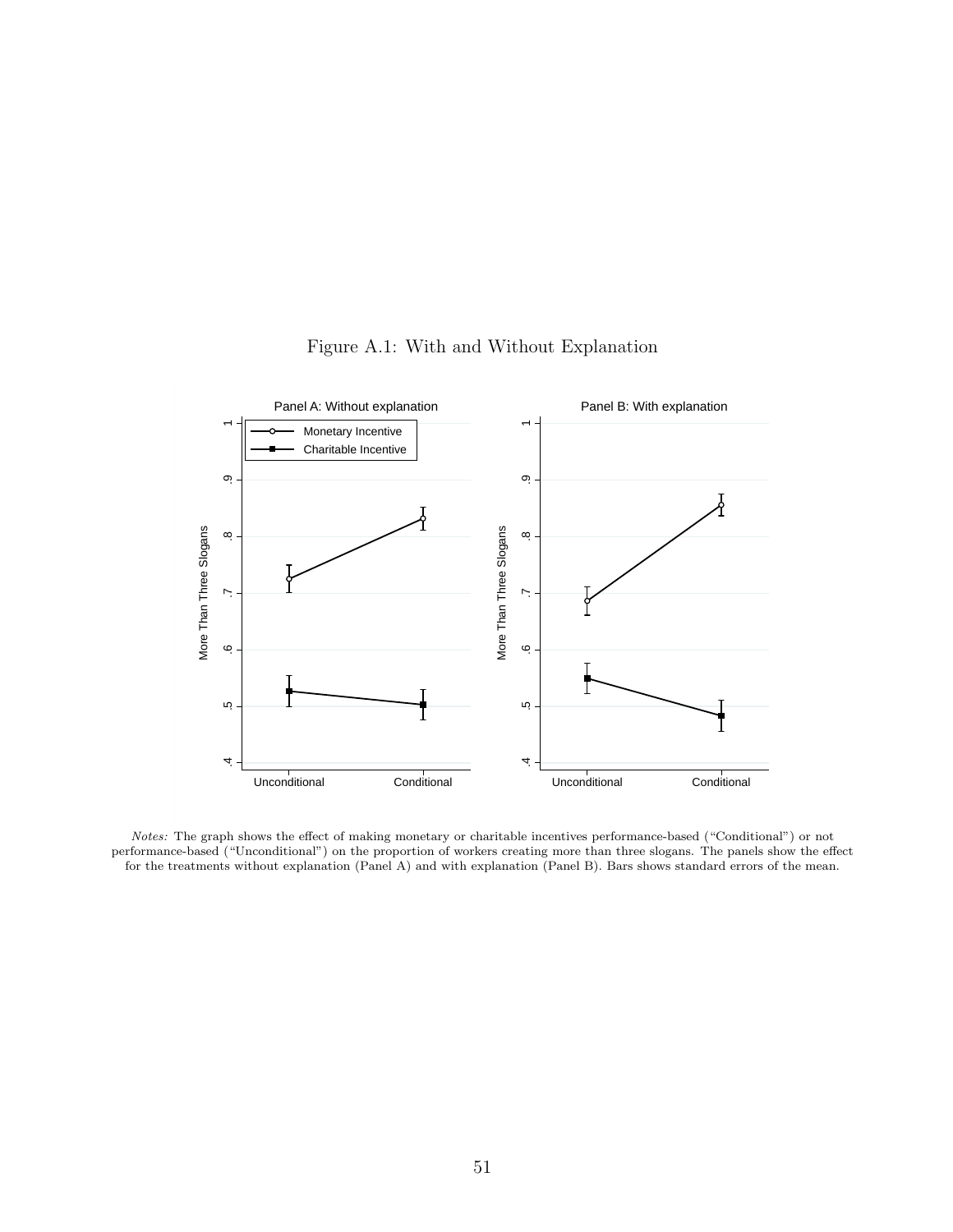# <span id="page-52-0"></span>A.4. Instructions

## A.4.1. Introduction text

Thanks for working for us. We are an Italian company, named PharmaGIC srl, that distributes pharmaceutical products. We operate in Italy and abroad. We are currently working on a new English version of our website, through which we promote our products. For this purpose, we collect ideas on possible marketing slogans (taglines) for some of our products in the pharmacy division (mainly childcare products, cosmetics, hygiene, and so on). Slogans typically convey a message about the product, which can be implicit or explicit. A slogan can be a few simple words or an entire phrase. The aim of a slogan is to catch the audiences attention and to make the product more attractive at the eyes of the consumer. Examples of famous slogans include: 'Just do it' (Nike), 'Think different' (Apple), 'I'm lovin' it' (MacDonald), 'Connecting people' (Nokia), 'The best a Man can get' (Gillette), 'Because you're worth it' (LOreal) For more information about us please visit our website: www.pharmagic.net

We have in total 21 products. Your task is to create at least three slogans. One slogan for each of three different products. But of course, we appreciate if you decide to create slogans for more than three products. The products will be shown to you in sequence. The next product will be shown to you only after you created the slogan for the previous product. For each product you will see a detailed description and a picture. Underneath the product description you will find a blank box. In that blank box you can write the slogan(s). Once you are sure about the slogan please select 'submit'.

## A.4.2. Treatment Text

- Treatment 1 (money; unconditional, no explanation): The task is considered completed if you create 3 slogans. Upon completion of the task, you will be paid the pre-announced wage of \$1.50. Furthermore, you will receive a bonus of 75 cents. This bonus is given unconditionally on whether you create any extra slogans. However, we would really appreciate if you could create at least 6 slogans.
- Treatment 2 (money; unconditional, explanation): The task is considered completed if you create 3 slogans. Upon completion of the task, you will be paid the pre-announced wage of \$1.50. Furthermore, you will receive a bonus of 75 cents. This bonus is given unconditionally on whether you create any extra slogans. However, we would really appreciate if you could create at least 6 slogans.

Why do we give you the bonus? We are strongly committed to be an employee-friendly company, even if this implies sacrificing some profit.

- Treatment 3 (money; conditional, no explanation): The task is considered completed if you create 3 slogans. Upon completion of the task, you will be paid the pre-announced wage of \$1.50. Furthermore, if you create (at least) 6 slogans instead of 3, you will receive a bonus of 75 cents. This bonus is given conditionally on you creating at least three extra slogans. Indeed, we would really appreciate if you could create at least 6 slogans.
- Treatment 4 (money; conditional, explanation): The task is considered completed if you create 3 slogans. Upon completion of the task, you will be paid the pre-announced wage of \$1.50. Furthermore, if you create (at least) 6 slogans instead of 3, you will receive a bonus of 75 cents. This bonus is given conditionally on you creating at least three extra slogans. Indeed, we would really appreciate if you could create at least 6 slogans. Why do we give you the bonus? The bonus is profitable for us: you doing (at least) three extra slogans for a wage of 75 cents is less costly for us than hiring another worker to do (at least) three slogans for a wage of \$1.50.
- Treatment 5 (charitable; unconditional, no explanation): The task is considered completed if you create 3 slogans. Upon completion of the task, you will be paid the pre-announced wage of \$1.50. Furthermore, we will make a donation of 75 cents to Doctors without Borders (US). This donation is made unconditionally on whether you create any extra slogans. However, we would really appreciate if you could create at least 6 slogans.We will post the receipt of the donation online for you to verify 14 days after we collected all the slogans (and donations). Totally anonymous.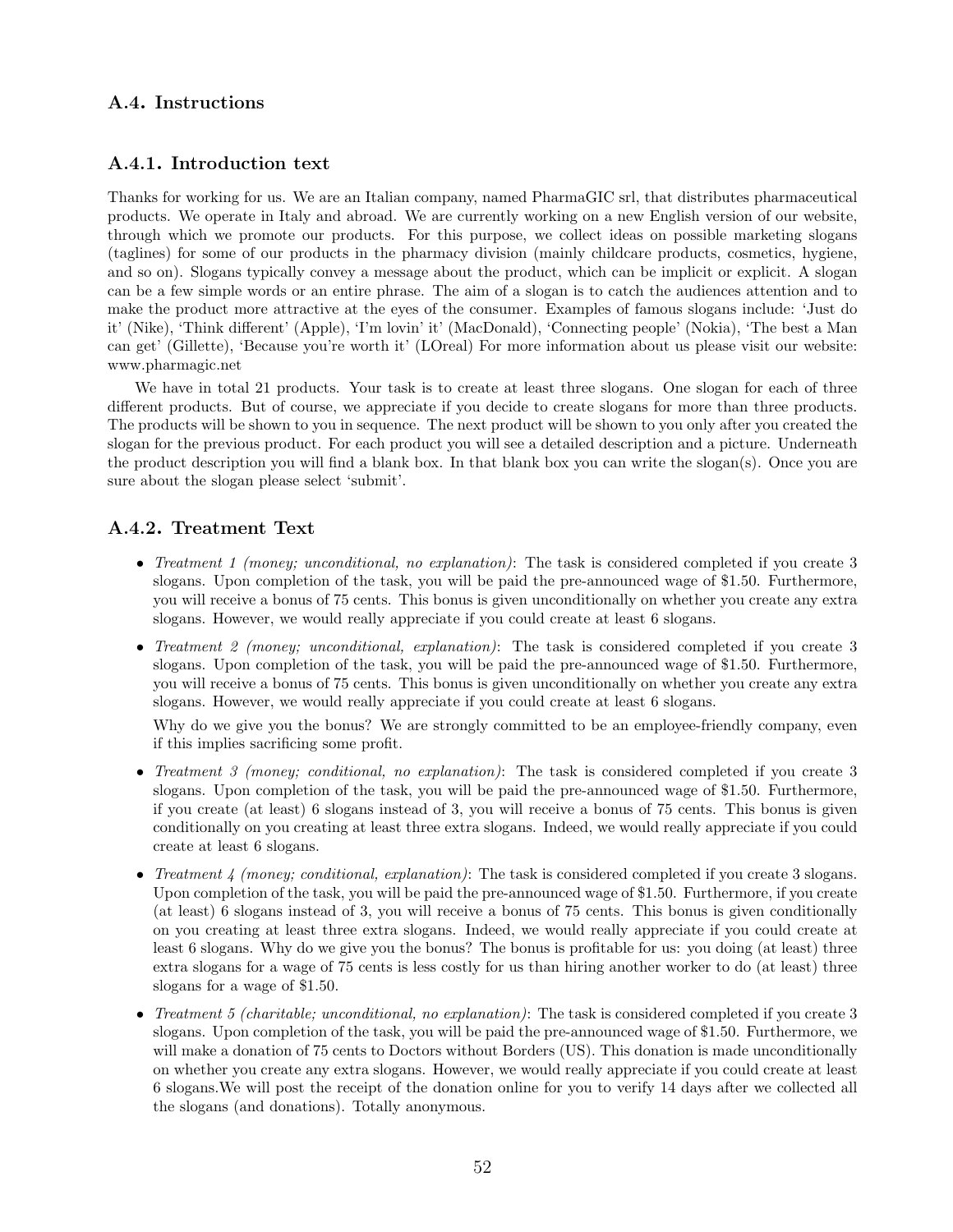• Treatment 6 (charitable; unconditional, explanation): The task is considered completed if you create  $3$ slogans. Upon completion of the task, you will be paid the pre-announced wage of \$1.50. Furthermore, we will make a donation of 75 cents to Doctors without Borders (US). This donation is made unconditionally on whether you create any extra slogans. However, we would really appreciate if you could create at least 6 slogans.We will post the receipt of the donation online for you to verify 14 days after we collected all the slogans (and donations). Totally anonymous.

Why do we make a donation? We are strongly committed to be a socially responsible company (e.g. helping the larger community), even if this implies sacrificing some profit.

- Treatment  $\gamma$  (charitable; conditional, no explanation): The task is considered completed if you create 3 slogans. Upon completion of the task, you will be paid the pre-announced wage of \$1.50. Furthermore, if you create (at least) 6 slogans instead of 3, we will make a donation of 75 cents to Doctors without Borders (US). This donation is made conditionally on you creating at least three extra slogans. Indeed, we would really appreciate if you could create at least 6 slogans.We will post the receipt of the donation online for you to verify 14 days after we collected all the slogans (and donations). Totally anonymous.
- Treatment 8 (charitable; conditional, explanation): The task is considered completed if you create 3 slogans. Upon completion of the task, you will be paid the pre-announced wage of \$1.50. Furthermore, if you create (at least) 6 slogans instead of 3, we will make a donation of 75 cents to Doctors without Borders (US). This donation is made conditionally on you creating at least three extra slogans. Indeed, we would really appreciate if you could create at least 6 slogans. We will post the receipt of the donation online for you to verify 14 days after we collected all the slogans (and donations). Totally anonymous.

Why do we make the donation? The donation is profitable for us: you doing (at least) three extra slogans for a donation of 75 cents is less costly for us than hiring another worker to do (at least) three slogans for a wage of \$1.50.

• Treatment 9 (baseline): The Task is considered completed if you create 3 slogans. Upon completion of the task, you will be paid the pre-announced wage of \$1.50. However, we would really appreciate if you could create at least 6 slogans.

How many slogans would you like to create? 3 Slogans or 6 Slogans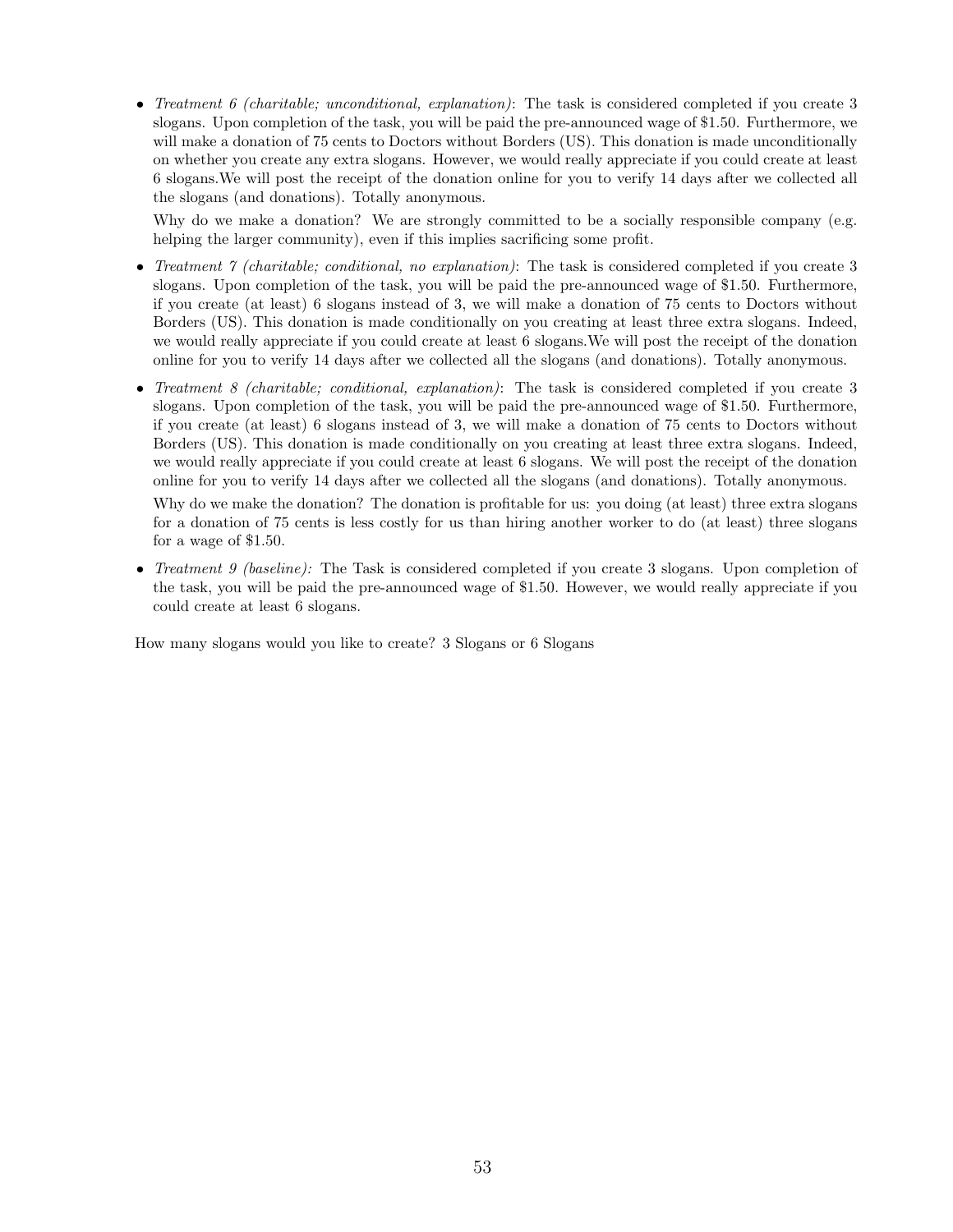## A.4.3. Example Product

# **SLOGAN1**

#### Nippes - Teel tools made in Solingen since 1923

High range manicure and pedicure steel tools.

Nippes still enhances traditional methods of production and uses only the highest quality materials, taking care of the entire production process through rigorous testing quality system. Nippes uses only hot forged steel to ensure maximum durability of its instruments.



# A.4.4. Survey Questions

In order to understand your experience with us, we kindly ask you to fill a short survey.

- What is your gender? Male, Female, Other
- How attractive would our company be as a potential employee? "Not attractive at all" 0- 10 "Very attractive"
- Please rate PharmaGIC on a scale from 0 "Not at all socially responsible" to 10 "Very socially responsible" "Not at all socially responsible" 0- 10 "Very socially responsible"
- How satisfied were you with the incentives that we provided for this task? "Not at all satisfied" 0- 10 "Very satisfied"
- What do you think:
	- 1. How many other M-Turkers did more than 3 slogans?  $(0\% 100\%)$
	- 2. How many other M-Turkers did more than 6 slogans?  $(0\% 100\%)$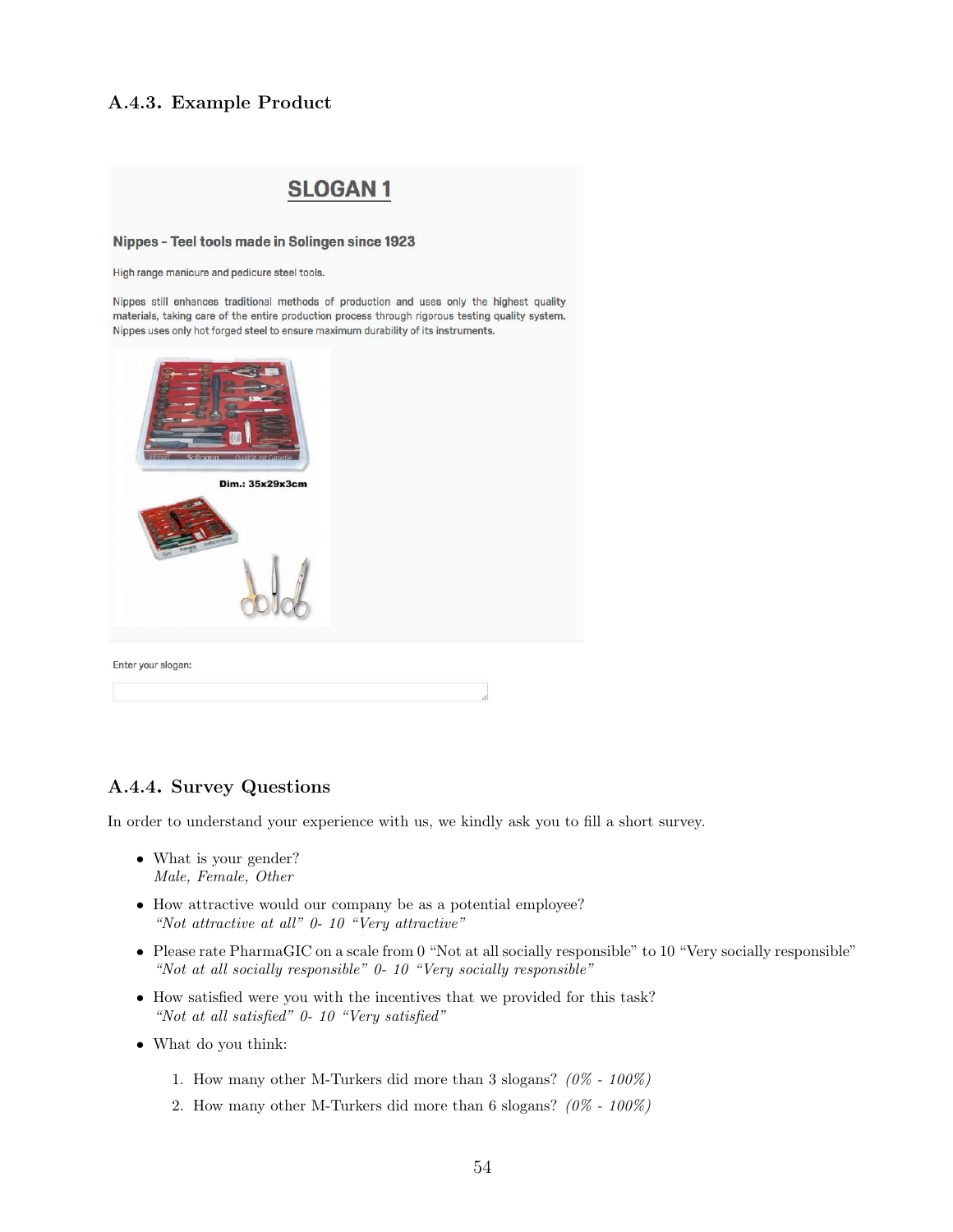3. How many slogans did the others do on average?

- How satisfying are the incentives for other M-Turkers? "Not at all satisfied" 0- 10 "Very satisfied"
- How calculated do you think was our choice of incentives? "Not at all calculated" 0- 10 "Very calculated"
- How often do you donate money to a charitable organization? Never, Rarely, Sometimes, Often, Regularly
- How often do you volunteer for a good cause? Never, Rarely, Sometimes, Often, Regularly
- Let us know your opinion about our task and our incentives: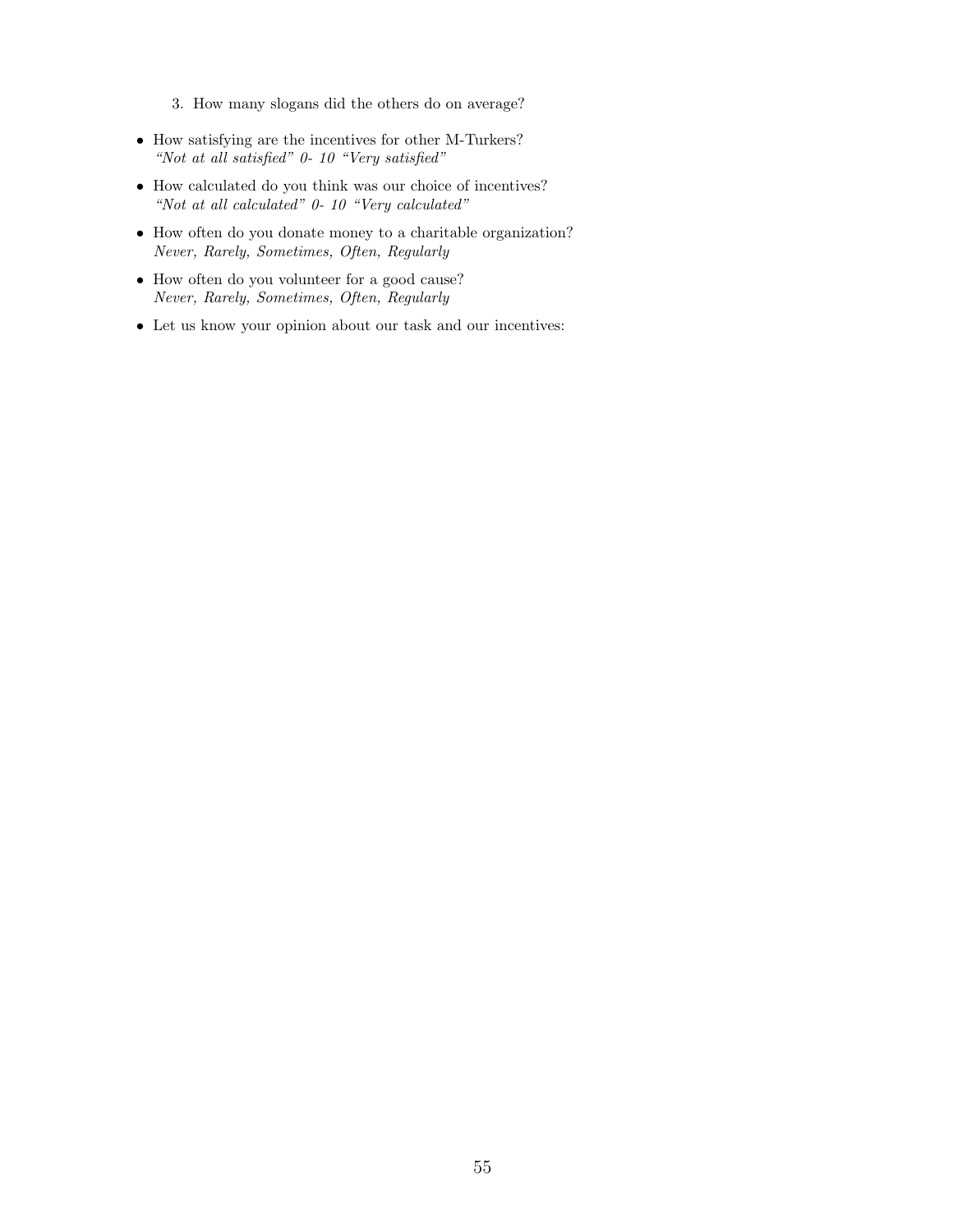# <span id="page-56-0"></span>A.5. Vignette Study

# A.5.1. Details of Vignette Study

In 2015, we conducted a survey on M-Turk with 300 participants. We paid 50 cents for the completion of the survey. The analysis in the paper is based on the between-subject design of the study.

After participants 'signed' a consent form, we started the study and they got randomized into six different scenarios.

# A.5.2. Instructions and Vignettes

### "What Are We Going to Ask from You?"

You will first be presented with a description of an hypothetical scenario regarding the behavior of a firm. Please read it carefully. Once you are done reading the scenario click continue. You will then be asked to answer a couple of control questions to make sure you understood the scenario correctly. In order to proceed further with the survey, you need to answer all these questions correctly. Finally, once you have answered all these questions right, you will be presented with several questions regarding your perceptions about the scenario. For these questions, there is not a right or wrong answer.

## Participants got randomized into one of six scenarios.

1. Scenario 1 (better image, without market analysis):

A large, successful, and family-owned firm was considering whether to annually donate part of their profit to a renowned charity that supports education of poor children worldwide. The owner and the top management team decided to make the donation as part of its Corporate Social Responsibility program.

The firm explicitly made the decision without making a market analysis whether the donation increases the firm's profit because of a better image. "We do not view this as an investment in our firm's prestige and we are not interested whether it has a return in an increased value of our brand", said the CEO of the company.

2. Scenario 2 (better image, only after market analysis):

A large, successful, and family-owned firm was considering whether to annually donate part of their profit to a renowned charity that supports education of poor children worldwide. The owner and the top management team decided to make the donation as part of its Corporate Social Responsibility program.

The firm explicitly made the decision only after making a market analysis whether the donation increases the firm's profit because of a better image. "We view this mainly as an investment in our firm's image and we are only interested whether it has a return in an increased value of our brand", said the CEO of the company.

3. Scenario 3 (workers' motivation, only after market analysis):

A large, successful, and family-owned firm was considering whether to annually donate part of their profit to a renowned charity that supports education of poor children worldwide. The owner and the top management team decided to make the donation as part of its Corporate Social Responsibility program. The firm explicitly made the decision only after making a market analysis whether the donation increases the firm's profit because workers would be more motivated and work harder. "We view this mainly as an investment in our firm's HR strategy and we are only interested whether it has a return in an increased effort and motivation of our workers", said the CEO of the company.

4. Scenario 4 (workers' motivation, without market analysis):

A large, successful, and family-owned firm was considering whether to annually donate part of their profit to a renowned charity that supports education of poor children worldwide. The owner and the top management team decided to make the donation as part of its Corporate Social Responsibility program.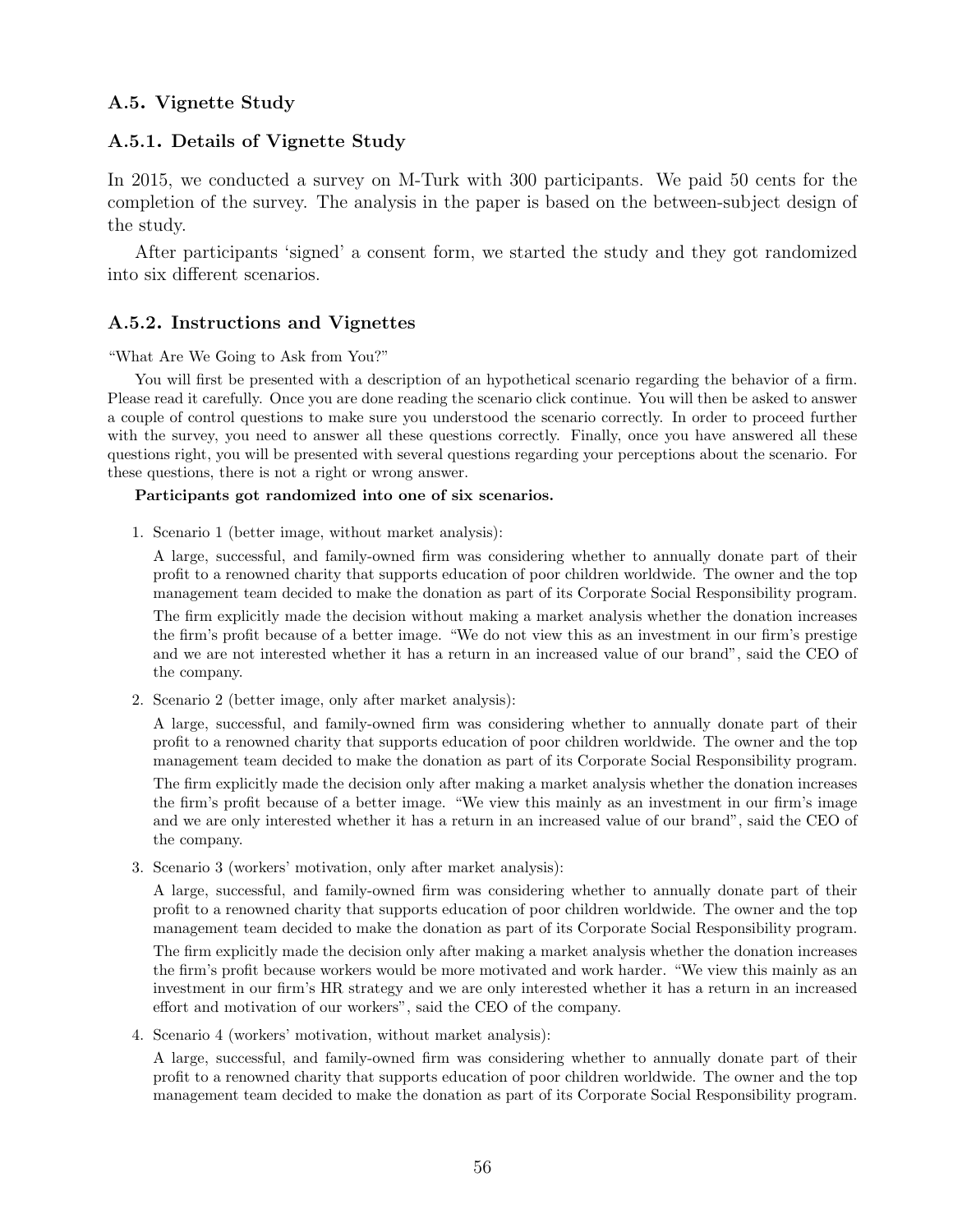The firm explicitly made the decision without making a market analysis whether the donation increases the firm's profit because workers would be more motivated and work harder. "We do not view this as an investment in our firm's HR strategy and we are not interested whether it has a return in an increased effort and motivation of our workers", said the CEO of the company.

5. Scenario 5 (lower wage, only after market analysis):

A large, successful, and family-owned firm was considering whether to annually donate part of their profit to a renowned charity that supports education of poor children worldwide. The owner and the top management team decided to make the donation as part of its Corporate Social Responsibility program. The firm explicitly made the decision only after making a market analysis whether the donation increases the firm's profit because workers would accept lower wages to work for the firm. "We view this mainly as an investment in our firm's HR strategy and we are only interested whether it has a return in that we can pay lower wages to our workers", said the CEO of the company

6. Scenario 6 (lower wage, without market analysis):

A large, successful, and family-owned firm was considering whether to annually donate part of their profit to a renowned charity that supports education of poor children worldwide. The owner and the top management team decided to make the donation as part of its Corporate Social Responsibility program. The firm explicitly made the decision without making a market analysis whether the donation increases the firm's profit because workers would accept lower wages to work for the firm. "We do not view this as an investment in our firm's HR strategy and we are not interested whether it has a return in that we can pay lower wages to our workers", said the CEO of the company

## Control questions

- 1. Is the firm family-owned? [Yes/No/Not mentioned]
- 2. Did the firm decide to make the donation? [Yes/No/Not mentioned]
- 3. Did the firm make a market analysis whether the donation increase profit? [Yes/No/Not mentioned]
- 4. Is the stated purpose of the donation to increase the firm's profit? [Yes/No/Not mentioned]

## Main questions

- 1. How attractive would this firm be as a potential employee? [Likert scale: 0-Not attractive at all 10-Very attractive]
- 2. How generous do you perceive the donation to be? [Likert scale: 0-Not generous at all 10-Very generous]
- 3. Please rate the firm on a scale from 0 "very socially responsible" to 10 "not at all socially responsible": [0-Very socially responsible - 10-Not at all socially responsible]
- 4. Suppose that you get a job offer at this firm. Would you be willing to accept a lower wage because of the charitable donation? [YES; NO]
- 5. Suppose that you work at this firm, what would be the effect of the charitable donation on your motivation to work? [-5 Very Discouraging; 0- No Effect; 5-Very Motivating]

#### Within-Subject Design

In the following we will ask you a couple of questions about a similar but slightly different scenario. Consider again the previous scenario. Imagine that everything is the same (i.e. a firm is making a donation to a renowned charity that supports education of poor children worldwide). The only difference to the previous scenario is this firm now [add opposite scenario]

- 1. Would you find this company to be more or less attractive to work for than the other? [-5 Much less attractive; 0- Equally attractive; 5- Much more attractive]
- 2. How generous do you perceive the donation to be compared to the previous one? [-5 Much less generous; 0- Equally generous; 5- Much more generous]